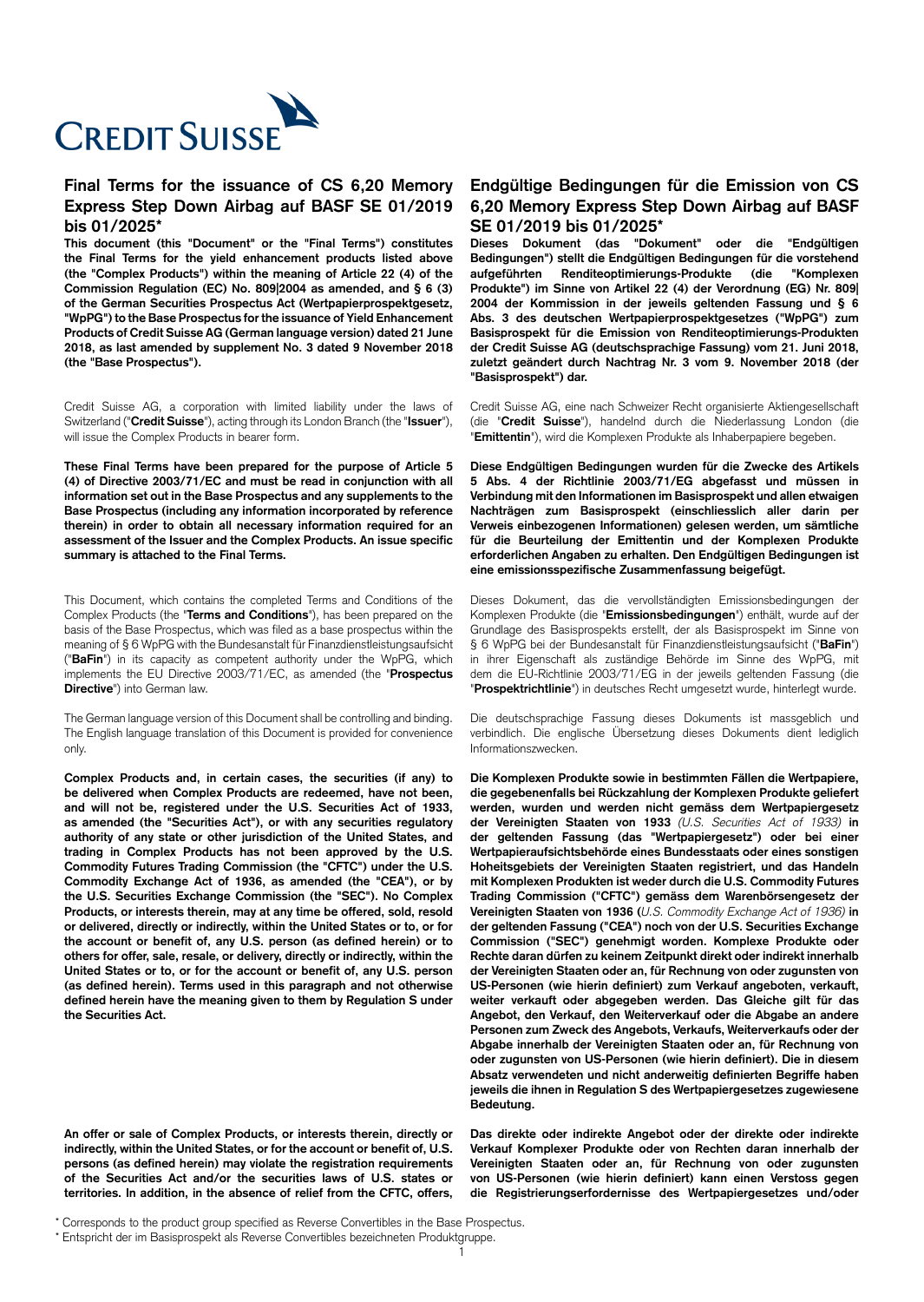**sales, resales, trades or deliveries of Complex Products, or interests therein, directly or indirectly, in the United States or to, or for the account or benefit of, U.S. persons, may constitute a violation of United States law governing commodities trading.**

**An offer, transfer or sale of Complex Products, or interests therein, directly or indirectly, within the United States, or for the account or benefit of, U.S. persons (as defined herein) which violates the registration requirements of the Securities Act and/or the securities laws of U.S. states or territories or United States law governing commodities trading will not be recognised. Further, prior to a redemption of Complex Products by way of physical delivery, the holder may be required to represent that (i) it is not a U.S. person, (ii) the Complex Products are not redeemed on behalf of a U.S. person, and (iii) no assets will be delivered within the U.S. or to or for the account or benefit of a U.S. person.**

**Neither this Document nor any copy hereof may be sent, taken into or distributed in the United States or to any U.S. person (as defined herein) or in any other jurisdiction except under circumstances that will result in compliance with the applicable laws thereof. This Document may not be reproduced either in whole or in part, without the written permission of the Issuer.**

**As used herein, "U.S. person" means a person that is any one or more of the following: (1) a "U.S. person" as defined in Regulation S under the Securites Act, (2) a "U.S. person" as defined in the Interpretive Guidance and Policy Statement Regarding Compliance with Certain Swap Regulations promulgated by the CFTC, as amended, modified or supplemented from time to time, under the CEA, and (3) a person other than a "Non-United States person" as defined in CFTC Rule 4.7.**

**In addition, the Complex Products may not be offered or sold or otherwise transferred, nor may transactions in such Complex Products be executed, at any time, to, or for the account or benefit of, either (i) a "United States person" as defined in section 7701(a)(30) of the U.S. Internal Revenue Code (the "Code") or (ii) persons that are not United States persons as defined in section 7701(a)(30) of the Code ("Non-U.S. Persons") and that are engaged in the conduct of a U.S. trade or business for U.S. federal income tax purposes (such Non-U.S. Persons, together with United States persons, "Prohibited Persons"). No person may offer, sell, trade, deliver or effect transactions in the Complex Products to, or for the account or benefit of, Prohibited Persons at any time.**

**wertpapierrechtlicher Bestimmungen von US-Bundesstaaten oder - Territorien darstellen. Darüber hinaus können direkte oder indirekte Angebote, Verkäufe, Weiterverkäufe, Handelstransaktionen oder die direkte oder indirekte Abgabe von Komplexen Produkten oder von Rechten daran innerhalb der Vereinigten Staaten oder an, für Rechnung von oder zugunsten von US-Personen ohne Genehmigung der CFTC einen Verstoss gegen die auf den Warenhandel anwendbaren Gesetze der Vereinigten Staaten darstellen.**

**Direkte oder indirekte Angebote, Übertragungen oder Verkäufe Komplexer Produkte oder von Rechten daran innerhalb der Vereinigten Staaten oder an, für Rechnung von oder zugunsten von US-Personen (wie hierin definiert), die einen Verstoss gegen die Registrierungserfordernisse des Wertpapiergesetzes und/oder wertpapierrechtlicher Bestimmungen von US-Bundesstaaten oder - Territorien oder der auf den Warenhandel anwendbaren Gesetze der Vereinigten Staaten darstellen, werden nicht anerkannt. Ferner kann vor einer Rückzahlung von Komplexen Produkten durch physische Lieferung von dem Inhaber eine Zusicherung verlangt werden, dass (i) er keine US-Person ist, (ii) die Komplexen Produkte nicht für eine US-Person zurückgezahlt werden und (iii) keine Vermögenswerte innerhalb der USA oder an eine US-Person bzw. für deren Rechnung oder zu deren Gunsten geliefert werden.**

**Weder dieses Dokument noch eine Kopie davon darf in die Vereinigten Staaten bzw. an eine US-Person (wie hierin definiert) oder in eine andere Rechtsordnung übermittelt werden; Gleiches gilt für eine Mitnahme dieses Dokuments oder einer Kopie davon in die Vereinigten Staaten bzw. zu einer US-Person oder in eine andere Rechtsordnung oder eine Verbreitung dieses Dokuments oder einer Kopie davon in den Vereinigten Staaten bzw. an eine US-Person oder in eine andere Rechtsordnung, es sei denn, dies erfolgt unter Einhaltung der dort anwendbaren Gesetze. Dieses Dokument darf ohne die schriftliche Genehmigung der Emittentin weder ganz noch in Teilen vervielfältigt werden.**

**In diesem Dokument bezeichnet "US-Person" eine Person, die eine oder mehrere der folgenden Voraussetzungen erfüllt: (1) sie ist eine "US-Person" im Sinne der Definition in Regulation S zum Wertpapiergesetz, (2) sie ist eine "US-Person" im Sinne der Definition in dem von der CFTC nach dem CEA veröffentlichten Interpretive Guidance and Policy Statement Regarding Compliance with Certain Swap Regulations in der jeweils geänderten, angepassten oder ergänzten Fassung und (3) sie ist eine Person, bei der es sich nicht um eine "Nicht-US-Person" im Sinne der Definition in CFTC Rule 4.7 handelt.**

**Darüber hinaus dürfen die Komplexen Produkte zu keinem Zeitpunkt Personen angeboten werden oder an Personen verkauft oder übertragen oder für Rechnung oder zugunsten von Personen angeboten, verkauft oder übertragen werden, bei denen es sich entweder (i) um eine "US-Person" gemäss Section 7701(a)(30) des US-Einkommensteuergesetzes (der "Code") oder (ii) um Personen handelt, die keine US-Personen gemäss Section 7701(a)(30) des Code ("Nicht-US-Personen") sind und die für die Zwecke der US-Bundeseinkommensteuer in den Vereinigten Staaten ein US-Geschäft oder Gewerbe betreiben (diese Nicht-US-Personen werden zusammen mit US-Personen als "Unzulässige Personen" bezeichnet), und es dürfen zu keinem Zeitpunkt Transaktionen mit Komplexen Produkten für Rechnung oder zugunsten solcher Personen ausgeführt werden. Keine Person darf zu irgendeinem Zeitpunkt Komplexe Produkte Unzulässigen Personen anbieten oder an Unzulässige Personen verkaufen oder liefern, und ein solches Angebot, ein solcher Verkauf oder eine solche Lieferung darf auch nicht für Rechnung oder zugunsten von Unzulässigen Personen erfolgen; ferner darf keine Person zu irgendeinem Zeitpunkt für Rechnung oder zugunsten von Unzulässigen Personen mit den Komplexen Produkten handeln oder Transaktionen mit Komplexen Produkten ausführen.**

Date: 10.12.2018 Datum: 10.12.2018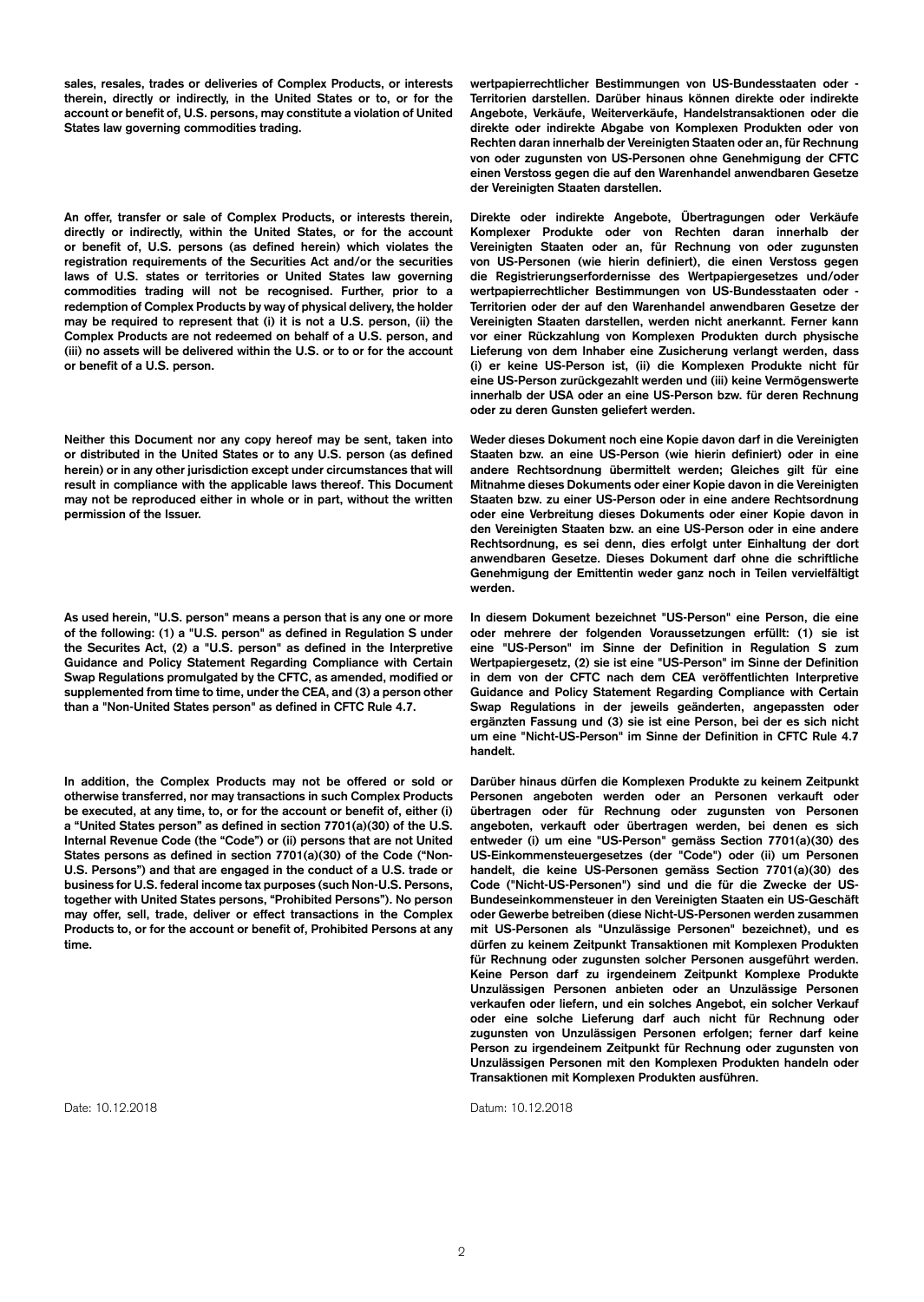**Copies of the Base Prospectus (including any supplement to the Base Prospectus), any translations of the summary prepared in the context of the notification of the Base Prospectus (if applicable), the documents from which information is incorporated by reference into the Base Prospectus (including any supplement to the Base Prospectus), these Final Terms and the articles of association of Credit Suisse can during the period of validity of the Base Prospectus be obtained from and will be delivered upon request by the Paying Agent at Credit Suisse (Deutschland) Aktiengesellschaft, Taunustor 1, 60310 Frankfurt a. M., Germany, free of charge.Copies of the Base Prospectus (including any supplement to the Base Prospectus), any translations of the summary prepared in the context of the notification of the Base Prospectus (if applicable), and the documents from which information is incorporated by reference into the Base Prospectus (including any supplement to the Base Prospectus) are also available on the website of Credit Suisse (www.credit-suisse.com/derivatives) by selecting "Swiss Base Prospectuses" in the centre of this website. Copies of these Final Terms are also available on the website www.credit-suisse.com/zertifikate by inserting the relevant WKN in the search field and selecting the Final Terms under "Downloads".**

Subject to the following conditions, the Issuer consents to the use of the Base Prospectus (under which the offer of the Complex Products takes place) and these Final Terms in connection with a subsequent resale or final placement of the Complex Products by all financial intermediaries (general consent) during the period of validity of the Base Prospectus. The Issuer accepts responsibility for the content of the Base Prospectus and these Final Terms also with respect to a subsequent resale or final placement of Complex Products by any financial intermediary which was given consent to use the Base Prospectus and these Final Terms. The general consent to use the Base Prospectus and these Final Terms is granted in respect of the subsequent resale or final placement of the Complex Products in Germany, Austria and Luxembourg.

The subsequent resale or final placement of the Complex Products by the financial intermediaries may take place during the period of validity of the Base Prospectus.

**In the event that an offer of Complex Products is being made by a financial intermediary such financial intermediary shall provide information on the terms and conditions of the offer to potential investors at the time the offer is made.**

**Each financial intermediary shall publish on its website a statement to the effect that it uses the Base Prospectus and these Final Terms with the consent of the Issuer and in accordance with the conditions applying to such consent.**

## **DOCUMENTS AVAILABLE VERFÜGBARE DOKUMENTE**

**Der Basisprospekt (einschliesslich etwaiger Nachträge zum Basisprospekt), etwaige Übersetzungen der Zusammenfassung, die im Zusammenhang mit der Notifizierung des Basisprospekts erstellt werden (falls zutreffend), die Dokumente, aus denen Informationen durch Verweis in den Basisprospekt (einschliesslich etwaiger Nachträge zum Basisprospekt) einbezogen werden, diese Endgültigen Bedingungen und die Statuten der Credit Suisse sind während der Gültigkeitsdauer des Basisprospekts kostenlos bei der Zahlstelle**, **der Credit Suisse (Deutschland) Aktiengesellschaft, Taunustor 1, 60310 Frankfurt a. M., Deutschland erhältlich und werden auf Anfrage kostenlos versandt. Kopien des Basisprospekts (einschliesslich etwaiger Nachträge zum Basisprospekt), etwaige Übersetzungen der Zusammenfassung, die im Zusammenhang mit der Notifizierung des Basisprospekts erstellt werden (falls zutreffend), und die Dokumente, aus denen Informationen durch Verweis in den Basisprospekt (einschliesslich etwaiger Nachträge zum Basisprospekt) einbezogen werden, sind auch erhältlich auf der Internetseite der Credit Suisse (www.credit-suisse.com/derivatives) durch Auswählen von "Schweizer Basisprospekte" in der Mitte dieser Internetseite. Kopien dieser Endgültigen Bedingungen sind auch auf der Internetseite www.creditsuisse.com/zertifikate durch Eingabe der jeweiligen WKN im Suchfeld und Auswählen der Endgültigen Bedingungen unter "Downloads" erhältlich.**

### **Consent to the use of the Base Prospectus Zustimmung zur Verwendung des Basisprospekts**

Vorbehaltlich der nachfolgenden Bedingungen stimmt die Emittentin der Verwendung des Basisprospekts (unter dem das Angebot der Komplexen Produkte erfolgt) und dieser Endgültigen Bedingungen während der Gültigkeitsdauer des Basisprospekts durch sämtliche Finanzintermediäre im Zusammenhang mit einer späteren Weiterveräusserung oder endgültigen Platzierung der Komplexen Produkte zu (generelle Zustimmung). Die Emittentin übernimmt die Verantwortung für den Inhalt des Basisprospekts und dieser Endgültigen Bedingungen auch hinsichtlich einer späteren Weiterveräusserung oder endgültigen Platzierung der Komplexen Produkte durch Finanzintermediäre, die die Zustimmung zur Verwendung des Basisprospekts und dieser Endgültigen Bedingungen erhalten haben. Die generelle Zustimmung zur Verwendung des Basisprospekts und dieser Endgültigen Bedingungen wird bezüglich der späteren Weiterveräusserung oder endgültigen Platzierung der Komplexen Produkte in Deutschland, Österreich und Luxemburg erteilt.

Die spätere Weiterveräusserung oder endgültige Platzierung der Komplexen Produkte durch die Finanzintermediäre kann während der Gültigkeitsdauer des Basisprospekts erfolgen.

**Für den Fall, dass ein Finanzintermediär ein Angebot von Komplexen Produkten macht, hat dieser Finanzintermediär potenziellen Anlegern zum Zeitpunkt des Angebots Informationen über die Bedingungen des Angebots zur Verfügung zu stellen.**

**Jeder Finanzintermediär hat auf seiner Website eine Erklärung des Inhalts zu veröffentlichen, dass er den Basisprospekt und diese Endgültigen Bedingungen mit Zustimmung der Emittentin und in Übereinstimmung mit den für diese Zustimmung geltenden Bedingungen verwendet.**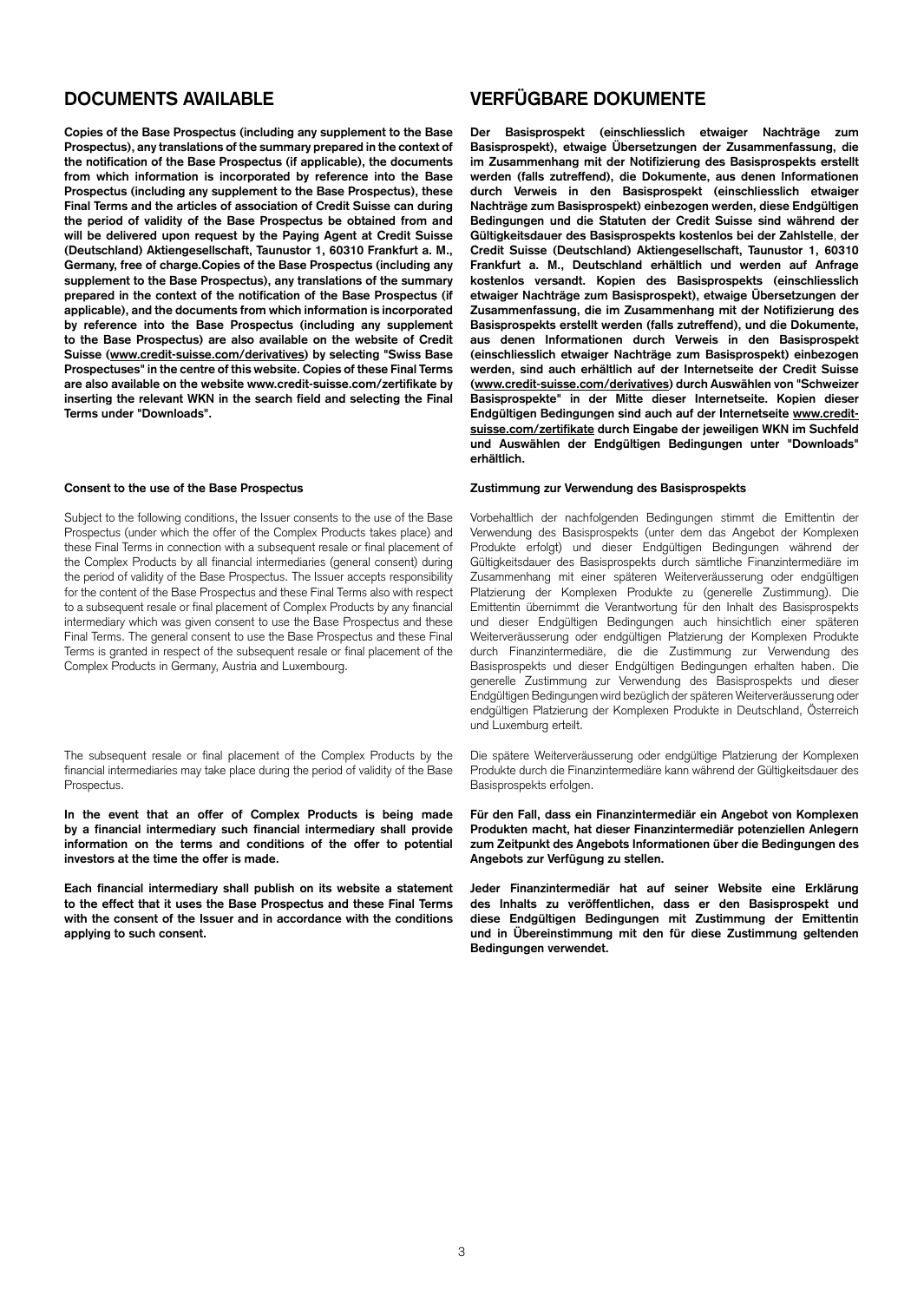## **TERMS AND CONDITIONS OF THE COMPLEX PRODUCTS**

**The following are the Terms and Conditions of the Complex Products, which will govern the issue of the Complex Products. These Terms and Conditions should be read in conjunction with all other sections of this Document and the Base Prospectus.**

| EMISSIONSBEDINGUNGEN DER KOMPLEXEN |  |
|------------------------------------|--|
| <b>PRODUKTE</b>                    |  |

**Im Folgenden sind die Emissionsbedingungen der Komplexen Produkte aufgeführt, welche die Emission der Komplexen Produkte regeln. Diese Emissionsbedingungen sind in Verbindung mit allen anderen Abschnitten dieses Dokuments und des Basisprospekts zu lesen.**

| <b>Section 1</b>         | <b>Definitions and Key Terms</b><br><b>Issue Specific Terms, Definitions and</b><br><b>Other Information</b>                                          |                                                                                                                                                                                                                                                                                                                                                                                                                                                                                                                                                                         | Ziffer 1                    | Definitionen und Wichtige Begriffe                                                                                                                                                                                                                                                                                                                                                                                                                                                                                                                                                                                                                      |                                                                                                                                                                                                                          |  |  |
|--------------------------|-------------------------------------------------------------------------------------------------------------------------------------------------------|-------------------------------------------------------------------------------------------------------------------------------------------------------------------------------------------------------------------------------------------------------------------------------------------------------------------------------------------------------------------------------------------------------------------------------------------------------------------------------------------------------------------------------------------------------------------------|-----------------------------|---------------------------------------------------------------------------------------------------------------------------------------------------------------------------------------------------------------------------------------------------------------------------------------------------------------------------------------------------------------------------------------------------------------------------------------------------------------------------------------------------------------------------------------------------------------------------------------------------------------------------------------------------------|--------------------------------------------------------------------------------------------------------------------------------------------------------------------------------------------------------------------------|--|--|
| Section 1.1              |                                                                                                                                                       |                                                                                                                                                                                                                                                                                                                                                                                                                                                                                                                                                                         | Ziffer 1.1                  | Emissionsspezifische<br><b>Definitionen</b><br>Informationen                                                                                                                                                                                                                                                                                                                                                                                                                                                                                                                                                                                            | Begriffe,<br>Sonstige<br>und                                                                                                                                                                                             |  |  |
| Α.                       | <b>Issue Details</b>                                                                                                                                  |                                                                                                                                                                                                                                                                                                                                                                                                                                                                                                                                                                         | А.                          | <b>Angaben zur Emission</b>                                                                                                                                                                                                                                                                                                                                                                                                                                                                                                                                                                                                                             |                                                                                                                                                                                                                          |  |  |
| Name of Product          | Reverse Convertibles on a Share.                                                                                                                      |                                                                                                                                                                                                                                                                                                                                                                                                                                                                                                                                                                         | Name<br>des                 | Reverse Convertibles auf eine Aktie.                                                                                                                                                                                                                                                                                                                                                                                                                                                                                                                                                                                                                    |                                                                                                                                                                                                                          |  |  |
| <b>Product Features</b>  | LastLook:<br>Lookback:<br>Lock-in:<br><b>Basket Feature:</b>                                                                                          | Applicable<br>Not Applicable<br>Not Applicable<br>Not Applicable                                                                                                                                                                                                                                                                                                                                                                                                                                                                                                        | Produkts<br>Produktmerkmale | LastLook:<br>Lookback:<br>Lock-in:                                                                                                                                                                                                                                                                                                                                                                                                                                                                                                                                                                                                                      | Anwendbar<br>Nicht anwendbar<br>Nicht anwendbar<br>Nicht anwendbar                                                                                                                                                       |  |  |
|                          | Bear Feature:<br>Inverse Structure:<br>COSI:<br>Interest Payment(s):<br>Issuer Call:<br>Payout Payment(s):<br>Premium Payment(s):<br>Trigger Barrier: | Not Applicable<br>Not Applicable<br>Not Applicable<br>Not Applicable<br>Not Applicable<br>Applicable; Style: Memory<br>Not Applicable<br>Applicable                                                                                                                                                                                                                                                                                                                                                                                                                     |                             | Korbstruktur:<br>Bear-Struktur:<br>Inverse Struktur:<br>COSI-Besicherung:<br>Zinszahlung(en):<br>Kündigungsrecht<br>der<br>Emittentin:<br>Zahlung(en)<br>von<br>Zusatzbeträgen:<br>Prämienzahlung(en):<br>Triggerbarriere:                                                                                                                                                                                                                                                                                                                                                                                                                              | Nicht anwendbar<br>Nicht anwendbar<br>Nicht anwendbar<br>Nicht anwendbar<br>Nicht anwendbar<br>Anwendbar, Typ: Memory<br>Nicht anwendbar<br>Anwendbar                                                                    |  |  |
|                          | <b>CURINT:</b>                                                                                                                                        | Not Applicable                                                                                                                                                                                                                                                                                                                                                                                                                                                                                                                                                          |                             | <b>CURINT:</b>                                                                                                                                                                                                                                                                                                                                                                                                                                                                                                                                                                                                                                          | Nicht anwendbar                                                                                                                                                                                                          |  |  |
| Underlying(s)            | the Share as described in subsection D.                                                                                                               |                                                                                                                                                                                                                                                                                                                                                                                                                                                                                                                                                                         | Basiswert(e)                | die Aktie, wie in Unterziffer D beschrieben.                                                                                                                                                                                                                                                                                                                                                                                                                                                                                                                                                                                                            |                                                                                                                                                                                                                          |  |  |
| Security Codes           | Swiss Sec. No.<br><b>ISIN</b><br><b>WKN</b>                                                                                                           | 44598841<br>DE000CS8B9X6<br>CS8B9X                                                                                                                                                                                                                                                                                                                                                                                                                                                                                                                                      | Kennnummern                 | Valoren Nr.<br><b>ISIN</b><br>WKN                                                                                                                                                                                                                                                                                                                                                                                                                                                                                                                                                                                                                       | 44598841<br>DE000CS8B9X6<br>CS8B9X                                                                                                                                                                                       |  |  |
| <b>Issuer</b>            | request.                                                                                                                                              | Credit Suisse AG, Paradeplatz 8, 8001 Zurich,<br>Switzerland, acting through its London Branch, London,<br>United Kingdom. Credit Suisse AG London Branch<br>is authorised and regulated by FINMA in Switzerland,<br>authorised by the Prudential Regulation Authority, and<br>subject to regulation by the Financial Conduct Authority<br>and limited regulation by the Prudential Regulation<br>Authority. Details about the extent of the regulation of<br>Credit Suisse AG London Branch by the Prudential<br>Regulation Authority are available from the Issuer on | Emittentin                  | Credit Suisse AG, Paradeplatz 8, 8001 Zürich,<br>Schweiz, handelnd durch ihre Zweigniederlassung<br>London, London, Vereinigtes Königreich. Credit Suisse<br>AG London Branch ist durch die FINMA in der<br>Schweiz autorisiert und beaufsichtigt, ist autorisiert<br>durch die Prudential Regulation Authority und unterliegt<br>der Aufsicht durch die Financial Conduct Authority<br>und der beschränkten Aufsicht durch die Prudential<br>Regulation Authority. Einzelheiten zum Umfang der<br>Beaufsichtigung der Credit Suisse AG London Branch<br>durch die Prudential Regulation Authority sind auf<br>Nachfrage bei der Emittentin erhältlich. |                                                                                                                                                                                                                          |  |  |
| Lead Manager             | Square, London E14 4QJ, United Kingdom                                                                                                                | Credit Suisse Securities (Europe) Limited, One Cabot                                                                                                                                                                                                                                                                                                                                                                                                                                                                                                                    | Lead Manager                | Square, London E14 4QJ, Vereinigtes Königreich                                                                                                                                                                                                                                                                                                                                                                                                                                                                                                                                                                                                          | Credit Suisse Securities (Europe) Limited, One Cabot                                                                                                                                                                     |  |  |
| Dealer                   | Square, London E14 4QJ, United Kingdom                                                                                                                | Credit Suisse Securities (Europe) Limited, One Cabot                                                                                                                                                                                                                                                                                                                                                                                                                                                                                                                    | Platzeur(e)                 | Square, London E14 4QJ, Vereinigtes Königreich                                                                                                                                                                                                                                                                                                                                                                                                                                                                                                                                                                                                          | Credit Suisse Securities (Europe) Limited, One Cabot                                                                                                                                                                     |  |  |
| Paying Agent             | Credit Suisse<br>Agent and any successor appointed by the Issuer.                                                                                     | (Deutschland) Aktiengesellschaft,<br>Taunustor 1, 60310 Frankfurt a.M., Germany, and any<br>agents or other persons acting on behalf of such Paying                                                                                                                                                                                                                                                                                                                                                                                                                     | Zahlstelle                  | bestellte Nachfolger.                                                                                                                                                                                                                                                                                                                                                                                                                                                                                                                                                                                                                                   | Credit Suisse (Deutschland) Aktiengesellschaft,<br>Taunustor 1, 60310 Frankfurt a.M., Deutschland, und<br>jede weitere Person, welche im Auftrag oder im Namen<br>der Zahlstelle handelt, und jeder durch die Emittentin |  |  |
| <b>Calculation Agent</b> | any successor appointed by the Issuer.                                                                                                                | Credit Suisse International, One Cabot Square, London<br>E14 4QJ, United Kingdom, and any agents or other<br>persons acting on behalf of such Calculation Agent and                                                                                                                                                                                                                                                                                                                                                                                                     | Berechnungsstelle           | Emittentin bestellte Nachfolger.                                                                                                                                                                                                                                                                                                                                                                                                                                                                                                                                                                                                                        | Credit Suisse International, One Cabot Square,<br>London E14 4QJ, Vereinigtes Königreich, und jede<br>weitere Person, welche im Auftrag oder im Namen<br>der Berechnungsstelle handelt, und jeder durch die              |  |  |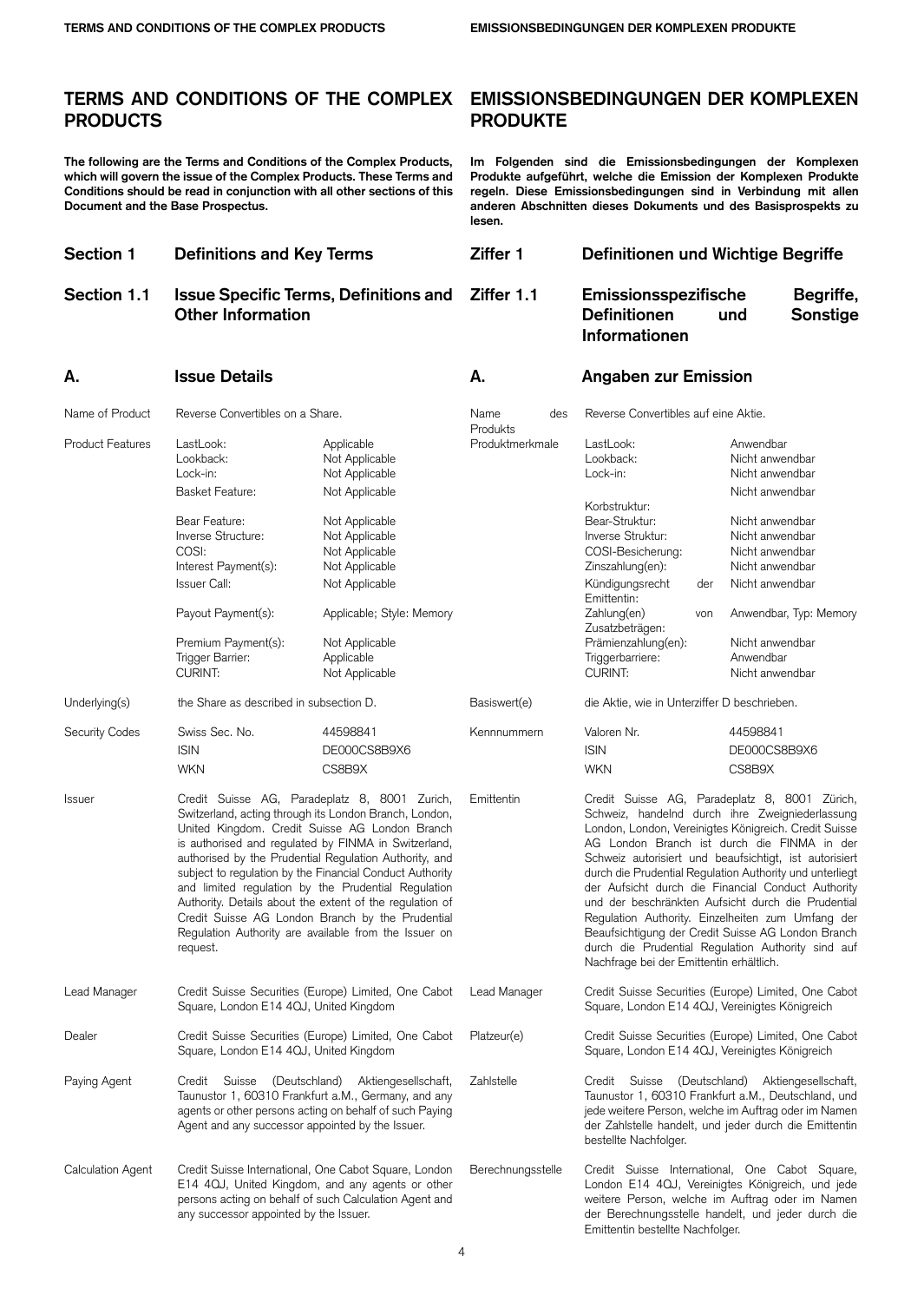| Sales Fee                                                                                 | EUR 10.00, being the amount charged at issuance<br>by the distributor per Complex Product to the relevant<br>Holder upon purchase.                                                                                                                                                                                                                                                                     | Ausgabeaufschlag                                                                                                               | EUR 10,00; hierbei handelt es sich um den Betrag<br>je Komplexes Produkt, den die Vertriebsstelle dem<br>jeweiligen Inhaber bei der Emission für den Kauf in<br>Rechnung stellt.                                                                                                                                                                                                                            |
|-------------------------------------------------------------------------------------------|--------------------------------------------------------------------------------------------------------------------------------------------------------------------------------------------------------------------------------------------------------------------------------------------------------------------------------------------------------------------------------------------------------|--------------------------------------------------------------------------------------------------------------------------------|-------------------------------------------------------------------------------------------------------------------------------------------------------------------------------------------------------------------------------------------------------------------------------------------------------------------------------------------------------------------------------------------------------------|
| Distribution Fee                                                                          | Up to EUR 20.00 (amount per Complex Product and<br>included in the Issue Price).<br>The Sales Fee and Distribution Fee as distribution fee<br>remain with the distributor.                                                                                                                                                                                                                             | Vertriebsgebühr                                                                                                                | Bis zu EUR 20,00 (Betrag je Komplexes Produkt und<br>im Emissionspreis enthalten).<br>Der Ausgabeaufschlag und die Vertriebsgebühr<br>verbleiben als Vertriebsprovision bei der Vertriebsstelle.                                                                                                                                                                                                            |
| Expenses/Fees<br>Charged<br>by the<br>Issuer<br>to<br>the<br>Holders<br>Post-<br>Issuance | None                                                                                                                                                                                                                                                                                                                                                                                                   | Aufwendungen/<br>Gebühren,<br>die<br>den Inhabern nach<br>der Emission von<br>der Emittentin in<br>Rechnung gestellt<br>werden | Keine                                                                                                                                                                                                                                                                                                                                                                                                       |
| Trading (Secondary<br>Market)                                                             | Under normal market conditions, Credit Suisse<br>Securities (Europe) Limited, One Cabot Square, London<br>E14 4QJ, United Kingdom, will endeavour to provide a<br>secondary market, but is under no legal obligation to do<br>SO.                                                                                                                                                                      | Handel<br>(Sekundärmarkt)                                                                                                      | Unter normalen Marktbedingungen wird sich die Credit<br>Suisse Securities (Europe) Limited, One Cabot Square,<br>London E14 4QJ, Vereinigtes Königreich, bemühen,<br>einen Sekundärmarkt zu stellen. Eine rechtliche<br>Verpflichtung hierzu besteht jedoch nicht.                                                                                                                                          |
|                                                                                           | The Complex Products are traded in units at a full price<br>(dirty price), including payout rights, and are booked<br>accordingly                                                                                                                                                                                                                                                                      |                                                                                                                                | Die Komplexen Produkte werden in Stücknotiz zum<br>Bruttokurs (dirty price), einschliesslich Ansprüchen<br>auf Zusatzzahlungen, gehandelt und entsprechend<br>verbucht.                                                                                                                                                                                                                                     |
| Listing<br>and<br>Admission<br>to<br>Trading                                              | Application will be made to include the Complex<br>Products to trading on the Open Market (Freiverkehr)<br>of the Frankfurt Stock Exchange (Börse Frankfurt<br>Zertifikate AG platform). It is expected that the Complex<br>Products will be included to trading on the Frankfurt<br>Stock Exchange as of 22.01.2019.                                                                                  | Börsennotierung<br>und Zulassung zum<br>Handel                                                                                 | Die Einbeziehung der Komplexen Produkte in den<br>Handel im Freiverkehr der Frankfurter Wertpapierbörse<br>(Plattform der Börse Frankfurt Zertifikate AG)<br>wird beantragt. Die Komplexen Produkte werden<br>voraussichtlich ab dem 22.01.2019 zum Handel an der<br>Frankfurter Wertpapierbörse zugelassen.                                                                                                |
| Issue Size / Offer<br>Size                                                                | 25,000 Complex Products will be offered, up to 25,000<br>Complex Products will be issued (may be increased/<br>decreased at any time).                                                                                                                                                                                                                                                                 | Emissionsvolumen/<br>Angebotsvolumen                                                                                           | Angeboten werden 25.000 Komplexe Produkte,<br>emittiert werden bis zu 25.000 Komplexe Produkte<br>(kann jederzeit aufgestockt/verringert werden).                                                                                                                                                                                                                                                           |
|                                                                                           | The initial Issue Size after expiry of the Subscription<br>Period will be published by making it available to Holders<br>at the office of the Paying Agent. During the term of the<br>Complex Products information concerning the current<br>Issue Size will be published by making it available to<br>Holders at the office of the Paying Agent.                                                      |                                                                                                                                | Das anfängliche Emissionsvolumen nach Ablauf<br>der Zeichnungsfrist wird veröffentlicht, indem diese<br>Information für Inhaber bei der Geschäftsstelle<br>der Zahlstelle bereit gehalten wird. Das aktuelle<br>Emissionsvolumen während der Laufzeit der Komplexen<br>Produkte wird veröffentlicht, indem diese Information<br>für Inhaber bei der Geschäftsstelle der Zahlstelle bereit<br>gehalten wird. |
| Denomination                                                                              | EUR 1,000.00                                                                                                                                                                                                                                                                                                                                                                                           | Stückelung                                                                                                                     | EUR 1.000,00                                                                                                                                                                                                                                                                                                                                                                                                |
| <b>Issue Currency</b>                                                                     | <b>EUR</b>                                                                                                                                                                                                                                                                                                                                                                                             | Emissionswährung                                                                                                               | <b>EUR</b>                                                                                                                                                                                                                                                                                                                                                                                                  |
| <b>Issue Price</b>                                                                        | EUR 1,010.00 (per Complex Product) (including the<br>Sales Fee).<br>The price for the Complex Products, at which the<br>Distributor is offering the Complex Products, may be<br>lower than the Issue Price.                                                                                                                                                                                            | Emissionspreis                                                                                                                 | EUR 1.010,00 (je Komplexes Produkt) (inklusive des<br>Ausgabeaufschlags).<br>Der Preis für die Komplexen Produkte, zu dem die<br>Vertriebsstelle die Komplexen Produkte anbietet, kann<br>unter dem Emissionspreis liegen.                                                                                                                                                                                  |
| Subscription Period                                                                       | The Complex Products will be publicly offered in<br>Germany, Austria and Luxembourg in the period starting<br>on 14.12.2018 and ending on 15.01.2019 (14:00<br>CET) to investors for subscription.                                                                                                                                                                                                     | Zeichnungsfrist                                                                                                                | Die Komplexen Produkte werden vom 14.12.2018<br>bis zum 15.01.2019 (14:00 Uhr MEZ) Anlegern in<br>Deutschland, Österreich und Luxemburg zur Zeichnung<br>öffentlich angeboten.                                                                                                                                                                                                                              |
|                                                                                           | The Issuer reserves the right not to issue the Complex<br>Products without giving any reason. The Issuer further<br>reserves the right to terminate the Subscription Period<br>early.                                                                                                                                                                                                                  |                                                                                                                                | Die Emittentin behält sich das Recht vor, die<br>Emission der Komplexen Produkte ohne Angabe von<br>Gründen nicht vorzunehmen. Die Emittentin behält<br>sich ausserdem vor, die Zeichnungsfrist vorzeitig zu<br>beenden.                                                                                                                                                                                    |
|                                                                                           | If the whole Issue Size of the Complex Products has not<br>been subscribed for during the Subscription Period, the<br>remainder of the Issue Size of the Complex Products<br>may be offered for sale on the basis of an indicative<br>offer. In such case, the purchase price per Complex<br>Product will be determined continuously and will be<br>available from the Calculation Agent upon request. |                                                                                                                                | Falls während der Zeichnungsfrist nicht das ganze<br>Emissionsvolumen der Komplexen Produkte gezeichnet<br>wird, kann das Restvolumen der Komplexen Produkte<br>danach zum freibleibenden Abverkauf angeboten<br>werden. Der Verkaufspreis je Komplexes Produkt wird<br>dann fortlaufend festgesetzt und ist bei der Zahlstelle<br>erfragbar.                                                               |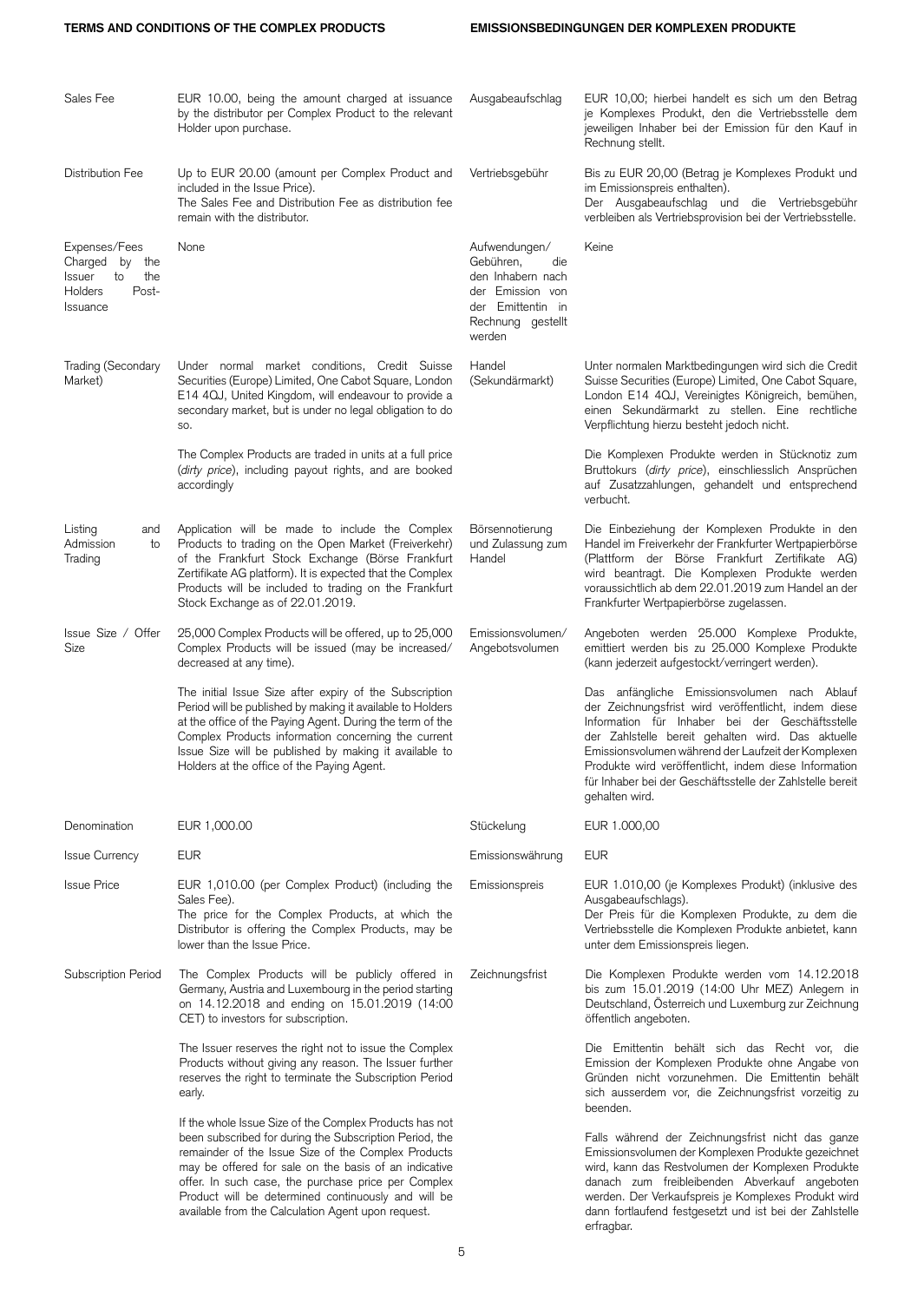| Date<br><b>Issue</b><br>$\sqrt{2}$<br>Payment Date                                                               | 5 Business Days immediately following the Initial Fixing<br>Date (currently expected to be 22.01.2019), being the<br>date on which the Complex Products are issued and the<br>Issue Price is paid.                                                                                                     | Emissionstag<br>Zahlungstag                                                                                                                                      | 5 Geschäftstage unmittelbar nach dem Anfänglichen<br>Festlegungstag (voraussichtlich der 22.01.2019);<br>hierbei handelt es sich um den Tag, an dem<br>die Komplexen Produkte emittiert werden und der<br>Emissionspreis bezahlt wird.                                                                                                                                         |
|------------------------------------------------------------------------------------------------------------------|--------------------------------------------------------------------------------------------------------------------------------------------------------------------------------------------------------------------------------------------------------------------------------------------------------|------------------------------------------------------------------------------------------------------------------------------------------------------------------|--------------------------------------------------------------------------------------------------------------------------------------------------------------------------------------------------------------------------------------------------------------------------------------------------------------------------------------------------------------------------------|
| Last Trading Date                                                                                                | 15.01.2025, being the last date on which the Complex<br>Products may be traded.                                                                                                                                                                                                                        | Letzter Handelstag                                                                                                                                               | 15.01.2025; an diesem Tag können die Komplexen<br>Produkte letztmalig gehandelt werden.                                                                                                                                                                                                                                                                                        |
| Minimum<br>Trading<br>Lot                                                                                        | 1 Complex Product(s)                                                                                                                                                                                                                                                                                   | Mindest-Anzahl für<br>den Handel                                                                                                                                 | 1 Komplexe(s) Produkt(e)                                                                                                                                                                                                                                                                                                                                                       |
| Categories<br>ot<br>potential investors<br>which<br>the<br>to<br>Complex Products<br>are offered                 | public offer                                                                                                                                                                                                                                                                                           | Kategorien<br>potenzieller<br>Anleger,<br>denen<br>Komplexen<br>die<br>Produkte<br>angeboten werden                                                              | öffentliches Angebot                                                                                                                                                                                                                                                                                                                                                           |
| Countries where a<br>offer<br>public<br>of<br>Complex Products<br>takes place                                    | Germany, Austria and Luxembourg                                                                                                                                                                                                                                                                        | Länder, in denen<br>öffentliches<br>ein<br>Angebot<br>der<br>Komplexen<br>Produkte<br>stattfindet                                                                | Deutschland, Österreich und Luxemburg                                                                                                                                                                                                                                                                                                                                          |
| Information on tax<br>deduction pursuant<br>to Section 871(m)<br>of the U.S. Internal<br>Revenue Code of<br>1986 | The Complex Products are not Specified Complex<br>Products for purposes of Section 871(m) of the U.S.<br>Internal Revenue Code of 1986 (refer to section<br>"Taxation - Hiring Incentives to Restore Employment<br>Act" in the Base Prospectus").                                                      | Informationen zum<br>Steuerabzug nach<br>Section 871 (m)<br>des<br>$U.S.-$<br>amerikanischen<br>Steuergesetzes<br>(U.S.<br>Internal<br>Revenue Code) von<br>1986 | Bei den Komplexen Produkten handelt es sich nicht um<br>Bestimmte Komplexe Produkte im Sinne von Section<br>871(m) des U.S.-Bundessteuergesetzes (U.S. Internal<br>Revenue Code) von 1986 (siehe hierzu den Abschnitt<br>"Besteuerung – Gesetz über Beschäftigungsanreize" im<br>Basisprospekt).                                                                               |
|                                                                                                                  |                                                                                                                                                                                                                                                                                                        |                                                                                                                                                                  |                                                                                                                                                                                                                                                                                                                                                                                |
| В.                                                                                                               | Redemption                                                                                                                                                                                                                                                                                             | В.                                                                                                                                                               | Rückzahlung                                                                                                                                                                                                                                                                                                                                                                    |
| B.1                                                                                                              | <b>Final Redemption</b>                                                                                                                                                                                                                                                                                | B.1                                                                                                                                                              | Rückzahlung bei Endfälligkeit                                                                                                                                                                                                                                                                                                                                                  |
| Final Redemption                                                                                                 | Unless previously redeemed, repurchased or cancelled,<br>the Issuer shall redeem each Complex Product on the<br>Final Redemption Date by payment of a cash amount<br>or, subject to Section 2.2, delivery of a number of<br>Underlyings equal to the Final Redemption Amount to<br>the Holder thereof. | Rückzahlung<br>bei<br>Endfälligkeit                                                                                                                              | Komplexe<br>Produkte,<br>die nicht bereits<br>zuvor<br>zurückgezahlt, zurückgekauft oder entwertet wurden,<br>werden von der Emittentin am Finalen Rückzahlungstag<br>durch Zahlung eines dem Finalen Rückzahlungsbetrag<br>entsprechenden Geldbetrags bzw. durch Lieferung<br>einer Anzahl von Basiswerten nach Massgabe von Ziffer<br>2.2 an den jeweiligen Inhaber getilgt. |
| Final<br>Redemption<br>Date                                                                                      | 5 Business Days immeditately following the Final Fixing<br>Date (currently expected to be 22.01.2025); being the<br>date on which each Complex Product will be redeemed<br>at the Final Redemption Amount, unless previously<br>redeemed, repurchased or cancelled.                                    | Finaler<br>Rückzahlungstag                                                                                                                                       | 5 Geschäftstage unmittelbar nach dem Finalen<br>Festlegungstag (voraussichtlich der 22.01.2025); an<br>diesem Tag wird jedes Komplexe Produkt zum Finalen<br>Rückzahlungsbetrag getilgt, sofern es nicht bereits<br>zuvor zurückgezahlt, zurückgekauft oder entwertet<br>wurde.                                                                                                |
| Redemption<br><b>Final</b><br>Amount                                                                             | If the Final Level is <b>at or above</b> the<br>(i)<br>Strike, a cash amount equal to 100% of the<br>Denomination; or                                                                                                                                                                                  | Finaler<br>Rückzahlungsbetrag                                                                                                                                    | (i)<br>Wenn der Schlusskurs den Referenzkurs<br>überschreitet oder diesem entspricht, ein<br>Geldbetrag in Höhe von 100% der Stückelung;                                                                                                                                                                                                                                       |
|                                                                                                                  | (ii)<br>if the Final Level is <b>below</b> the Strike, the<br>number of underlying specified in the Ratio.                                                                                                                                                                                             |                                                                                                                                                                  | oder<br>(ii)<br>wenn der Schlusskurs den Referenzkurs<br>unterschreitet, die im Bezugsverhältnis<br>festgelegte Anzahl von Basiswerten.                                                                                                                                                                                                                                        |
| Settlement Type                                                                                                  | Physical settlement or cash settlement                                                                                                                                                                                                                                                                 | Art der Abwicklung                                                                                                                                               | Physische Abwicklung oder Barabwicklung                                                                                                                                                                                                                                                                                                                                        |
| Settlement<br>Currency                                                                                           | <b>EUR</b>                                                                                                                                                                                                                                                                                             | Abwicklungswährung                                                                                                                                               | EUR                                                                                                                                                                                                                                                                                                                                                                            |

6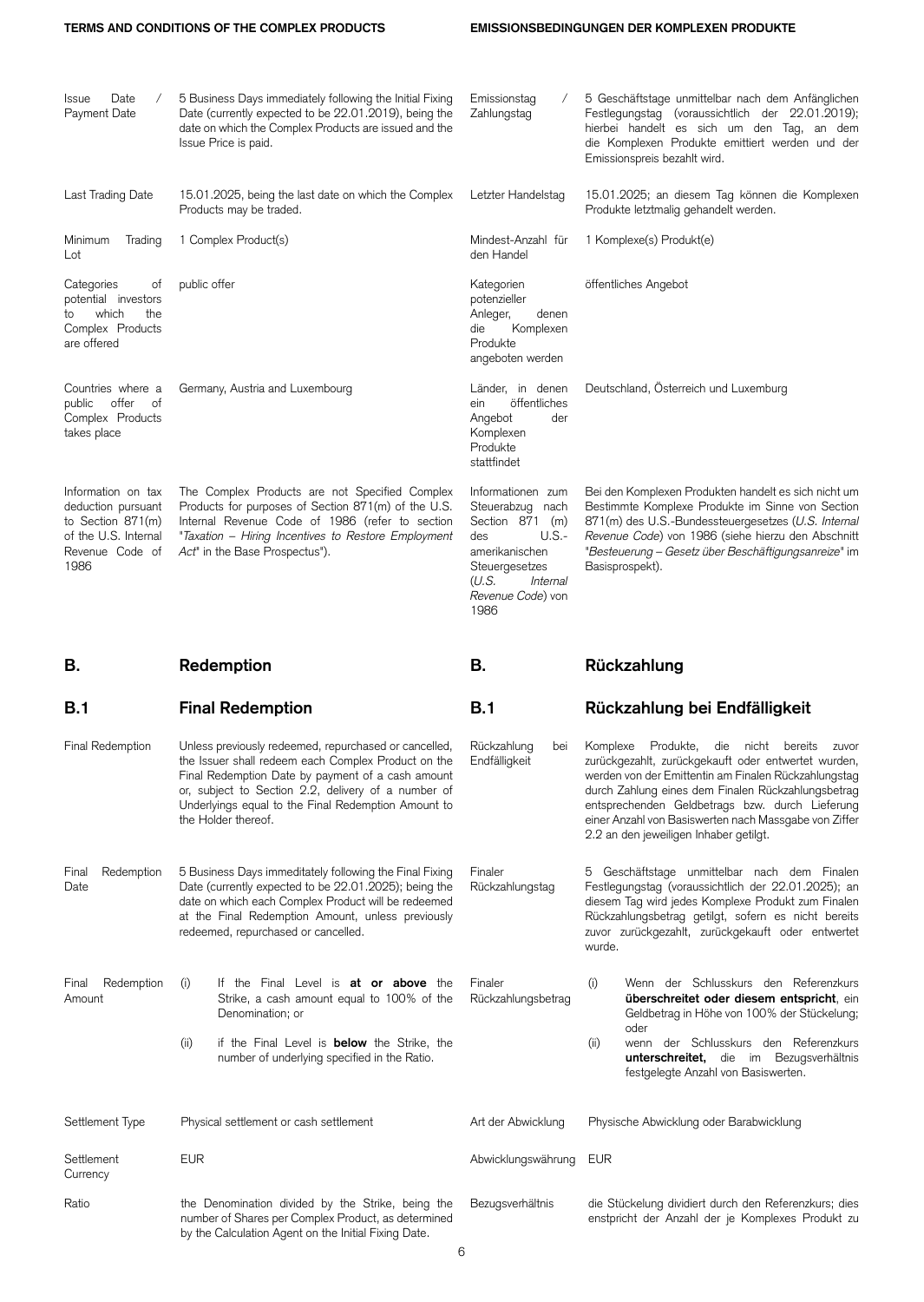aufgerundet wird.

liefernden Aktien, wie von der Berechnungsstelle am

Wenn das Bezugsverhältnis, wie nach dem vorstehenden Absatz festgestellt, nicht eine ganze Zahl ergibt, wird der Bruchteil der Zahl auf die vierte Nachkommastelle gerundet, wobei 0,00005

Anfänglichen Festlegungstag ermittelt.

If the Ratio as determined pursuant to the preceding paragraph does not result in an integral number, the fractional part of the number will be rounded to the fourth decimal place, with 0.00005 rounded upwards.

## **B.2 Early Redemption B.2 Vorzeitige Rückzahlung**

Trigger Redemption Unless previously redeemed, repurchased or cancelled. upon the occurrence of a Trigger Event on any Trigger Observation Date, the Issuer shall redeem the Complex Products on the relevant Trigger Redemption Date at the relevant Trigger Redemption Price. Trigger-Rückzahlung Komplexe Produkte, die nicht bereits zuvor zurückgezahlt, zurückgekauft oder entwertet wurden, werden nach Eintritt eines Triggerereignisses an einem Trigger-Beobachtungstag von der Emittentin an dem jeweiligen Trigger-Rückzahlungstag zum jeweiligen Trigger-Rückzahlungsbetrag zurückgezahlt. Trigger Barrier means each of the Trigger Barriers for the relevant Trigger Observation Date specified in **Table B.2** expressed as a percentage of the Initial Level. Triggerbarriere bezeichnet jede in **Tabelle B.2** aufgeführte Trigger-Barriere für den jeweiligen Trigger-Beobachtungstag ausgedrückt in Prozent des Anfangskurses. Trigger Observation Date(s) with respect to any Trigger Redemption Date, the relevant Trigger Observation Date(s) specified in **Table B.2,** being the date(s) on which the Level is observed for purposes of determining whether a Trigger Event has occurred. Trigger-Beobachtungstag(e) in Bezug auf jeden Trigger-Rückzahlungstag der bzw. die in **Tabelle B.2** jeweils angegebene(n) Trigger-Beobachtungstag(e); an diesem Tag bzw. diesen Tagen wird der Kurs beobachtet, um festzustellen, ob ein Triggerereignis eingetreten ist. Trigger Redemption Price with respect to any Trigger Redemption Date, an amount in cash equal to the relevant Trigger Redemption Price specified in **Table B.2**, which amount, upon the occurence of a Trigger Event, shall be paid per Complex Product to the Holders on the relevant Redemption Date. Trigger-Rückzahlungsbetrag in Bezug auf jeden Trigger-Rückzahlungstag ein Geldbetrag in Höhe des in **Tabelle B.2** jeweils angegebenen Trigger-Rückzahlungsbetrags, der nach Eintritt eines Triggerereignisses an dem jeweiligen Trigger-Rückzahlungstag für jedes Komplexe Produkt an dessen Inhaber gezahlt wird. Trigger Event if the Level at the Valuation Time on any Trigger Observation Date is **at or above** the Trigger Barrier. Triggerereignis wenn der Kurs zum Bewertungszeitpunkt an einem Trigger-Beobachtungstag die Triggerbarriere **überschreitet oder** dieser **entspricht.** Trigger Redemption Date(s) 5 Business Days immeditately following the Trigger Event, currently expected to be as specified in **Table B.2,** being the dates on which, upon the occurrence of a Trigger Event on the relevant Trigger Observation Date, the Issuer will redeem each Complex Product at the Trigger Redemption Price (unless the Complex Products are redeemed, repurchased or cancelled prior to such date). Trigger-Rückzahlungstag(e) 5 Geschäftstage unmittelbar nach einem Triggerereignis, voraussichtlich wie in **Tabelle B.2** angegeben; an diesen Tagen zahlt die Emittentin nach Eintritt eines Triggerereignisses an dem jeweiligen Trigger-Beobachtungstag alle Komplexen Produkte zum Trigger-Rückzahlungsbetrag zurück (soweit sie nicht bereits vorher zurückgezahlt, zurückgekauft oder entwertet wurden).

## **Table B.2 / Tabelle B.2**

| Trigger Redemption Date / Trigger           | Trigger Observation Date(s) /                           | Trigger Barrier / Triggerbarriere |                          | Trigger Redemption Price per                         |
|---------------------------------------------|---------------------------------------------------------|-----------------------------------|--------------------------|------------------------------------------------------|
|                                             |                                                         |                                   |                          |                                                      |
| Rückzahlungstag                             | Trigger-Beobachtungstag(e)                              |                                   |                          | Complex Product / Trigger                            |
|                                             |                                                         |                                   |                          | Rückzahlungsbetrag für jedes                         |
|                                             |                                                         |                                   |                          | Komplexe Produkt                                     |
| 22.01.2020                                  | 15.01.2020                                              | 100.00%                           |                          | EUR 1,000.00                                         |
| 22.01.2021                                  | 15.01.2021                                              | 95.00%                            |                          | EUR 1,000.00                                         |
| 24.01.2022                                  | 17.01.2022                                              | 90.00%                            |                          | EUR 1,000.00                                         |
| 23.01.2023                                  | 16.01.2023                                              | 85.00%                            |                          | EUR 1,000.00                                         |
| 22.01.2024                                  | 15.01.2024                                              | 80.00%                            |                          | EUR 1,000.00                                         |
|                                             |                                                         |                                   |                          |                                                      |
| <b>Issuer Call Option</b><br>Not applicable |                                                         | Kündigungsrecht                   | Nicht anwendbar          |                                                      |
|                                             |                                                         | der Emittentin                    |                          |                                                      |
|                                             |                                                         |                                   |                          |                                                      |
| Early<br>Redemption                         | if the Complex Products are redeemed prior to the Final | Vorzeitiger                       |                          | wenn die Komplexen Produkte vor dem Finalen          |
| Date                                        | Redemption Date, the date of such early redemption.     | Rückzahlungstag                   |                          | Rückzahlungstag zurückgezahlt werden, der Tag dieser |
|                                             |                                                         |                                   | vorzeitigen Rückzahlung. |                                                      |
|                                             |                                                         |                                   |                          |                                                      |
|                                             |                                                         |                                   |                          |                                                      |
| <b>B.3</b>                                  | <b>General Redemption Definitions</b>                   | B.3                               | Allgemeine               | Rückzahlungs-                                        |
|                                             |                                                         |                                   | <b>Definitionen</b>      |                                                      |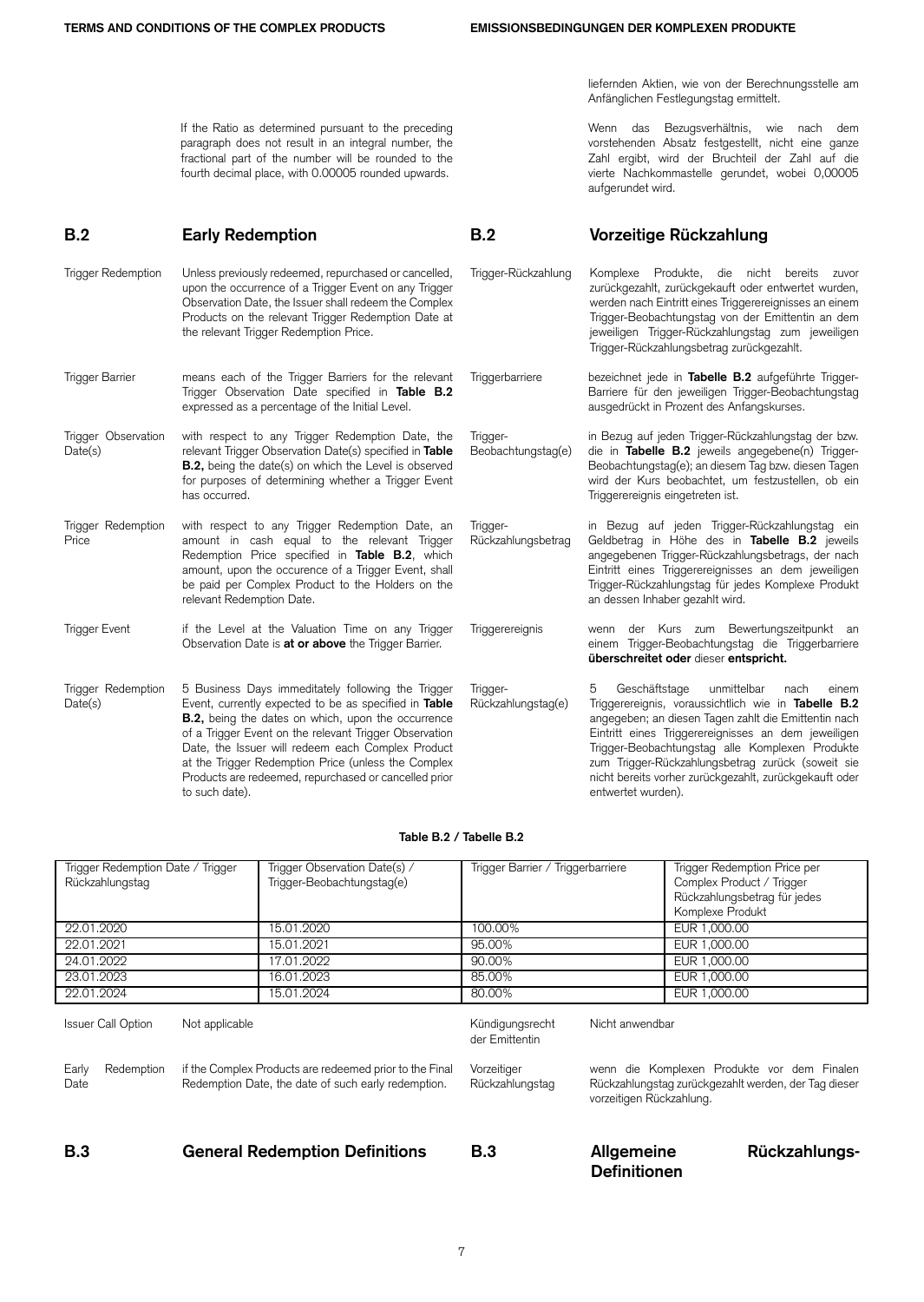## **TERMS AND CONDITIONS OF THE COMPLEX PRODUCTS EMISSIONSBEDINGUNGEN DER KOMPLEXEN PRODUKTE**

| Initial Fixing Date               | 15.01.2019, being the date on which the Initial Level<br>and the Strike are fixed                                                                                                                                                                                                                                                                                                                                                                                                                                                                                                                                                                         | Anfänglicher<br>Festlegungstag | 15.01.2019, hierbei handelt es sich um den Tag, an<br>dem der Anfangskurs und der Referenzkurs festgelegt<br>werden.                                                                                                                                                                                                                                                                                                                                                                                                                                                                                                                                                                                                                                                                                                                           |
|-----------------------------------|-----------------------------------------------------------------------------------------------------------------------------------------------------------------------------------------------------------------------------------------------------------------------------------------------------------------------------------------------------------------------------------------------------------------------------------------------------------------------------------------------------------------------------------------------------------------------------------------------------------------------------------------------------------|--------------------------------|------------------------------------------------------------------------------------------------------------------------------------------------------------------------------------------------------------------------------------------------------------------------------------------------------------------------------------------------------------------------------------------------------------------------------------------------------------------------------------------------------------------------------------------------------------------------------------------------------------------------------------------------------------------------------------------------------------------------------------------------------------------------------------------------------------------------------------------------|
| <b>Initial Level</b>              | 100% of the Level at the Valuation Time on the Initial<br>Fixing Date.                                                                                                                                                                                                                                                                                                                                                                                                                                                                                                                                                                                    | Anfangskurs                    | 100% des Kurses zum Bewertungszeitpunkt am<br>Anfänglichen Festlegungstag.                                                                                                                                                                                                                                                                                                                                                                                                                                                                                                                                                                                                                                                                                                                                                                     |
| Strike                            | 79.00% of the Initial Level.                                                                                                                                                                                                                                                                                                                                                                                                                                                                                                                                                                                                                              | Referenzkurs                   | 79,00% des Anfangskurses.                                                                                                                                                                                                                                                                                                                                                                                                                                                                                                                                                                                                                                                                                                                                                                                                                      |
| Level                             | the Share Price.                                                                                                                                                                                                                                                                                                                                                                                                                                                                                                                                                                                                                                          | Kurs                           | der Aktienkurs.                                                                                                                                                                                                                                                                                                                                                                                                                                                                                                                                                                                                                                                                                                                                                                                                                                |
| <b>Final Fixing Date</b>          | 15.01.2025, being the date on which the Final Level<br>will be fixed.                                                                                                                                                                                                                                                                                                                                                                                                                                                                                                                                                                                     | Finaler<br>Festlegungstag      | 15.01.2025; an diesem Tag wird der Schlusskurs<br>testgelegt.                                                                                                                                                                                                                                                                                                                                                                                                                                                                                                                                                                                                                                                                                                                                                                                  |
| <b>Final Level</b>                | 100% of the Level at the Valuation Time on the Final<br>Fixing Date.                                                                                                                                                                                                                                                                                                                                                                                                                                                                                                                                                                                      | Schlusskurs                    | 100% des Kurses zum Bewertungszeitpunkt am<br>Finalen Festlegungstag.                                                                                                                                                                                                                                                                                                                                                                                                                                                                                                                                                                                                                                                                                                                                                                          |
| Valuation Time                    | the Scheduled Closing Time.                                                                                                                                                                                                                                                                                                                                                                                                                                                                                                                                                                                                                               | Bewertungszeitpunkt            | der Planmässige Handelsschluss.                                                                                                                                                                                                                                                                                                                                                                                                                                                                                                                                                                                                                                                                                                                                                                                                                |
| Redemption Date                   | the Final Redemption Date or, if the Complex Products<br>are redeemed prior to the Final Redemption Date, the<br>Early Redemption Date.                                                                                                                                                                                                                                                                                                                                                                                                                                                                                                                   | Rückzahlungstag                | Finale<br>Rückzahlungstag<br>sofern<br>der<br>oder,<br>Produkte<br>Komplexen<br>Finalen<br>dem<br>die<br>vor<br>Rückzahlungstag zurückgezahlt werden, der Tag der<br>Vorzeitigen Rückzahlung.                                                                                                                                                                                                                                                                                                                                                                                                                                                                                                                                                                                                                                                  |
| C.                                | <b>Interest, Premium and Payout</b>                                                                                                                                                                                                                                                                                                                                                                                                                                                                                                                                                                                                                       | C.                             | Prämien<br>Zinsen,<br>und<br>Zusatzzahlungen                                                                                                                                                                                                                                                                                                                                                                                                                                                                                                                                                                                                                                                                                                                                                                                                   |
| C.1                               | <b>Interest</b>                                                                                                                                                                                                                                                                                                                                                                                                                                                                                                                                                                                                                                           | C.1                            | <b>Zinsen</b>                                                                                                                                                                                                                                                                                                                                                                                                                                                                                                                                                                                                                                                                                                                                                                                                                                  |
|                                   | Not applicable                                                                                                                                                                                                                                                                                                                                                                                                                                                                                                                                                                                                                                            |                                | Nicht anwendbar                                                                                                                                                                                                                                                                                                                                                                                                                                                                                                                                                                                                                                                                                                                                                                                                                                |
| C.2                               | Premium                                                                                                                                                                                                                                                                                                                                                                                                                                                                                                                                                                                                                                                   | C.2                            | Prämien                                                                                                                                                                                                                                                                                                                                                                                                                                                                                                                                                                                                                                                                                                                                                                                                                                        |
|                                   | Not applicable                                                                                                                                                                                                                                                                                                                                                                                                                                                                                                                                                                                                                                            |                                | Nicht anwendbar                                                                                                                                                                                                                                                                                                                                                                                                                                                                                                                                                                                                                                                                                                                                                                                                                                |
| C.3                               | Payout                                                                                                                                                                                                                                                                                                                                                                                                                                                                                                                                                                                                                                                    | C.3                            | Zusatzzahlungen                                                                                                                                                                                                                                                                                                                                                                                                                                                                                                                                                                                                                                                                                                                                                                                                                                |
| Payout                            | The Issuer shall pay the relevant Payout Amount<br>per Complex Product to the Holders on the relevant<br>Payout Date, provided that (i) a Payout Postponement<br>Event has not occurred with respect to the relevant<br>Payout Date and (ii) the Complex Products have not<br>been redeemed, repurchased or cancelled prior to the<br>relevant Payout Date. For the avoidance of doubt, it<br>being understood that, if the Complex Products are<br>redeemed, repurchased or cancelled prior to any Payout<br>Date, any accrued and unpaid portion of the relevant<br>Payout Amount that would otherwise be due on such<br>Payout Date shall not be paid. | Zusatzzahlungen                | Die Emittentin zahlt den jeweiligen Zusatzbetrag für<br>jedes Komplexe Produkt an dem jeweiligen Zusatz-<br>betragszahlungstag an dessen Inhaber, sofern (i)<br>kein Zusatzbetragsverschiebungsereignis in Bezug auf<br>den jeweiligen Zusatzbetragszahlungstag eingetreten<br>ist und (ii) die Komplexen Produkte nicht<br>bereits vor dem jeweiligen Zusatzbetragszahlungstag<br>zurückgezahlt, zurückgekauft oder entwertet wurden.<br>Zur Klarstellung wird festgehalten, dass im<br>Fall einer bzw. eines vor einem Zusatzbetrags-<br>zahlungstag erfolgenden Rückzahlung, Rückkaufs oder<br>Entwertung der Komplexen Produkte die aufgelaufenen<br>und noch nicht gezahlten Teile des jeweiligen<br>Zusatzbetrags, die ansonsten an dem betreffenden<br>Zusatzbetragszahlungstag fällig gewesen wären, nicht<br>zur Auszahlung gelangen. |
| Payout Amount                     | with respect to any Payout Date, an amount in cash<br>equal to (i) the relevant Payout Amount specified in<br>Table C.3, plus (ii) any Payout Amount that would have<br>been paid per Complex Product on any earlier Payout<br>Date but for the occurrence of a Payout Postponement<br>Event (it being understood that once such unpaid Payout<br>Amount has been paid pursuant to this clause (ii), it shall<br>not be paid on any subsequent Payout Dates pursuant<br>to this clause (ii)).                                                                                                                                                             | Zusatzbetrag                   | in Bezug auf einen Zusatzbetragszahlungstag ein<br>Geldbetrag in Höhe (i) des jeweiligen in Tabelle<br>C.3 angegebenen Zusatzbetrags, plus (ii) jeden<br>Zusatzbetrag, der für jedes Komplexe Produkt an jedem<br>früheren Zusatzbetragszahlungstag gezahlt worden<br>wäre falls kein Zusatzbetragsverschiebungsereignis<br>eingetreten wäre (wobei als vereinbart gilt, dass<br>zur Auszahlung gelangte Zusatzbeträge, die gemäss<br>dieser Ziffer (ii) gezahlt wurden, nicht an späteren<br>Zusatzbetragszahlungstagen gemäss dieser Ziffer (ii)<br>erneut zur Auszahlung gelangen).                                                                                                                                                                                                                                                         |
| Payout<br>Post-<br>ponement Event | if the Level at the Valuation Time on any Payout<br>Observation Date relating to the relevant Payout Date is<br><b>below</b> the Payout Threshold.                                                                                                                                                                                                                                                                                                                                                                                                                                                                                                        | Zusatzbetrags-                 | wenn der Kurs zum Bewertungszeitpunkt an<br>verschiebungsereignis einem Zusatzbetragsbeobachtungstag in Bezug<br>auf den jeweiligen Zusatzbetragszahlungstag den<br>Zusatzbetragsschwellenwert unterschreitet.                                                                                                                                                                                                                                                                                                                                                                                                                                                                                                                                                                                                                                 |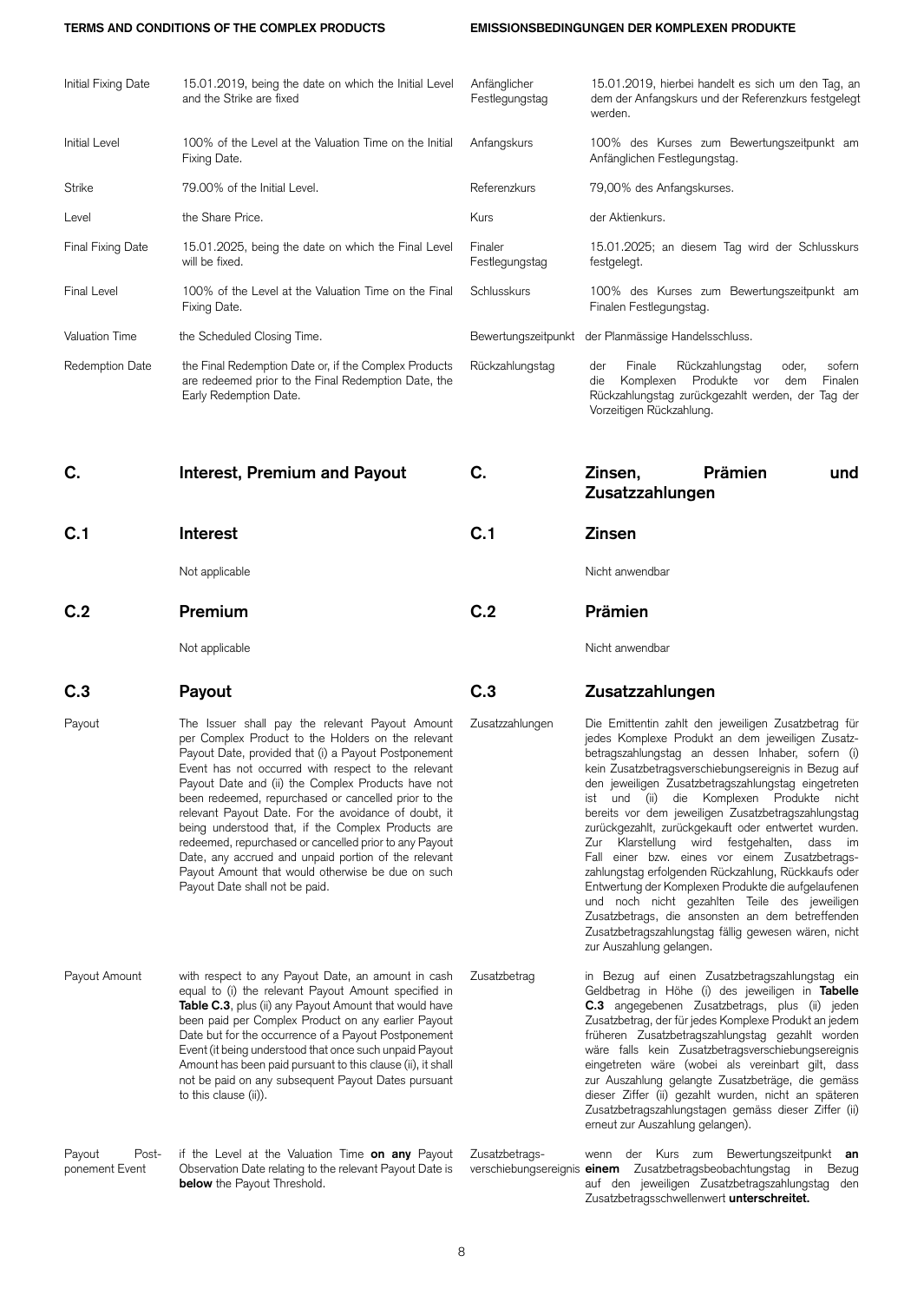| Payout Observation<br>Date(s) | with respect to any Payout Date, the relevant Payout<br>Observation Date(s) specified in <b>Table C.3</b> , being the<br>date(s) on which the Level is observed for purposes of<br>determining whether or not the Payout Amount shall be<br>paid on the relevant Payout Date. | Zusatzbetrags-<br>beobachtungstag(e) | in Bezug auf einen Zusatzbetragszahlungstag der/<br>die in <b>Tabelle C.3</b> angegebene(n) jeweilige(n)<br>Zusatzbetragsbeobachtungstag(e); an diesem Tag bzw.<br>an diesen Tagen wird der Kurs beobachtet; um<br>festzustellen, ob der Zusatzbetrag an dem jeweiligen<br>Zusatzbetragszahlungstag zur Auszahlung gelangt oder<br>nicht. |
|-------------------------------|-------------------------------------------------------------------------------------------------------------------------------------------------------------------------------------------------------------------------------------------------------------------------------|--------------------------------------|-------------------------------------------------------------------------------------------------------------------------------------------------------------------------------------------------------------------------------------------------------------------------------------------------------------------------------------------|
| Payout Dates                  | 5 Business Days immediately following any Payout<br>Observation Date (currently expected as specified in<br>Table C.3), being the date(s) on which the Issuer shall<br>pay the Payout Amount per Complex Product to the<br>Holders, if any.                                   | Zusatzbetrags-<br>zahlungstag(e)     | 5<br>Geschäftstage<br>unmittelbar<br>nach<br>einem<br>Zusatzbetragsbeobachtungstag (voraussichtlich wie in<br>Tabelle C.3 angegeben); an diesem Tag bzw. diesen<br>Tagen zahlt die Emittentin den Zusatzbetrag, sofern ein<br>solcher Zusatzbetrag zahlbar ist, für jedes Komplexe<br>Produkt an dessen Inhaber.                          |
| Payout Threshold              | 79.00% of the Initial Level.                                                                                                                                                                                                                                                  | Zusatzbetrags-<br>schwellenwert      | 79,00% des Anfangskurses.                                                                                                                                                                                                                                                                                                                 |

## **Table C.3 / Tabelle C.3**

| Payout Date / Zusatzbetragszahlungstag | Payout Observation Date(s) /<br>Zusatzbetragsbeobachtungstag(e) | Payout Amount / Zusatzbetrag |
|----------------------------------------|-----------------------------------------------------------------|------------------------------|
| 22.01.2020                             | 15.01.2020                                                      | EUR 62.00                    |
| 22.01.2021                             | 15.01.2021                                                      | EUR 62.00                    |
| 24.01.2022                             | 17.01.2022                                                      | EUR 62.00                    |
| 23.01.2023                             | 16.01.2023                                                      | EUR 62.00                    |
| 22.01.2024                             | 15.01.2024                                                      | EUR 62.00                    |
| 22.01.2025                             | 15.01.2025                                                      | EUR 62.00                    |

## **D. Underlying Specific Definitions and Related Information**

## **D. Basiswertspezifische Definitionen und Begleitinformationen**

| Share                             | Ordinary Share                                                                                                                                                                                          | Aktie                                             | Stammaktie                                                                                                                                                                                                                                              |
|-----------------------------------|---------------------------------------------------------------------------------------------------------------------------------------------------------------------------------------------------------|---------------------------------------------------|---------------------------------------------------------------------------------------------------------------------------------------------------------------------------------------------------------------------------------------------------------|
| Share Issuer                      | <b>BASF SE</b>                                                                                                                                                                                          | Aktienemittent                                    | <b>BASF SE</b>                                                                                                                                                                                                                                          |
| Security Codes                    | ISIN: DE000BASF111<br>Bloomberg Ticker: BAS GY Equity                                                                                                                                                   | Kennnummern                                       | ISIN: DE000BASF111<br>Bloomberg Ticker: BAS GY Equity                                                                                                                                                                                                   |
| Exchange                          | Xetra                                                                                                                                                                                                   | <b>B</b> örse                                     | Xetra                                                                                                                                                                                                                                                   |
| Underlying<br>Past<br>Performance | For past performance of the Underlying and its volatility,<br>see http://www.deutsche-boerse.com.                                                                                                       | Historische<br>Wertentwicklung<br>des Basiswertes | Nähere Informationen zur historischen Wertentwicklung<br>des Basiswerts und seiner Volatilität sind im Internet<br>unter http://www.deutsche-boerse.com abrufbar.                                                                                       |
| Е.                                | <b>Additional Issue Specific Definitions</b>                                                                                                                                                            | Е.                                                | Weitere<br>Emissionsspezifische<br><b>Definitionen</b>                                                                                                                                                                                                  |
| <b>Business Day</b>               | a day, that is a TARGET Business Day                                                                                                                                                                    | Geschäftstag                                      | ein Tag, bei dem es sich um einen TARGET-<br>Geschäftstag handelt.                                                                                                                                                                                      |
| <b>TARGET Business</b><br>Day     | any day on which the Trans-European Automated<br>Gross settlement Express<br>Realtime<br>Transfer<br>(TARGET2) System is open for business.                                                             | TARGET-<br>Geschäftstag                           | jeder Tag, an dem das Trans-European Automated<br>Realtime Gross settlement Express<br>Transfer<br>(TARGET2) System für den Geschäftsverkehr geöffnet<br>ist.                                                                                           |
| Clearstream<br>Frankfurt          | Clearstream Banking AG, Frankfurt, as operator of<br>the Clearstream Frankfurt system (business address:<br>Mergenthalerallee 61, 65760 Eschborn, Germany) and<br>any successor organisation or system. | Clearstream<br>Frankfurt                          | AG,<br>Frankfurt,<br>Clearstream<br>Banking<br>als<br>Betreiber des Systems der Clearstream Frankfurt<br>(Geschäftsanschrift: Mergenthalerallee 61, 65760<br>Eschborn, Deutschland) sowie jede Nachfolger-<br>organisation bzw. jedes Nachfolgersystem. |
| Clearstream<br>Luxembourg         | Clearstream Banking, Luxembourg, as operator of<br>the Clearstream Luxembourg system (42 Avenue JF<br>Kennedy, L-1855 Luxembourg, Luxembourg) and any<br>successor organisation or system.              | Clearstream<br>Luxemburg                          | Clearstream Banking, Luxemburg, als Betreiber des<br>Systems der Clearstream Luxemburg (42 Avenue JF<br>Kennedy, L-1855 Luxemburg, Luxemburg) sowie jede<br>Nachfolgerorganisation bzw. jedes Nachfolgersystem.                                         |
| Clearing System                   | Clearstream Frankfurt and/or Clearstream Luxembourg<br>and/or Euroclear                                                                                                                                 | Clearingsystem                                    | Frankfurt<br>und/oder<br>Clearstream<br>Clearstream<br>Luxemburg und/oder Euroclear                                                                                                                                                                     |
| Euroclear                         | Euroclear Bank S.A., Brussels, Belgium, as operator<br>of the Euroclear system (Avenue de Schiphol 6, 1140<br>Brussels, Belgium) and any successor organisation or<br>system.                           | Euroclear                                         | Euroclear Bank S.A., Brüssel,<br>Belgien,<br>als<br>Betreiber des Systems von Euroclear (Avenue de<br>Schiphol 6, 1140 Brüssel, Belgien) sowie jede<br>Nachfolgerorganisation bzw. jedes Nachfolgersystem.                                              |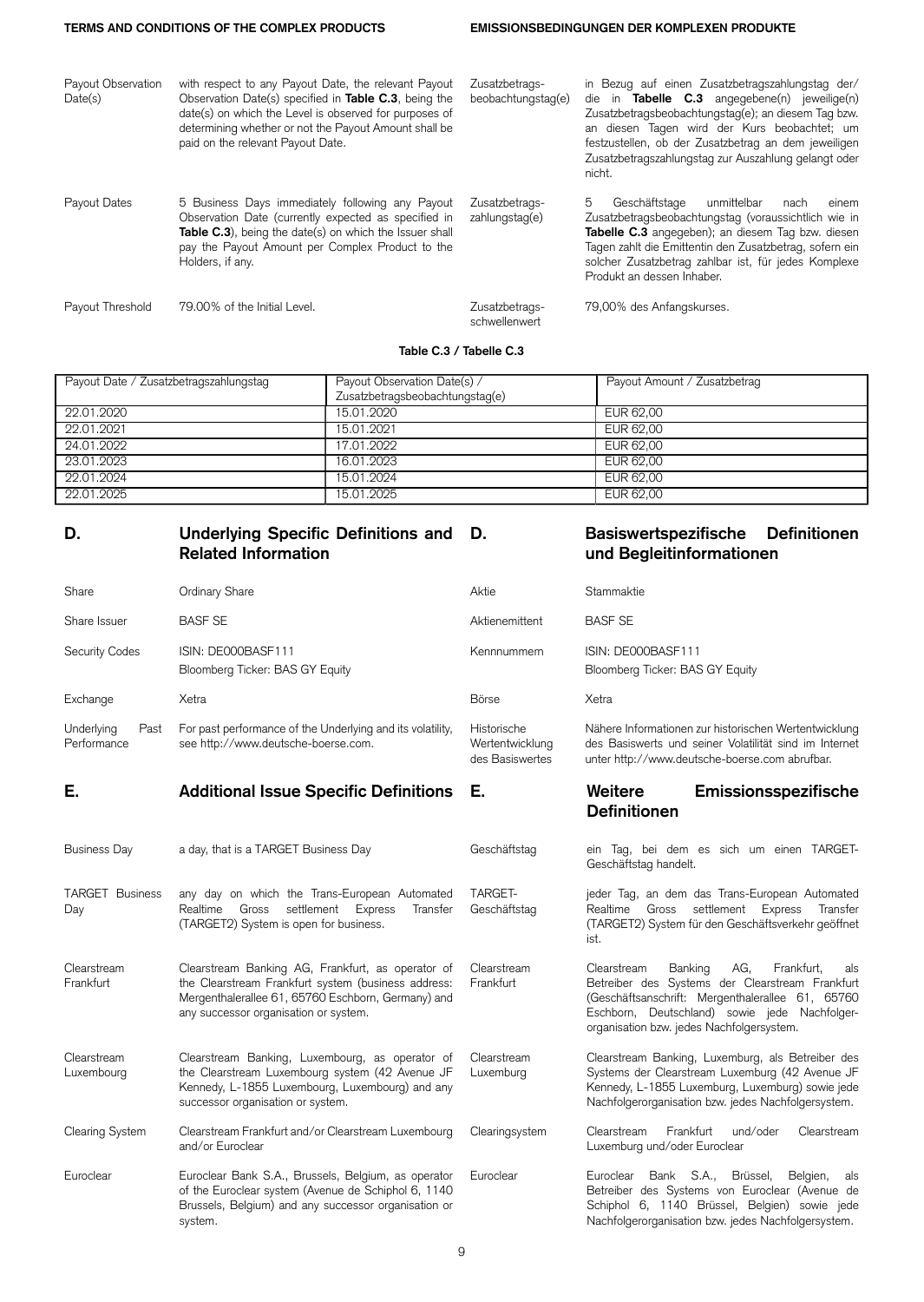Extraordinary Event (i) the Issuer has determined in good faith that the performance of any of its obligations under the Complex Products or that any arrangement made to hedge its obligations under the Complex Products has or will become, in whole or in part, unlawful, illegal, or otherwise contrary to any present or future law, rule, regulation, judgement, order, directive, policy or request of any governmental, administrative, legislative or judicial authority or power (but, if not having the force of law, only if compliance with it is in accordance with the general practice of persons to whom it is intended to apply), or any change in the interpretation thereof,

- (ii) any of the following events (whether or not reasonably foreseeable) outside of the control of the Issuer provided it has or could reasonably be expected to have a material adverse effect on the ability of the Issuer to perform its obligations under, or hedge its position with respect to, the Complex Products:
	- (a) any outbreak or escalation of hostilities or other national or international calamity or crisis,
	- (b) the enactment, publication, decree or other promulgation of any statute, regulation, rule or order of any court or other governmental authority, which affects, or would affect, the payment of any amount (or delivery of any other benefit) under the Complex Products,
	- (c) the closing of any Clearing System with no substitution of a successor clearing organization within one week after such closing, or

(iii) any event similar to any of the events described in clauses (i) and (ii) above, which has had or could reasonably be expected to have a material adverse effect on the ability of the Issuer to perform its obligations under, or to hedge its position with respect to, the Complex Products.

Abwicklungsstörung in Bezug auf einen gemäss Ziffer 2.2 zu liefernden Basiswert ein Ereignis, auf das die Emittentin keinen Einfluss hat und infolge dessen die Emittentin nach ihrer Feststellung nicht imstande ist oder nur unter Verletzung anwendbarer Gesetze oder Vorschriften imstande wäre, diesen Basiswert an den betreffenden Inhaber zu liefern.

Aussergewöhnliches **Ereignis** 

Glauben festgestellt hat, dass die Erfüllung ihrer Verpflichtungen aus den Komplexen Produkten oder die zur Absicherung ihrer Verpflichtungen aus den Komplexen Produkten getroffenen Vereinbarungen ganz oder teilweise rechtswidrig oder ungesetzlich ist/sind oder sein wird/werden oder anderweitig gegen jetzt oder künftig geltende Gesetze, Rechtsnormen, Vorschriften, Urteile, Beschlüsse, Anweisungen, Richtlinien oder Anforderungen einer Regierungs-,<br>Verwaltungs-, Gesetzgebungs- oder Gesetzgebungs- oder Justizbehörde oder -stelle (falls diese nicht Gesetzeskraft haben, jedoch nur, wenn ihre Einhaltung entsprechend der allgemeinen Praxis der Personen erfolgt, an die sie gerichtet sind) oder gegen eine geänderte Auslegung solcher Gesetze, Rechtsnormen, Vorschriften, Urteile, Beschlüsse, Anweisungen, Richtlinien oder Anforderungen verstösst/verstossen oder verstossen wird/werden,

wenn die Emittentin nach Treu und

- (ii) jedes der nachfolgenden Ereignisse auf das die Emittentin (ob vernünftigerweise vorhersehbar oder nicht) jeweils vernünftigerweise keinen Einfluss hat vorausgesetzt, dass sich das jeweilige Ereignis wesentlich nachteilig auf die Fähigkeit der Emittentin ausgewirkt hat, ihre Verpflichtungen in Bezug auf die Komplexen Produkte zu erfüllen bzw. ihre Positionen in Bezug auf die Komplexen Produkte abzusichern, oder bei dem vernünftigerweise erwartet werden kann, dass dies der Fall sein wird:
	- (a) jedes Ausbruchs bzw. jeder Eskalation von gewaltsamen Auseinandersetzungen oder sonstigen nationalen oder internationalen Zwischenfällen oder Krisen,
	- (b) der Verabschiedung, Veröffentlichung, des Erlasses oder einer sonstigen Verkündung von Gesetzen, Verordnungen, Anordnungen oder Beschlüssen eines Gerichts oder einer sonstigen Regierungsstelle, die sich auf die Zahlung von Beträgen bzw. die Erbringung sonstiger Leistungen in Bezug auf die Komplexen Produkte auswirken bzw. auswirken würden,
	- (c) der Schliessung eines Clearingsystems, ohne dass innerhalb einer Woche nach der Schliessung eine Ersetzung durch eine Nachfolgerorganisation bzw. ein Nachfolgersystem erfolgt, oder
- (iii) jedes Ereignis, das mit den in den vorstehenden Absätzen (i) und (ii) beschriebenen Ereignissen vergleichbar ist, das sich wesentlich nachteilig auf die Fähigkeit der Emittentin ausgewirkt hat, ihre Verpflichtungen in Bezug auf die Komplexen Produkte zu erfüllen bzw. ihre Positionen in Bezug auf die Komplexen Produkte abzusichern, oder bei dem vernünftigerweise erwartet werden kann, dass dies der Fall sein wird.

10

Settlement Disruption Event with respect to any Underlying to be delivered pursuant to Section 2.2, an event beyond the control of the Issuer as a result of which, in the determination of the Issuer, the Issuer cannot deliver, or it would be in contravention of any applicable law or regulation for the Issuer to deliver, such Underlying to the relevant Holder.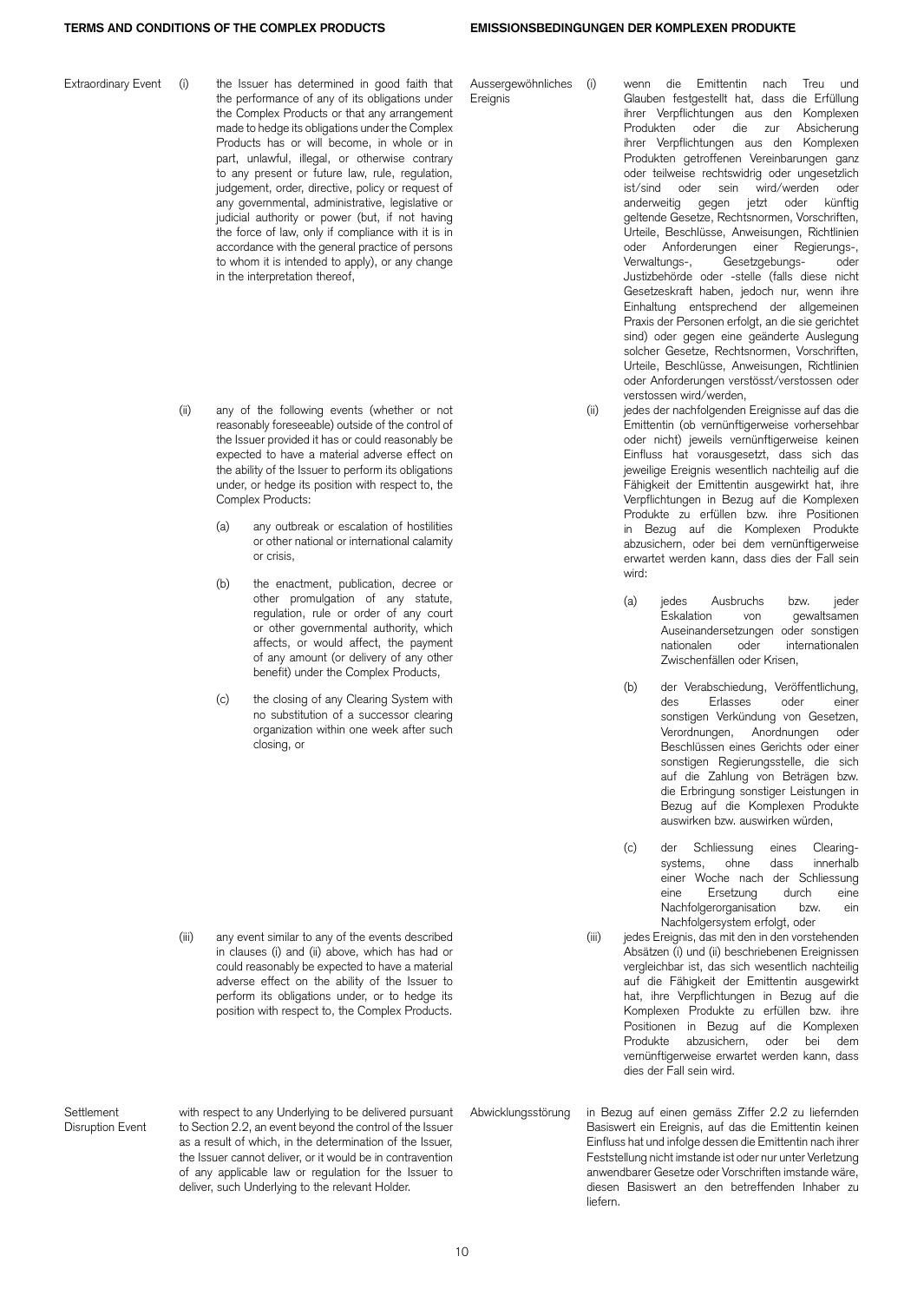| Unscheduled |
|-------------|
| Termination |
| Amount      |

means, in respect of a Complex Product,

an amount in the Settlement Currency (which may not be less than zero) equal to the fair market value of the Complex Product immediately prior to the exercise of the termination right by the Issuer by way of publication of the termination notice, as calculated by the Calculation Agent using its valuation models and taking into account *inter alia*, without limitation, the following:

- (A) the time remaining to the maturity of the Complex Product;
- (B) the interest rates at which banks may obtain funding;
- (C) the interest rate which the Issuer (or its affiliates) are charged to borrow cash;
- (D) the value, expected future performance and/or volatility of the Underlying(s); and
- (E) any other information which the Calculation Agent deems relevant (including, without limitation, the circumstances that resulted in the events giving rise to the termination right).

Form of Complex Products Bearer, Permanent Global Certificate Form der

Holder(s) the person or persons who are entitled to a co-ownership interest, beneficial interest or other comparable right in the Permanent Global Certificate. The Holder of a Complex Product shall, for all purposes, be treated by (i) the Issuer, (ii) the Calculation Agent, (iii) the Paying Agent and (iv) all other persons as the person entitled to such Complex Product and the person entitled to receive the benefits of the rights represented by such Complex Product.

References to "**AED**" are to United Arab Emirates dirham**,** references to "**ARS**" are to Argentine pesos**,** references to "**AUD**" are to Australian dollars**,** references to "**BMD**" are to Bermudian dollars**,** references to "**BRL**" are to Brazilian real**,** references to "**CAD**" are to Canadian dollars**,** references to "**CHF**" are to Swiss francs**,** references to "**CLP**" are to Chilean peso**,** references to "**CNY**" are to Chinese yuan renminbi**,** references to "**COP**" are to Colombian peso**,** references to "**CZK**" are to Czech koruna**,** references to "**DKK**" are to Danish krone, references to "**EUR**" are to euro**,** references to "**GBP**" are to British pounds sterling**,** references to "**HKD**" are to Hong Kong dollars**,** references to "**HUF**" are to Hungarian forint**,** references to "**IDR**" are to Indonesian rupiah**,** references to "**ILS**" are to Israeli new shekel**,** references to "**INR**" are to Indian rupee**,** references to "**JPY**" are to Japanese yen**,** references to "**KRW**" are to South-Korean won**,** references to "**MXN**" are to Mexican peso**,** references to "**MYR**" are to Malaysian ringgit**,** references to "**NOK**" are to Norwegian kroner**,** references to "**NZD**" are to New Zealand dollar**,** references to "**PLN**" are to Polish zloty**,** references to "**RON**" are to Romanian new lei**,** references to "**RUB**" are to Russian rouble**,** references to "**SGD**" are to Singapore dollars**,** references to "**SEK**" are to Swedish krona**,** references to "**THB**" are to Thai baht**,** references to "**TRY**" are to Turkish lira, references to "**TWD**" are to Taiwan dollars**,** references to "**USD**" are to United States dollars, and references to "**ZAR**" are to South African Rand.

Ausserplanmässiger<br>Kündigungsbetrag

bezeichnet in Bezug auf ein Komplexes Produkt,

einen Betrag in der Abwicklungswährung (der nicht kleiner als Null sein kann), der dem fairen Marktwert des Komplexen Produkts unmittelbar vor dem Zeitpunkt der Ausübung des Kündigungsrechts durch die Emittentin mittels Veröffentlichung der Kündigungsmitteilung entspricht, der von der Berechnungsstelle unter<br>Verwendung ihrer Bewertungsmethoden unter Verwendung ihrer Bewertungsmethoden anderem (ohne hierauf beschränkt zu sein) unter Berücksichtigung der folgenden Kriterien ermittelt wird:

- (A) der verbleibenden Zeit bis zur Fälligkeit des Komplexen Produkts;
- (B) den Zinssätzen zu denen sich Banken refinanzieren können;
- (C) der Zinssatz den die Emittentin (oder ihre verbundenen Unternehmen) zahlen müssen, um sich Geld zu leihen;
- (D) der Wert, die erwartete zukünftige Entwicklung und/oder Kursschwankungsbreite des bzw. der Basiswerte; und<br>iede andere
- (E) jede andere Information, die die Berechnungsstelle (einschliesslich, ohne hierauf beschränkt zu sein, der Umstände, die das Kündigungsrecht ausgelöst haben).

auf den Inhaber lautende Dauerglobalurkunde

Komplexen Produkte

Inhaber die Person bzw. Personen, der/denen ein Miteigentumsanteil, das wirtschaftliche Eigentum oder sonstige vergleichbare Rechte an der Dauerglobalurkunde zusteht bzw. zustehen. Der Inhaber eines Komplexen Produkts ist in jeder Hinsicht von (i) der Emittentin, (ii) der Berechnungsstelle, (iii) der Zahlstelle und (iv) allen sonstigen Personen als diejenige Person zu behandeln, der dieses Komplexe Produkt zusteht und die zum Empfang der Leistungen aus den Rechten berechtigt ist, die durch das betreffende Komplexe Produkt verbrieft sind.

Bezugnahmen auf "**AED**" gelten als Bezugnahmen auf den Vereinigte Arabische Emirate Dirham**,** Bezugnahmen auf "**ARS**" gelten als Bezugnahmen auf den Argentinischen Peso**,** Bezugnahmen auf "**AUD**" gelten als Bezugnahmen auf den Australischen Dollar**,** Bezugnahmen auf "**BMD**" gelten als Bezugnahmen auf den Bermuda Dollar**,** Bezugnahmen auf "**BRL**" gelten als Bezugnahmen auf den Brasilianischen Real**,** Bezugnahmen auf "**CAD**" gelten als Bezugnahmen auf den Kanadischen Dollar**,** Bezugnahmen auf "**CHF**" gelten als Bezugnahmen auf den Schweizer Franken**,** Bezugnahmen auf "**CNY**" gelten als Bezugnahmen auf den Chinesischen Renminbi Yuan**,** Bezugnahmen auf "**CLP**" gelten als Bezugnahmen auf den Chilenischen Peso**,** Bezugnahmen auf "**COP**" gelten als Bezugnahmen auf den Kolumbianischen Peso**,** Bezugnahmen auf "**CZK**" gelten als Bezugnahmen auf die Tschechische Krone**,** Bezugnahmen auf "**DKK**" gelten als Bezugnahmen auf die Dänische Krone**,** Bezugnahmen auf "**EUR**" gelten als Bezugnahmen auf den Euro**,** Bezugnahmen auf "**GBP**" gelten als Bezugnahmen auf das Britische Pfund Sterling**,** Bezugnahmen auf "**HKD**" gelten als Bezugnahmen auf den Hongkong-Dollar**,** Bezugnahmen auf "**HUF**" gelten als Bezugnahmen auf den Ungarischen Forint**,** Bezugnahmen auf "**ILS**" gelten als Bezugnahmen auf den Israelischen Neuen Schekel**,** Bezugnahmen auf "**IDR**" gelten als Bezugnahmen auf den Indonesischen Rupiah**,** Bezugnahmen auf "**INR**" gelten als Bezugnahmen auf die Indische Rupie**,** Bezugnahmen auf "**JPY**" gelten als Bezugnahmen auf den Japanischen Yen**,** Bezugnahmen auf "**KRW**" gelten als Bezugnahmen auf den Südkoreanischen Won**,** Bezugnahmen auf "**MXN**" gelten als Bezugnahmen auf den Mexikanischen Peso**,** Bezugnahmen auf "**MYR**" gelten als Bezugnahmen auf den Malaysischen Ringgit**,** Bezugnahmen auf "**NOK**" gelten als Bezugnahmen auf die Norwegische Krone**,** Bezugnahmen auf "**NZD**" gelten als Bezugnahmen auf den Neuseeländischen Dollar**,** Bezugnahmen auf "**PLN**" gelten als Bezugnahmen auf den Polnischen Zloty**,** Bezugnahmen auf "**RON**" gelten als Bezugnahmen auf den Rumänischen Neuen Lei**,** Bezugnahmen auf "**RUB**" gelten als Bezugnahmen auf den Russischen Rubel**,** Bezugnahmen auf "**SGD**" gelten als Bezugnahmen auf den Singapur-Dollar**,** Bezugnahmen auf "**SEK**" gelten als Bezugnahmen auf die Schwedische Krone**,** Bezugnahmen auf "**THB**" gelten als Bezugnahmen auf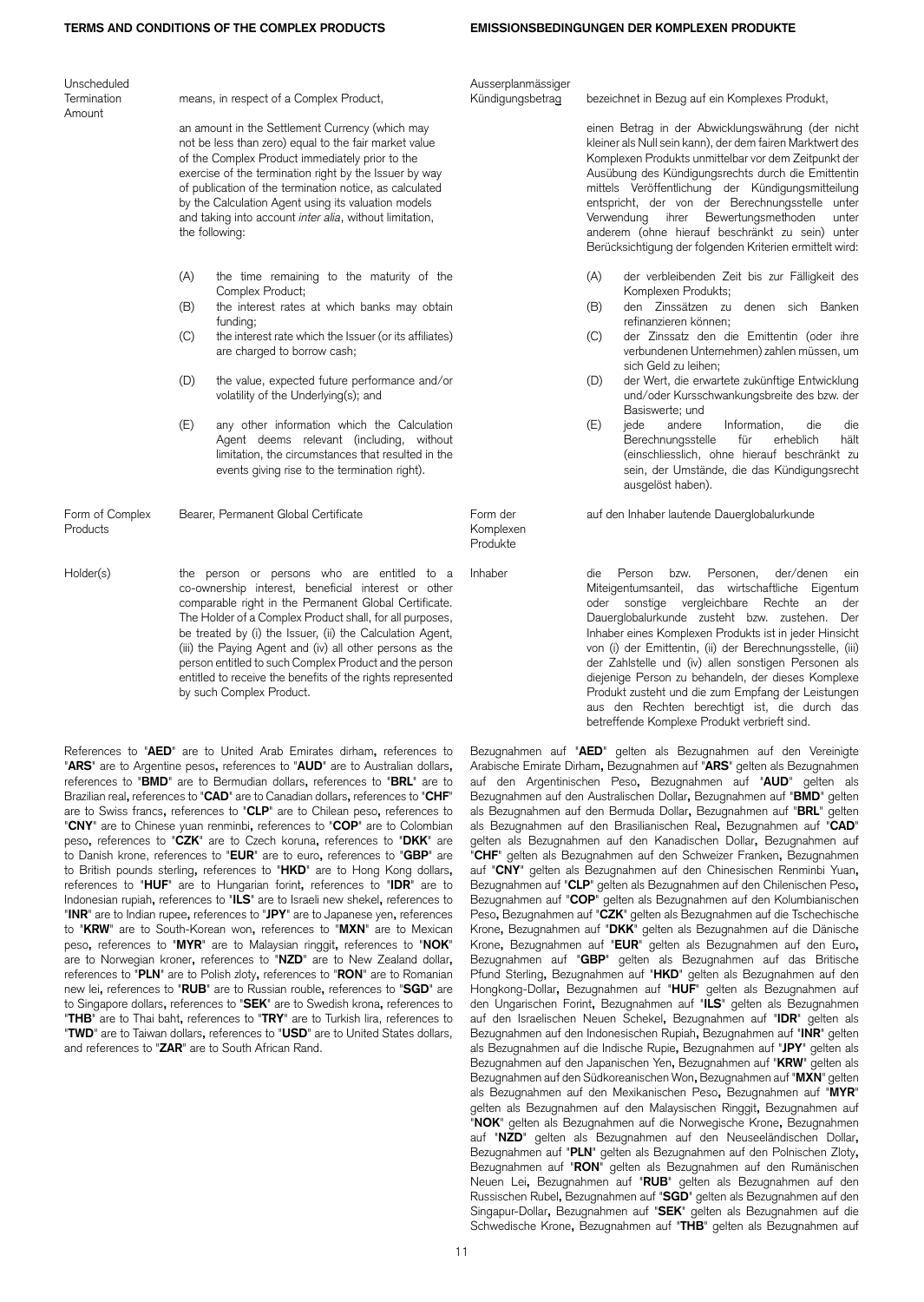den Thailändischen Baht**,** Bezugnahmen auf "**TRY**" gelten als Bezugnahmen auf die Türkische Lira**,** Bezugnahmen auf "**TWD**" gelten als Bezugnahmen auf den Taiwanesischen Dollar, Bezugnahmen auf "**USD**" gelten als Bezugnahmen auf den US-Dollar**,** und Bezugnahmen auf "**ZAR**" gelten als Bezugnahmen auf den Südafrikanischen Rand.

## **Section 1.2 Additional Definitions relating to the Underlying(s)**

## **Ziffer 1.2 Zusätzliche Definitionen in Bezug auf den Basiswert bzw. die Basiswerte**

### **Additional** Adjustment Event in respect of a Share, a Potential Adjustment Event, Merger Event, Tender Offer, Nationalisation, Delisting, Liquidation, Additional Disruption Event or, in respect of such Share or the Share Issuer, a change of Exchange. **Weiteres** Anpassungsereignis in Bezug auf eine Aktie ein Mögliches<br>Anpassungsereignis, ein Fusionsereignis, ein Anpassungsereignis, ein Fusionsereignis, ein<br>Übernahmeangebot. eine Verstaatlichung, eine Übernahmeangebot, eine Verstaatlichung, eine Einstellung der Börsennotierung, eine Liquidation, ein Weiteres Störungsereignis oder (in Bezug auf diese Aktien oder den Aktienemittenten) ein Wechsel der Börse. Additional Disruption Event in respect of a Share, a Disrupted Day, a Change in Law, an Insolvency Filing, a Tax Disruption or a Hedging Disruption. Weiteres **Störungsereignis** in Bezug auf eine Aktie ein Störungstag, eine Gesetzesänderung, eine Insolvenzanmeldung, eine Steuerstörung oder eine Hedging-Störung. Change in Law in respect of a Share, on or after the Issue Date/ Payment Date (i) due to the adoption of or any change in any applicable law or regulation (including, without limitation, any tax law), or (ii) due to the promulgation of or any change in the interpretation by any court, tribunal or regulatory authority with competent jurisdiction of any applicable law or regulation (including any action taken by a taxing authority), the Issuer determines that (a) it has become illegal for it to hold, acquire or dispose of such Share, or (b) it will incur a materially increased cost in performing its obligations under the Complex Products (including, without limitation, due to any increase in tax liability, decrease in tax benefit or other adverse effect on its tax position). Gesetzesänderung in Bezug auf eine Aktie die an oder nach dem Emissionstag/Zahlungstag von der Emittentin getroffene Feststellung, dass ihr (i) aufgrund der Verabschiedung oder Änderung eines anwendbaren Gesetzes oder einer anwendbaren Vorschrift (einschliesslich u.a. steuerrechtlicher Bestimmungen) oder (ii) aufgrund der Veröffentlichung oder einer Änderung der Auslegung eines anwendbaren Gesetzes oder einer anwendbaren Vorschrift durch ein zuständiges Gericht, einen zuständigen Gerichtshof oder eine zuständige Aufsichtsbehörde (einschliesslich Massnahmen seitens einer Steuerbehörde) (a) das Halten, der Erwerb oder die Veräusserung dieser Aktie rechtlich untersagt ist, oder (b) ihr wesentlich höhere Kosten bei der Erfüllung ihrer Verpflichtungen aus den Komplexen Produkten entstehen werden (einschliesslich u.a. aufgrund höherer Steuerverbindlichkeiten, geringerer Steuervorteile oder sonstiger nachteiliger Auswirkungen auf die steuerliche Behandlung der Emittentin). Delisting in respect of a Share, the Exchange announces that pursuant to the rules of the Exchange, such Share ceases (or will cease) to be listed, traded or publicly quoted on the Exchange for any reason (other than a Merger Event or Tender Offer) and is not (or will not be) immediately re-listed, re-traded or re-quoted on an exchange or quotation system located in the same country as the Exchange (or, where the Exchange is within the European Union, in any member state of the European Union). Einstellung der Börsennotierung in Bezug auf eine Aktie gibt die Börse bekannt, dass die Börsennotierung, der Handel oder die öffentliche Notierung dieser Aktie gemäss den Regeln der Börse gleich aus welchem Grund (mit Ausnahme eines Fusionsereignisses oder eines Übernahmeangebots) eingestellt (werden) wird und die Börsennotierung, der Handel oder die öffentliche Notierung dieser Aktie an einer Börse oder in einem Notierungssystem, die/das sich in demselben Land befindet wie die Börse (bzw. wenn sich die Börse in der Europäischen Union befindet, in einem ihrer Mitgliedstaaten), nicht unmittelbar danach wieder aufgenommen (werden) wird. Disrupted Day in respect of a Share, any Scheduled Trading Day on which (i) the Exchange fails to open for trading during its regular trading session, (ii) any Related Exchange fails to open for trading during its regular trading session, or (iii) a Market Disruption Event has occurred. Störungstag in Bezug auf eine Aktie jeder Planmässige Handelstag, an dem (i) die Börse während ihrer regulären Handelszeiten nicht für den Handel geöffnet ist, (ii) eine Zugehörige Börse während ihrer regulären Handelszeiten nicht für den Handel geöffnet ist, oder (iii) eine Marktstörung eingetreten ist. Early Closure in respect of a Share, the closure on any Exchange Business Day of the Exchange or any Related Exchange prior to its Scheduled Closing Time, unless such earlier closing time is announced by the Exchange or such Related Exchange, as the case may be, at least one hour prior to the earlier of (i) the actual closing time for the regular trading session on the Exchange or such Related Exchange on such Exchange Business Day, and (ii) the submission deadline for orders to be entered into the Exchange or such Related Exchange system Vorzeitiger Börsenschluss in Bezug auf eine Aktie die Schliessung der Börse oder einer Zugehörigen Börse an einem Börsen-Geschäftstag vor ihrem Planmässigen Handelsschluss; dies gilt nicht, wenn die Börse bzw. die betreffende Zugehörige Börse den früheren Handelsschluss mindestens eine Stunde vor (i) dem tatsächlichen regulären Handelsschluss der Börse bzw. der betreffenden Zugehörigen Börse an diesem Börsen-Geschäftstag oder (ii) (wenn dieser Zeitpunkt früher eintritt) dem letztmöglichen Zeitpunkt für

**Additional Definitions relating to Shares Zusätzliche Definitionen in Bezug auf Aktien**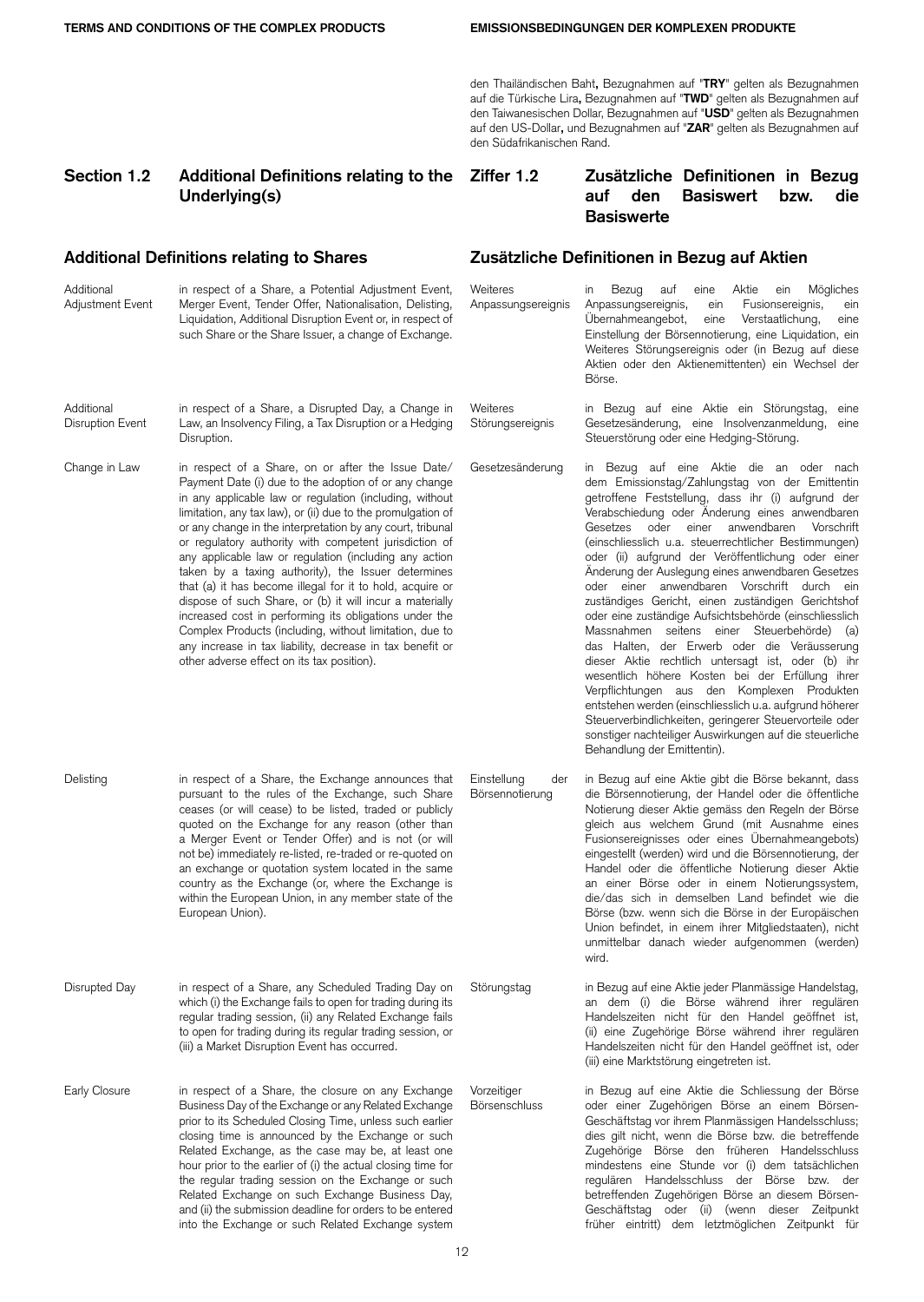|                           | for execution at the Valuation Time on such Exchange<br>Business Day.                                                                                                                                                                                                                                                                                                                                                                                                                                                                                                                                                                                                                                                                                                                                                                                                                                                                                                                                  |                         | die Ordereingabe bei der Börse oder der<br>betreffenden Zugehörigen Börse zur Ausführung zum<br>Bewertungszeitpunkt an dem betreffenden Börsen-<br>Geschäftstag ankündigt.                                                                                                                                                                                                                                                                                                                                                                                                                                                                                                                                                                                                                                                                                                                                                                                                                                                                                                                                                                                                                              |
|---------------------------|--------------------------------------------------------------------------------------------------------------------------------------------------------------------------------------------------------------------------------------------------------------------------------------------------------------------------------------------------------------------------------------------------------------------------------------------------------------------------------------------------------------------------------------------------------------------------------------------------------------------------------------------------------------------------------------------------------------------------------------------------------------------------------------------------------------------------------------------------------------------------------------------------------------------------------------------------------------------------------------------------------|-------------------------|---------------------------------------------------------------------------------------------------------------------------------------------------------------------------------------------------------------------------------------------------------------------------------------------------------------------------------------------------------------------------------------------------------------------------------------------------------------------------------------------------------------------------------------------------------------------------------------------------------------------------------------------------------------------------------------------------------------------------------------------------------------------------------------------------------------------------------------------------------------------------------------------------------------------------------------------------------------------------------------------------------------------------------------------------------------------------------------------------------------------------------------------------------------------------------------------------------|
| Exchange                  | in respect of a Share, (i) the exchange or quotation<br>system specified as such in Section 1.1, or (ii) such<br>other exchange or quotation system on which such<br>Share is, in the determination of the Calculation Agent,<br>traded or quoted as the Calculation Agent may select,<br>or (iii) in the case of clauses (i) and (ii) above, any<br>transferee or successor exchange or quotation system.                                                                                                                                                                                                                                                                                                                                                                                                                                                                                                                                                                                             | Börse                   | in Bezug auf eine Aktie (i) die Börse oder das<br>Notierungssystem, die/das als solche(s) in Ziffer 1.1<br>angegeben ist, oder (ii) eine sonstige Börse oder<br>ein sonstiges Notierungssystem, an der bzw. in dem<br>diese Aktie nach Feststellung der Berechnungsstelle<br>gehandelt oder notiert wird, wie jeweils von der<br>Berechnungsstelle ausgewählt, oder (iii) im Fall der<br>vorstehenden Absätze (i) und (ii), jede übernehmende<br>oder nachfolgende Börse bzw. jedes übernehmende<br>oder nachfolgende Notierungssystem.                                                                                                                                                                                                                                                                                                                                                                                                                                                                                                                                                                                                                                                                 |
| Exchange Business<br>Day  | in respect of a Share, any Scheduled Trading Day on<br>which the Exchange and each Related Exchange are<br>open for trading in such Share during their respective<br>regular trading sessions, notwithstanding the Exchange<br>or any such Related Exchange closing prior to its<br>Scheduled Closing Time.                                                                                                                                                                                                                                                                                                                                                                                                                                                                                                                                                                                                                                                                                            | Börsen-<br>Geschäftstag | in Bezug auf eine Aktie jeder Planmässige<br>Handelstag, an dem die Börse und jede Zugehörige<br>Börse für den Handel mit dieser Aktie zu ihren<br>jeweiligen üblichen Handelszeiten geöffnet sind,<br>ungeachtet einer Schliessung der Börse oder<br>der betreffenden Zugehörigen Börse vor ihrem<br>Planmässigen Handelsschluss.                                                                                                                                                                                                                                                                                                                                                                                                                                                                                                                                                                                                                                                                                                                                                                                                                                                                      |
| Exchange<br>Disruption    | in respect of a Share, any event (other than an Early<br>Closure) that disrupts or impairs (as determined by the<br>Calculation Agent) the ability of market participants in<br>general (i) to effect transactions in, or obtain market<br>values for, such Share on the Exchange, or (ii) to effect<br>transactions in, or obtain market values for, futures or<br>options contracts relating to such Share on any Related<br>Exchange.                                                                                                                                                                                                                                                                                                                                                                                                                                                                                                                                                               | Börsenstörung           | in Bezug auf eine Aktie jedes Ereignis (mit<br>Ausnahme eines Vorzeitigen Börsenschlusses),<br>das es Marktteilnehmern (nach Feststellung der<br>Berechnungsstelle) im Allgemeinen unmöglich macht<br>oder erschwert, (i) an der Börse mit dieser Aktie zu<br>handeln oder Marktkurse an der Börse für diese Aktie<br>zu erhalten oder (ii) an einer Zugehörigen Börse mit auf<br>diese Aktie bezogenen Termin- oder Optionskontrakten<br>zu handeln oder Marktpreise für diese Termin-<br>oder Optionskontrakte an der Zugehörigen Börse zu<br>erhalten.                                                                                                                                                                                                                                                                                                                                                                                                                                                                                                                                                                                                                                               |
| <b>Hedging Disruption</b> | in the opinion of the Calculation Agent, the Issuer is<br>unable, after using commercially reasonable efforts, to<br>(i) acquire, establish, re-establish, substitute, maintain,<br>unwind or dispose of any transaction(s) or asset(s) it<br>deems necessary to hedge the price risk of entering<br>into and performing its obligations with respect to the<br>Complex Products, or (ii) realise, recover or remit the<br>proceeds of any such transaction(s) or asset(s).                                                                                                                                                                                                                                                                                                                                                                                                                                                                                                                            | Hedging-Störung         | Auffassung<br>Berechnungsstelle ist<br>der<br>nach<br>Emittentin trotz wirtschaftlich zumutbarer<br>die<br>Anstrengungen nicht in der Lage, (i) Transaktionen bzw.<br>Vermögenswerte jeweils zu erwerben, abzuschliessen,<br>erneut abzuschliessen, zu ersetzen, beizubehalten,<br>aufzulösen oder zu veräussern, die sie zur Absicherung<br>des Kursrisikos für erforderlich hält, das sie im Rahmen<br>der Übernahme und der Erfüllung ihrer Verpflichtungen<br>im Zusammenhang mit den Komplexen Produkten<br>eingeht, oder (ii) den Erlös aus diesen Transaktionen<br>bzw. Vermögenswerten zu realisieren, zu vereinnahmen<br>oder zu überweisen.                                                                                                                                                                                                                                                                                                                                                                                                                                                                                                                                                   |
| Insolvency Filing         | in respect of a Share, the Calculation Agent determines<br>that the Share Issuer has instituted, or has had<br>instituted against it by a regulator, supervisor or any<br>similar official with primary insolvency, rehabilitative or<br>regulatory jurisdiction over the Share Issuer in the<br>jurisdiction of its incorporation or organisation or the<br>jurisdiction of the Share Issuer's head or home office, or<br>the Share Issuer consents to, a proceeding seeking a<br>judgment of insolvency or bankruptcy or any other relief<br>under any bankruptcy or insolvency law or other similar<br>law affecting creditor's rights, or a petition is presented<br>for the Share Issuer's winding-up or liquidation by it<br>or such regulator, supervisor or similar official or the<br>Share Issuer consents to such a petition, provided<br>that proceedings instituted or petitions presented by<br>creditors and not consented to by the Share Issuer shall<br>not be an Insolvency Filing. | Insolvenzanmeldung      | in Bezug auf eine Aktie ist nach Feststellung<br>der Berechnungsstelle von dem Aktienemittenten<br>selbst oder gegen ihn<br>Seiten<br>von<br>einer<br>Regulierungs- oder Aufsichtsbehörde oder einer<br>ähnlichen öffentlichen Stelle mit primärer Zuständigkeit<br>für den Aktienemittenten im Insolvenz-<br>bzw.<br>Sanierungsfall oder in aufsichtsrechtlichen Fragen<br>in der Rechtsordnung seiner Gründung oder<br>Errichtung bzw. seines Haupt- oder Heimatsitzes<br>Insolvenzverfahren<br>oder<br>ein<br>sonstiges<br>ein<br>Verfahren zur Gewährung von Gläubigerschutz<br>gemäss insolvenzrechtlichen Bestimmungen oder<br>gemäss ähnlichen die Gläubigerrechte betreffenden<br>Bestimmungen eingeleitet worden oder hat der<br>Aktienemittent dem zugestimmt, oder wurde von<br>dem Aktienemittenten selbst oder der betreffenden<br>Regulierungs- oder Aufsichtsbehörde oder einer<br>ähnlichen öffentlichen Stelle die Abwicklung oder<br>Liquidation des Aktienemittenten beantragt oder hat<br>der Aktienemittent dem zugestimmt. Von Gläubigern<br>ohne die Zustimmung des Aktienemittenten eingeleitete<br>Verfahren bzw. eingereichte Anträge gelten nicht als<br>Insolvenzanmeldung. |
| Liquidation               | in respect of a Share, by reason of the voluntary<br>or involuntary liquidation, winding-up, dissolution,<br>bankruptcy or insolvency or analogous proceedings                                                                                                                                                                                                                                                                                                                                                                                                                                                                                                                                                                                                                                                                                                                                                                                                                                         | Liquidation             | in Bezug auf eine Aktie (i) sind aufgrund<br>eines freiwilligen oder unfreiwilligen Liquidations-,<br>Abwicklungs-, Auflösungs-, Insolvenz- oder ähnlichen,                                                                                                                                                                                                                                                                                                                                                                                                                                                                                                                                                                                                                                                                                                                                                                                                                                                                                                                                                                                                                                             |

le Aktie (i) sind aufgrund ler unfreiwilligen Liquidations-, Abwicklungs-, Auflösungs-, Insolvenz- oder ähnlichen, den Aktienemittenten betreffenden Verfahrens sämtliche betreffenden Aktien auf einen Treuhänder,

affecting the Share Issuer (i) all such Shares are required to be transferred to any trustee, liquidator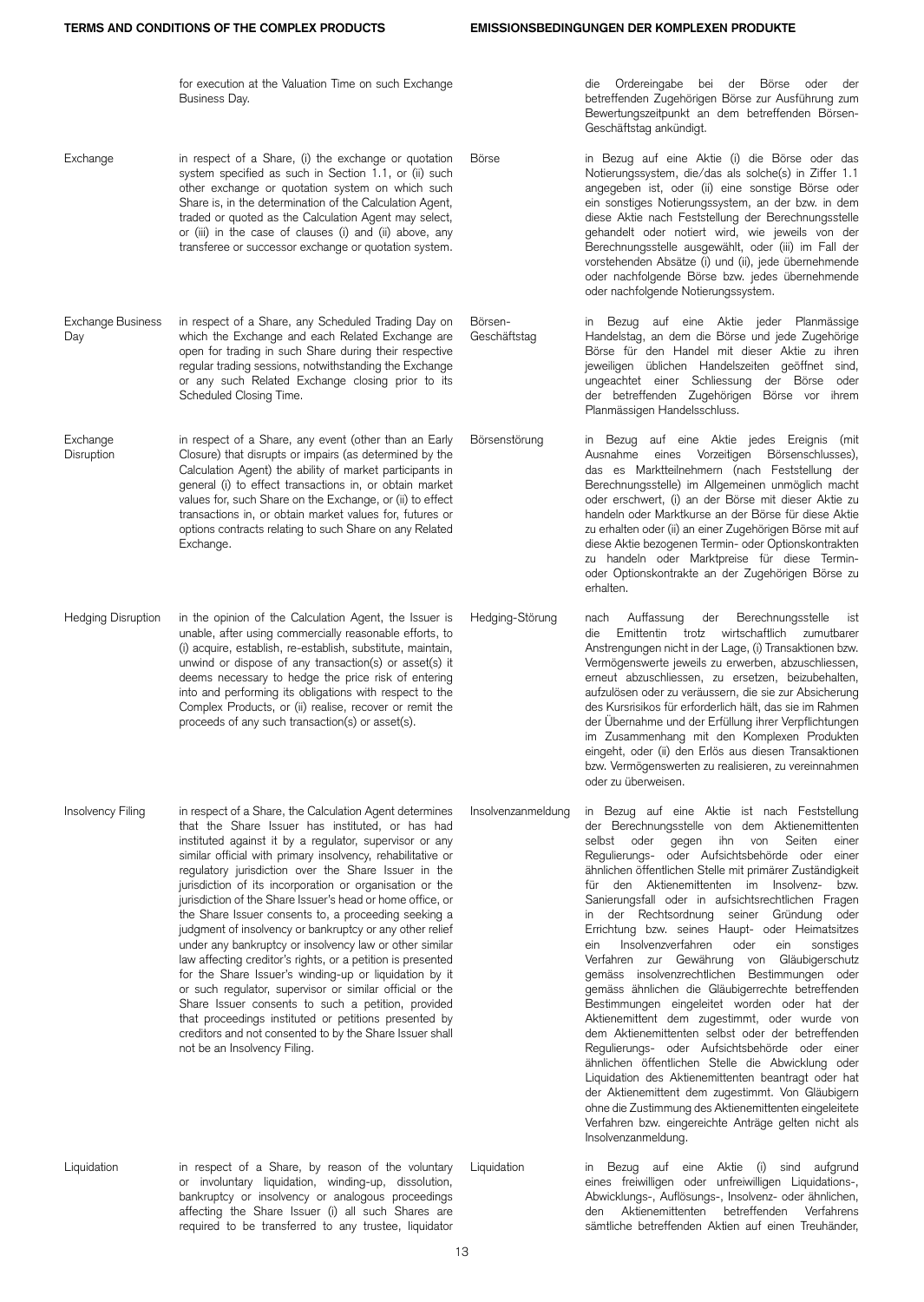or other similar official, or (ii) holders of such Shares become legally prohibited from transferring them.

Market Disruption Event in respect of a Share, the occurrence or existence on any Scheduled Trading Day of (a) a Trading Disruption or an Exchange Disruption, which in either case the Calculation Agent determines is material and which occurs at any time during the one hour period that ends at the Valuation Time, or (b) an Early Closure, in each case without regard to whether or not the Exchange or any Related Exchange has declared an official market disruption event.

- (i) a reclassification or change of such Share (unless resulting in a Potential Adjustment Event) that results in a transfer of or an irrevocable commitment to transfer all such Shares outstanding to another entity or person;
- (ii) the consolidation, amalgamation, merger or binding share exchange of the Share Issuer with or into another entity or person (other than a consolidation, amalgamation, merger or binding share exchange in which the Share Issuer is the continuing entity and which does not result in reclassification or change of all such Shares outstanding);
- (iii) a takeover offer, tender offer, exchange offer, solicitation, proposal or other event by any other entity or person to purchase or otherwise obtain 100% of such Shares outstanding, which results in a transfer of or an irrevocable commitment to transfer all such Shares (other than such Shares owned or controlled by such other entity or person); or
- (iv) the consolidation, amalgamation, merger or binding share exchange of the Share Issuer or its subsidiaries with or into another entity or person in which the Share Issuer is the continuing entity and that does not result in a reclassification or change of all such Shares outstanding, but results in all such Shares outstanding (other than such Shares owned or controlled by such other entity or person) immediately prior to such event collectively representing less than 50% of all such Shares outstanding immediately following such event.

Abwickler oder einen ähnlichen Amtsträger zu übertragen oder (ii) ist es den Aktionären aufgrund eines freiwilligen oder unfreiwilligen Liquidations, Abwicklungs, Auflösungs-, Insolvenz- oder ähnlichen, den Aktienemittenten betreffenden Verfahrens rechtlich untersagt, die betreffenden Aktien zu übertragen.

Marktstörung In Bezug auf eine Aktie der Eintritt bzw. das Vorliegen (a) einer Handelsstörung oder einer Börsenstörung an einem Planmässigen Handelstag, die jeweils nach Feststellung der Berechnungsstelle wesentlich ist und zu einem beliebigen Zeitpunkt innerhalb des zum Bewertungszeitpunkt endenden einstündigen Zeitraums eintritt, oder (b) eines Vorzeitigen Börsenschlusses an einem Planmässigen Handelstag, und zwar jeweils ungeachtet dessen, ob die Börse bzw. eine Zugehörige Börse eine offizielle Marktstörung erklärt hat oder nicht.

Merger Event in respect of a Share, any of the following: Fusionsereignis in Bezug auf eine Aktie jedes der nachstehenden Ereignisse

- (i) eine Gattungs- oder sonstige Änderung bei der betreffenden Aktie (soweit diese kein Mögliches Anpassungsereignis zur Folge hat), die zu einer Übertragung oder einer unwiderruflichen Verpflichtung zur Übertragung aller in Umlauf befindlicher betreffender Aktien auf ein anderes Unternehmen oder eine andere Person führt;
- (ii) die Zusammenlegung, Verschmelzung oder Fusion des Aktienemittenten mit einem anderen Unternehmen oder einer anderen Person oder auf ein anderes Unternehmen oder eine andere Person bzw. der verbindliche Tausch von Aktien des Aktienemittenten gegen Aktien eines anderen Unternehmens oder einer anderen Person (mit Ausnahme einer Zusammenlegung, Verschmelzung oder Fusion bzw. mit Ausnahme eines verbindlichen Tauschs von Aktien, bei der/dem der Aktienemittent das fortbestehende Unternehmen ist und die bzw. der nicht zu einer solchen Gattungs- oder sonstigen Änderung bei allen in Umlauf befindlichen betreffenden Aktien führt)<sup>.</sup>
- (iii) ein Übernahme-, Kauf- oder Tauschangebot oder eine Aufforderung zur Angebotsabgabe, ein Vorschlag oder eine sonstige Massnahme eines anderen Unternehmens oder einer anderen Person zum Kauf oder anderweitigen Erhalt von 100% der in Umlauf befindlichen betreffenden Aktien, was jeweils zu einer Übertragung oder einer unwiderruflichen Verpflichtung zur Übertragung aller betreffender Aktien (mit Ausnahme der im Eigentum bzw. unter der Kontrolle dieses anderen Unternehmens oder dieser anderen Person befindlichen betreffenden Aktien) führt; oder
- (iv) die Zusammenlegung, Verschmelzung oder Fusion des Aktienemittenten oder seiner Tochtergesellschaften mit einem anderen Unternehmen oder einer anderen Person oder auf ein anderes Unternehmen oder eine andere Person bzw. der verbindliche Tausch von Aktien des Aktienemittenten oder seiner Tochtergesellschaften gegen Aktien eines anderen Unternehmens oder einer anderen Person, bei der/dem der Aktienemittent das fortbestehende Unternehmen ist und die/der keine Gattungs- oder sonstige Änderung bei allen in Umlauf befindlichen betreffenden Aktien zur Folge hat, sondern dazu führt, dass alle unmittelbar vor diesem Ereignis in Umlauf befindlichen betreffenden Aktien (mit Ausnahme der im Eigentum oder unter der Kontrolle dieses anderen Unternehmens oder dieser anderen Person befindlichen betreffenden Aktien) insgesamt weniger als 50% aller unmittelbar nach diesem Ereignis in Umlauf befindlichen betreffenden Aktien ausmachen.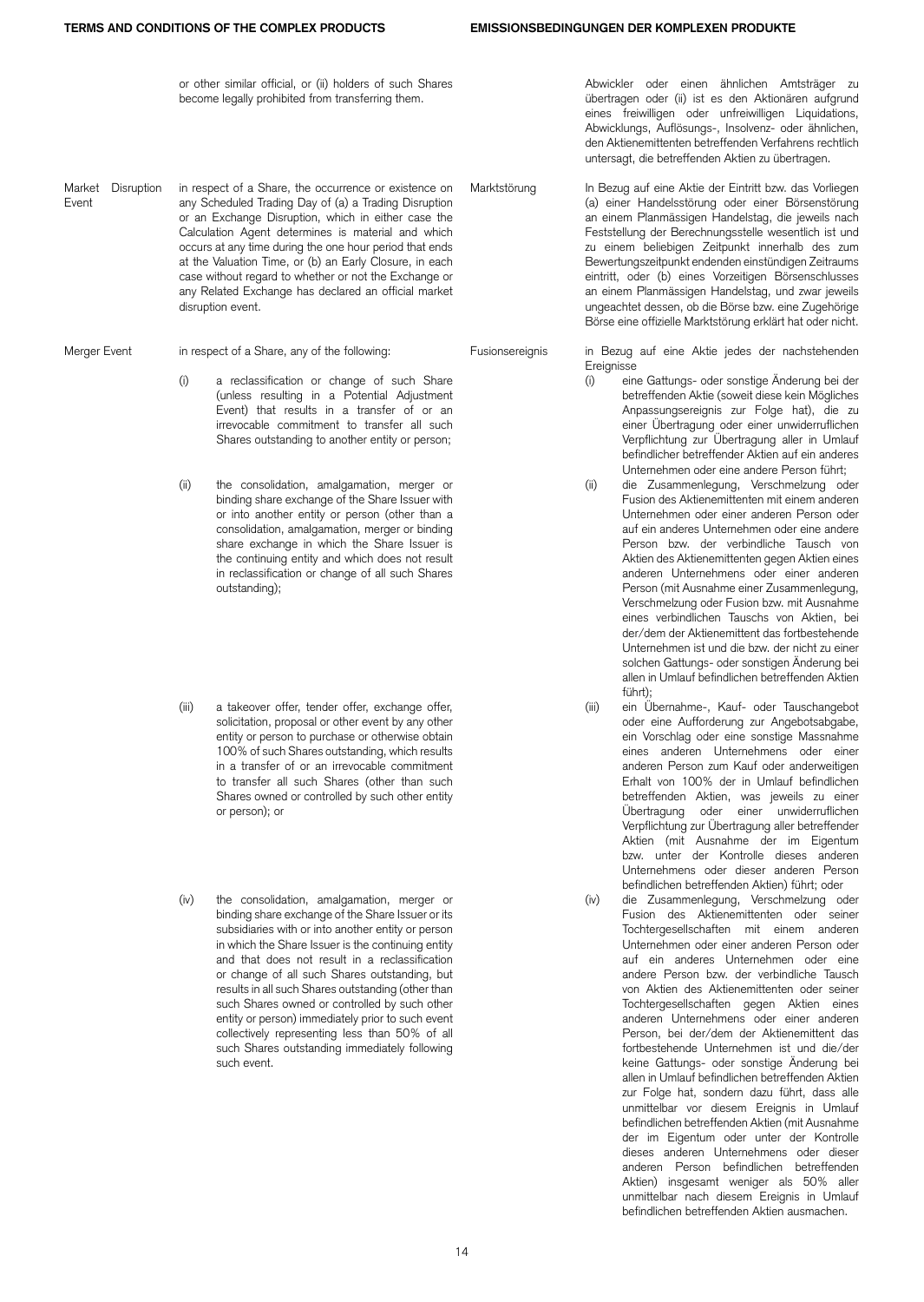| Nationalisation               |               | in respect of a Share, all such Shares, or all the assets<br>or substantially all the assets, of the Share Issuer are<br>nationalised, expropriated or are otherwise required to<br>be transferred to any governmental agency, authority,<br>entity or instrumentality.                                                                                                                                                                                                                                                                                                                                                                                                                                                                                      | Verstaatlichung                 |                    | in Bezug auf eine Aktie werden sämtliche betreffenden<br>Aktien oder sämtliche bzw. im Wesentlichen<br>sämtliche Vermögenswerte des Aktienemittenten<br>verstaatlicht, enteignet oder sind anderweitig an eine<br>Regierungsstelle, Behörde oder sonstige staatliche<br>Stelle oder ein staatliches Organ zu übertragen.                                                                                                                                                                                                                                                                                                                                                                                                                                                                                                                                                                                                                                                                                         |
|-------------------------------|---------------|--------------------------------------------------------------------------------------------------------------------------------------------------------------------------------------------------------------------------------------------------------------------------------------------------------------------------------------------------------------------------------------------------------------------------------------------------------------------------------------------------------------------------------------------------------------------------------------------------------------------------------------------------------------------------------------------------------------------------------------------------------------|---------------------------------|--------------------|------------------------------------------------------------------------------------------------------------------------------------------------------------------------------------------------------------------------------------------------------------------------------------------------------------------------------------------------------------------------------------------------------------------------------------------------------------------------------------------------------------------------------------------------------------------------------------------------------------------------------------------------------------------------------------------------------------------------------------------------------------------------------------------------------------------------------------------------------------------------------------------------------------------------------------------------------------------------------------------------------------------|
| Potential<br>Adjustment Event | (i)           | in respect of a Share, any of the following:<br>a subdivision, consolidation or re-classification of<br>any such Shares (unless resulting in a Merger<br>Event), or a free distribution or dividend of any<br>such Shares to existing holders of such Shares<br>by way of bonus, capitalisation or similar issue;                                                                                                                                                                                                                                                                                                                                                                                                                                            | Mögliches<br>Anpassungsereignis | Ereignisse:<br>(i) | in Bezug auf eine Aktie jedes der nachstehenden<br>eine Unterteilung, Zusammenlegung oder<br>Gattungsänderung bei einer betreffenden Aktie<br>(sofern dies nicht zu einem Fusionsereignis<br>führt) sowie die unentgeltliche Ausschüttung<br>oder Dividende in Bezug auf eine betreffende<br>Aktie an Altaktionäre in Form von<br>Bonusaktien, Gratisaktien oder mittels ähnlicher<br>Massnahmen;                                                                                                                                                                                                                                                                                                                                                                                                                                                                                                                                                                                                                |
|                               | (ii)          | a distribution, issue or dividend to existing<br>holders of such Shares of (a) any such Shares,<br>or (b) other share capital or securities granting<br>the right to payment of dividends and/or the<br>proceeds of liquidation of the Share Issuer<br>equally or proportionally with such payments<br>to such holders, or (c) share capital or other<br>securities of another company acquired or<br>owned (directly or indirectly) by the Share<br>Issuer as a result of a spin-off or other similar<br>transaction, or (d) any other type of securities,<br>rights or warrants or other assets, in any case<br>for payment (cash or other consideration) at less<br>than the prevailing market price as determined<br>by the Calculation Agent;           |                                 | (ii)               | eine Ausschüttung, Ausgabe oder Dividende<br>an Altaktionäre in Form von (a) betreffenden<br>Aktien oder (b) sonstigen Beteiligungsrechten<br>oder Wertpapieren, die einen Anspruch auf<br>Zahlung einer Dividende und/oder eines<br>Liquidationserlöses im Hinblick auf den<br>betreffenden Aktienemittenten entsprechend<br>oder anteilsmässig zu den entsprechenden<br>Zahlungen an die Altaktionäre gewähren,<br>oder (c) Beteiligungsrechten oder sonstigen<br>Wertpapieren einer anderen Gesellschaft,<br>die der Aktienemittent (direkt oder indirekt)<br>infolge einer Abspaltung oder einer ähnlichen<br>Transaktion erworben hat oder die sich<br>infolgedessen in seinem Besitz befinden, oder<br>(d) sonstigen Wertpapieren, Options- oder<br>anderen Rechten oder Vermögenswerten, die<br>jeweils für eine unter dem vorherrschenden von<br>der Berechnungsstelle festgestellten Marktpreis<br>liegende, aus Barmitteln bestehende oder<br>sonstige Gegenleistung gewährt oder geleistet<br>werden; |
|                               | (iii)         | an amount per Share that the Calculation Agent<br>determines is an extraordinary dividend;                                                                                                                                                                                                                                                                                                                                                                                                                                                                                                                                                                                                                                                                   |                                 | (iii)              | ein Betrag je Aktie, der nach Feststellung<br>der Berechnungsstelle als ausserordentliche<br>Dividende gilt;                                                                                                                                                                                                                                                                                                                                                                                                                                                                                                                                                                                                                                                                                                                                                                                                                                                                                                     |
|                               | (iv)          | a call by the Share Issuer in respect of any such<br>Shares that are not fully paid;                                                                                                                                                                                                                                                                                                                                                                                                                                                                                                                                                                                                                                                                         |                                 | (iv)               | eine Einzahlungsaufforderung seitens des<br>Aktienemittenten in Bezug eine betreffende<br>Aktie, die nicht voll eingezahlt ist;                                                                                                                                                                                                                                                                                                                                                                                                                                                                                                                                                                                                                                                                                                                                                                                                                                                                                  |
|                               | (v)           | a repurchase by the Share Issuer or any of its<br>subsidiaries of any such Shares whether out of<br>profits or capital and whether the consideration<br>for such repurchase is cash, securities or<br>otherwise;                                                                                                                                                                                                                                                                                                                                                                                                                                                                                                                                             |                                 | (v)                | ein Rückkauf einer betreffenden Aktie durch<br>den Aktienemittenten oder eine seiner<br>Tochtergesellschaften,<br>unabhängig<br>davon,<br>ob der Rückkauf aus Gewinn- oder<br>Kapitalrücklagen erfolgt oder ob der Kaufpreis<br>in Form von Barmitteln, Wertpapieren oder auf<br>sonstige Weise entrichtet wird;                                                                                                                                                                                                                                                                                                                                                                                                                                                                                                                                                                                                                                                                                                 |
|                               | (vi)<br>(vii) | an event that results in any shareholder rights<br>being distributed or becoming separated from<br>shares of common stock or other shares of the<br>capital stock of the Share Issuer pursuant to a<br>shareholder rights plan or arrangement directed<br>against hostile takeovers that provides upon the<br>occurrence of certain events for a distribution<br>of preferred stock, warrants, debt instruments<br>or stock rights at a price below their market<br>value, as determined by the Calculation Agent,<br>provided that any adjustment effected as a result<br>of such an event shall be readjusted upon any<br>redemption of such rights; or<br>any other event that may have a diluting or<br>concentrating effect on the theoretical value of |                                 | (vi)<br>(vii)      | ein Ereignis, das dazu<br>tührt,<br>dass<br>Aktionärsrechte<br>ausgegeben<br>bzw.<br>von<br>Stammaktien oder anderen<br>Aktien<br>des<br>Aktienemittenten abgetrennt werden und dies<br>gemäss einem Bezugsrechtsplan (Shareholder<br>Rights Plan) oder einer Massnahme zur Abwehr<br>von feindlichen Übernahmen geschieht, der/<br>die bei Eintritt bestimmter Ereignisse die<br>Ausgabe von Vorzugsaktien, Optionsrechten,<br>Schuldtiteln oder Bezugsrechten zu einem unter<br>dem von der Berechnungsstelle festgestellten<br>Marktpreis liegenden Preis vorsieht, wobei eine<br>infolge eines solchen Ereignisses getroffene<br>Anpassung bei einer Einlösung oder Tilgung<br>solcher Rechte erneut anzupassen ist; oder<br>sonstige Ereignisse, die möglicherweise eine<br>verwässernde oder konzentrierende Wirkung auf                                                                                                                                                                                   |
|                               |               | any such Shares.                                                                                                                                                                                                                                                                                                                                                                                                                                                                                                                                                                                                                                                                                                                                             |                                 |                    | den theoretischen Wert einer betreffenden Aktie<br>haben.                                                                                                                                                                                                                                                                                                                                                                                                                                                                                                                                                                                                                                                                                                                                                                                                                                                                                                                                                        |
| Related<br>Exchange(s)        |               | in respect of a Share, each exchange or quotation<br>system where trading has a material effect (as<br>determined by the Calculation Agent) on the overall                                                                                                                                                                                                                                                                                                                                                                                                                                                                                                                                                                                                   | Zugehörige<br>Börse(n)          |                    | in Bezug auf eine Aktie jede Börse oder jedes<br>Notierungssystem, an der bzw. in dem ein Handel<br>stattfindet, der sich in (nach Feststellung der                                                                                                                                                                                                                                                                                                                                                                                                                                                                                                                                                                                                                                                                                                                                                                                                                                                              |

15

Berechnungsstelle) wesentlicher Hinsicht auf den Gesamtmarkt für auf diese Aktie bezogene Termin- oder

Optionskontrakte auswirkt.

market for futures or options contracts relating to such

Share.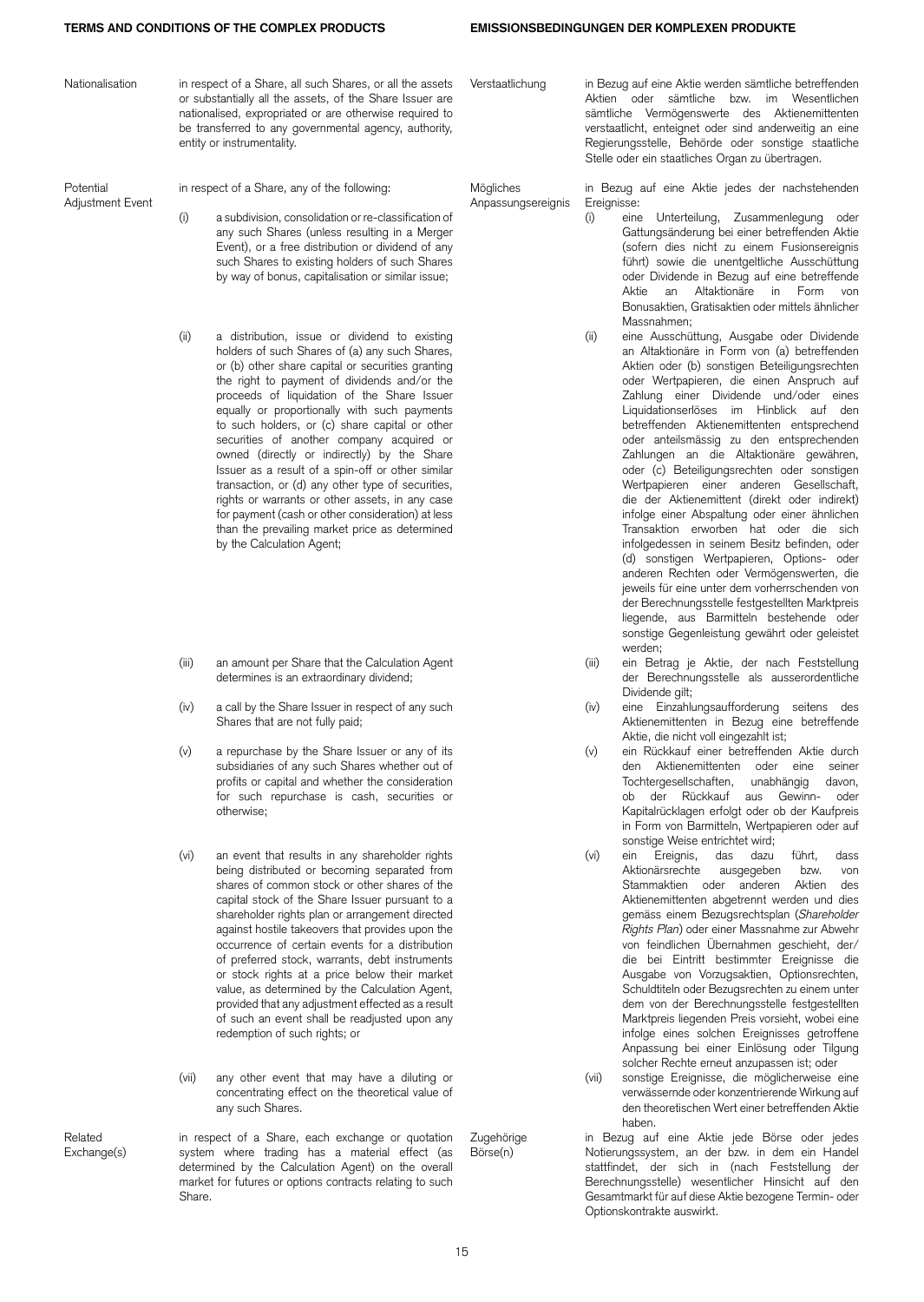## **TERMS AND CONDITIONS OF THE COMPLEX PRODUCTS EMISSIONSBEDINGUNGEN DER KOMPLEXEN PRODUKTE**

| Scheduled<br><b>Closing Time</b>                       | in respect of the Exchange or any Related Exchange of<br>a Share and a Scheduled Trading Day, the scheduled<br>weekday closing time of the Exchange or such Related<br>Exchange on such Scheduled Trading Day, without<br>regard to after hours or any other trading outside the<br>regular trading session hours.                                                                                                                                                                                                                                                                                                                                         | Planmässiger<br>Handelsschluss                | in Bezug auf die Börse oder eine Zugehörige Börse<br>einer Aktie und einen Planmässigen Handelstag<br>der Zeitpunkt des planmässigen werktäglichen<br>Handelsschlusses an der Börse oder der jeweiligen<br>Zugehörigen Börse an dem betreffenden Planmässigen<br>Handelstag, wobei ein nachbörslicher Handel oder ein<br>sonstiger Handel ausserhalb der üblichen Handelszeiten<br>nicht berücksichtigt wird.                                                                                                                                                                                                                                                                                                                                                                                 |
|--------------------------------------------------------|------------------------------------------------------------------------------------------------------------------------------------------------------------------------------------------------------------------------------------------------------------------------------------------------------------------------------------------------------------------------------------------------------------------------------------------------------------------------------------------------------------------------------------------------------------------------------------------------------------------------------------------------------------|-----------------------------------------------|-----------------------------------------------------------------------------------------------------------------------------------------------------------------------------------------------------------------------------------------------------------------------------------------------------------------------------------------------------------------------------------------------------------------------------------------------------------------------------------------------------------------------------------------------------------------------------------------------------------------------------------------------------------------------------------------------------------------------------------------------------------------------------------------------|
| Scheduled<br><b>Trading Day</b>                        | in respect of a Share, any day on which the Exchange<br>and each Related Exchange are scheduled to be open<br>for trading in such Share for their respective regular<br>trading sessions.                                                                                                                                                                                                                                                                                                                                                                                                                                                                  | Planmässiger<br>Handelstag                    | in Bezug auf eine Aktie jeder Tag, an dem die Börse<br>und jede Zugehörige Börse während ihrer üblichen<br>Handelszeiten planmässig für den Handel mit dieser<br>Aktie geöffnet sind.                                                                                                                                                                                                                                                                                                                                                                                                                                                                                                                                                                                                         |
| Settlement Cycle                                       | in respect of a Share, the period of Share Clearance<br>System Business Days following a trade in such Share<br>on the Exchange in which settlement will customarily<br>occur according to the rules of the Exchange.                                                                                                                                                                                                                                                                                                                                                                                                                                      | Abwicklungszyklus                             | in Bezug auf eine Aktie die nach einer diese<br>betreffende Transaktion an der Börse<br>Aktie<br>anfallende Anzahl von Aktien-Abrechnungssystem-<br>Geschäftstagen, während der die Abwicklung gemäss<br>den Vorschriften der Börse üblicherweise stattfindet.                                                                                                                                                                                                                                                                                                                                                                                                                                                                                                                                |
| Share<br>Clearance<br>System                           | in respect of a Share, (i) the principal domestic clearance<br>system customarily used for settling trades in such<br>Share or (ii) if the clearance system described in<br>clause (i) above ceases to settle trades in such Share,<br>such other clearance system as determined by the<br>Calculation Agent.                                                                                                                                                                                                                                                                                                                                              | Aktien-<br>Abrechnungssystem                  | in Bezug auf eine Aktie (i) das hauptsächliche<br>inländische Abrechnungssystem, das üblicherweise für<br>die Abwicklung von Transaktionen in dieser Aktie<br>benutzt wird oder (ii) falls das Abrechnungssystem<br>gemäss vorstehender Ziffer (i) die Abwicklung<br>von Transaktionen in dieser Aktie nicht mehr<br>ausführt, ein von der Berechnungsstelle bestimmtes<br>Abrechnungssystem.                                                                                                                                                                                                                                                                                                                                                                                                 |
| Clearance<br>Share<br>System<br><b>Business</b><br>Day | in respect of a Share, any day on which the Share<br>Clearance System is (or, but for the occurrence of a<br>Share Settlement Disruption Event, would have been)<br>open for the acceptance and execution of settlement<br>instructions.                                                                                                                                                                                                                                                                                                                                                                                                                   | Aktien-<br>Abrechnungssystem-<br>Geschäftstag | in Bezug auf eine Aktie jeder Tag, an dem das Aktien-<br>Abrechnungssystem für die Annahme und Ausführung<br>von Abwicklungsinstruktionen geöffnet ist (oder, hätte<br>keine Aktienabwicklungsstörung vorgelegen, geöffnet<br>gewesen wäre).                                                                                                                                                                                                                                                                                                                                                                                                                                                                                                                                                  |
| <b>Share Price</b>                                     | in respect of any Share, on any Scheduled Trading Day,<br>the price of such Share quoted on the Exchange for<br>such day, as determined by the Calculation Agent.                                                                                                                                                                                                                                                                                                                                                                                                                                                                                          | Aktienkurs                                    | in Bezug auf eine Aktie der Kurs dieser Aktie an<br>einem Planmässigen Handelstag, der für diesen Tag<br>an der Börse festgestellt wird, wie jeweils von der<br>Berechnungsstelle bestimmt.                                                                                                                                                                                                                                                                                                                                                                                                                                                                                                                                                                                                   |
| Share Settlement<br>Disruption Event                   | in respect of a Share, an event that the Calculation<br>Agent determines is beyond the control of the Issuer<br>and/or its affiliates as a result of which the Share<br>Clearance System cannot clear the transfer of such<br>Share.                                                                                                                                                                                                                                                                                                                                                                                                                       | Aktienabwicklungs-<br>störung                 | in Bezug auf eine Aktie ein Ereignis, das gemäss<br>Feststellung der Berechnungsstelle ausserhalb der<br>Kontrolle der Emittentin und/oder ihrer verbundenen<br>Unternehmen liegt, aufgrund dessen das Aktien-<br>Abrechnungssystem die Übertragung dieser Aktie nicht<br>abwickeln kann.                                                                                                                                                                                                                                                                                                                                                                                                                                                                                                     |
| <b>Tax Disruption</b>                                  | in respect of a Share, the imposition of, change<br>in or removal of an excise, severance, sales, use,<br>value-added, transfer, stamp, documentary, recording<br>or similar tax on, or measured by reference to, such<br>Share (other than a tax on, or measured by reference<br>to, overall gross or net income) by any government or<br>taxation authority after the Issue Date/Payment Date, if<br>the direct effect of such imposition, change or removal<br>is to raise or lower the Share Price on the day on which<br>the Share Price would otherwise be determined from<br>what it would have been without that imposition, change<br>or removal. | Steuerstörung                                 | in Bezug auf eine Aktie die nach dem Emissionstag/<br>Zahlungstag durch einen Staat oder eine Steuerbehörde<br>erfolgende Einführung, Änderung oder Abschaffung<br>einer Verbrauchs-, Produktions-, Verkaufs-, Nutzungs-,<br>Umsatz-, Übertragungs-, Stempel-, Dokumentations-,<br>Registrierungs- oder einer vergleichbaren Steuer auf<br>oder mit Bezug auf diese Aktie (hiervon ausgenommen<br>sind Steuern auf oder mit Bezug auf das Gesamtbrutto-<br>bzw. Gesamtnettoeinkommen), sofern die unmittelbare<br>Folge dieser Einführung, Änderung oder Abschaffung<br>ein Ansteigen oder Fallen des Aktienkurses gegenüber<br>dem Aktienkurs ist, der ohne diese Einführung,<br>Änderung oder Abschaffung an dem Tag gelten würde,<br>an dem der Aktienkurs ansonsten bestimmt würde.       |
| Tender Offer                                           | in respect of a Share, a takeover offer, tender offer,<br>exchange offer, solicitation, proposal or other event<br>by any entity or person that results in such entity or<br>person purchasing, or otherwise obtaining or having the<br>right to obtain, by conversion or other means, more<br>than 10% and less than 100% of the outstanding<br>voting shares of the Share Issuer, as determined by the<br>Calculation Agent, based upon the making of filings with<br>governmental or self-regulatory agencies or such other<br>information as the Calculation Agent determines to be<br>relevant.                                                       | Übernahmeangebot                              | in Bezug auf eine Aktie ein Übernahme-, Kauf-<br>oder Tauschangebot oder eine Aufforderung zur<br>Angebotsabgabe, ein Vorschlag oder eine sonstige<br>Massnahme seitens einer juristischen oder natürlichen<br>Person, das/die dazu führt, dass die betreffende<br>juristische oder natürliche Person mehr als 10%,<br>aber weniger als 100% der in Umlauf befindlichen<br>stimmberechtigten Aktien des Aktienemittenten kauft<br>oder anderweitig durch Umwandlung oder andere<br>Massnahmen erhält oder zu deren Erhalt berechtigt<br>ist, wie von der Berechnungsstelle auf der<br>Grundlage von Meldungen an staatliche Stellen<br>oder Selbstregulierungsorgane oder anhand von<br>sonstigen Informationen, die nach Auffassung der<br>Berechnungsstelle massgeblich sind, festgestellt. |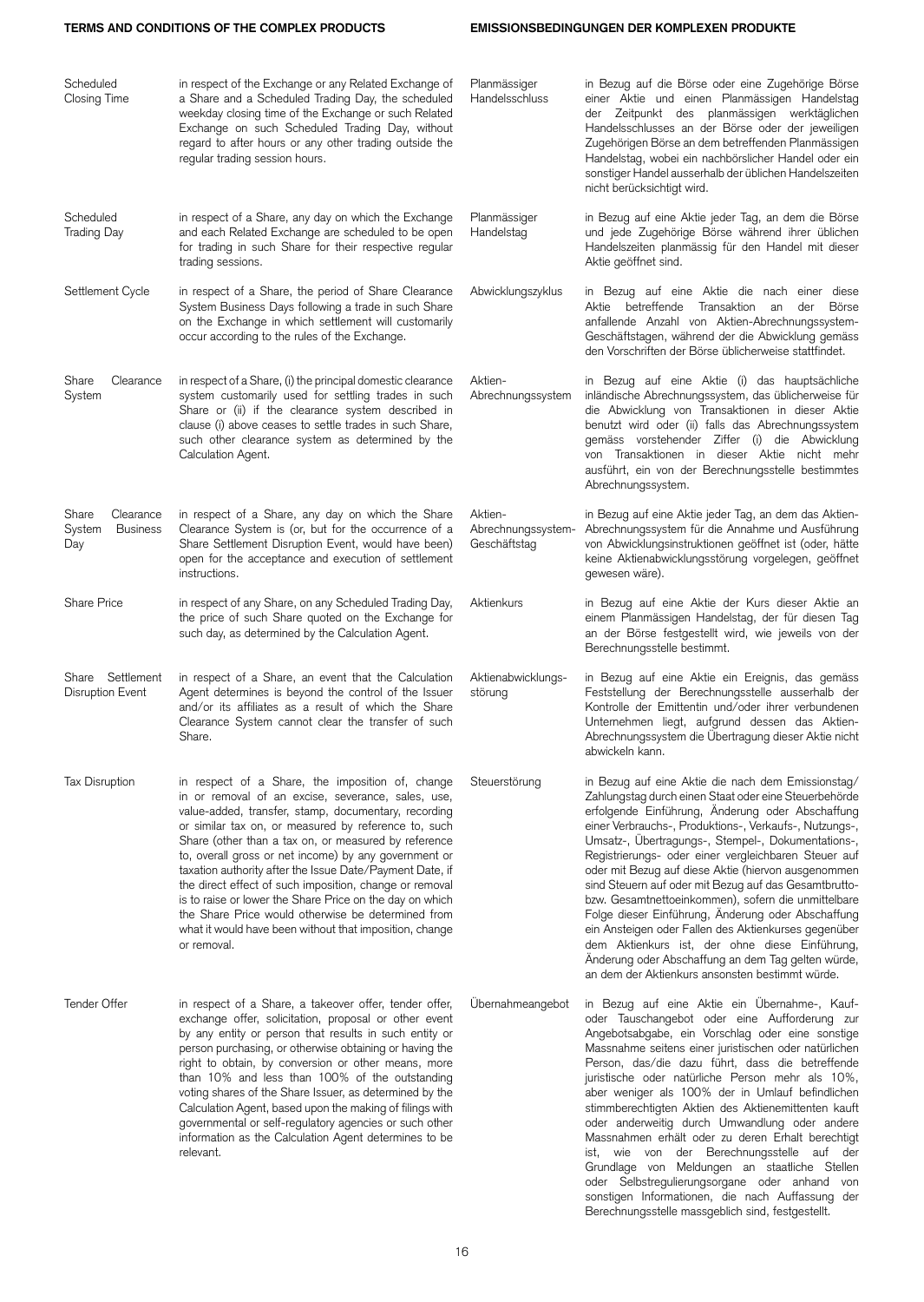- Trading Disruption in respect of a Share, any suspension of or limitation imposed on trading (i) in such Share by the Exchange or any Related Exchange or otherwise and whether by reason of movements in price exceeding limits permitted by the Exchange or such Related Exchange or otherwise, or (ii) in futures or options contracts relating to such Share.
- Valuation Time in respect of a Share, (i) the time specified as such in Section 1.1, or (ii) if no such time is specified as such in Section 1.1, the Scheduled Closing Time, or (iii) in the case of clauses (i) and (ii) above, such other time as the Calculation Agent may select; provided, however, that (x) if on any Scheduled Trading Day the Exchange closes prior to the Scheduled Closing Time and (y) the scheduled Valuation Time is after the actual closing time for its regular trading session, then the Valuation Time for such Scheduled Trading Day shall be such actual closing time.

**Section 2.1 Final Redemption Amount Ziffer 2.1 Finaler Rückzahlungsbetrag** Unless previously redeemed, repurchased or cancelled, each Complex Product shall be deemed to be automatically exercised at maturity and the Issuer shall redeem each Complex Product on the Final Redemption Date by payment of a cash amount or, subject to Section 2.2, delivery of a number of Underlyings, which is equal to the Final Redemption Amount to the Holder thereof.

The Final Redemption Amount shall be determined in accordance with the definition of "Final Redemption Amount" set forth in subsection B.1 of Section 1.1.

If the Final Redemption Amount means the number of Underlyings specified in the Ratio, then the Issuer shall (i) deliver such number of Underlyings rounded down to the nearest integral number of Underlyings (the "**Integral Amount**") and (ii) pay a cash amount in the Settlement Currency (the "**Fractional Cash Amount**") in lieu of any remaining fractional interest in such number of Underlyings (the "**Fractional Amount**"), in each case per Complex Product to the Holders on the Final Redemption Date. The Fractional Cash Amount shall be calculated by the Calculation Agent by multiplying the Final Level by the Fractional Amount.

Notwithstanding the above, if the Final Redemption Date is not a Delivery Day, the Underlyings to be delivered hereunder shall be delivered on the first Delivery Day thereafter. For purposes of this Section 2.2, "**Delivery Day**" means, with respect to any Underlying, a day on which such Underlying may be delivered to Holders in the manner that the Issuer has determined to be appropriate.

The Issuer shall deliver (or cause the delivery of) the Underlying described in the paragraphs immediately above to the relevant Clearing System (or, in the case of any Underlying not eligible for delivery within the relevant Clearing System, using such other commercially reasonable method selected by the Issuer) at the risk and expense of the relevant Holder. Each Holder is required to pay all taxes and fees in connection with the delivery of any Underlying hereunder. As used in this Section 2.2, "**delivery**" in relation to any Underlying means the carrying out of the steps required by the Issuer (or such person making the delivery on its behalf) in order to effect the transfer of such Underlying. Once such steps have been carried out, the Issuer shall not be responsible for any delay or failure in the transfer of any Underlying, whether resulting from settlement periods of clearing systems, acts or omissions of registrars or otherwise, and the Issuer shall have no responsibility for the lawfulness of the acquisition of an Underlying or any interest therein by any Holder or any other person. Holders should be aware that the actual date on which they become holders of any Underlyings to be delivered hereunder will depend on, among other things, the procedures of the relevant clearing system(s), registrar(s) and the effect of the occurrence of a Settlement Disruption Event, if any.

- Handelsstörung in Bezug auf eine Aktie jede Aussetzung oder Einschränkung (i) des Handels mit dieser Aktie durch die Börse oder eine Zugehörige Börse oder anderweitig und unabhängig davon, ob die Aussetzung bzw. Einschränkung aufgrund von Kursschwankungen, die über die von der Börse bzw. der betreffenden Zugehörigen Börse zugelassenen Obergrenzen hinausgehen, oder aus sonstigen Gründen erfolgt, oder (ii) des Handels mit auf diese Aktie bezogenen Termin- oder Optionskontrakten.
- Bewertungszeitpunkt in Bezug auf eine Aktie (i) der als solcher in Ziffer 1.1 angegebene Zeitpunkt oder (ii) falls kein solcher Zeitpunkt in Ziffer 1.1 angegeben ist, der Planmässige Handelsschluss, oder (iii) im Fall der vorstehenden Absätze (i) und (ii), ein sonstiger jeweils von der Berechnungsstelle gewählter Zeitpunkt; dies gilt jedoch mit der Massgabe, dass (x) falls die Börse an einem Planmässigen Handelstag vor dem Planmässigen Handelsschluss schliesst und (y) der planmässige Bewertungszeitpunkt auf einen Zeitpunkt nach dem tatsächlichen Ende ihrer regulären Handelszeiten fällt, dieser tatsächliche Handelsschluss als Bewertungszeitpunkt für den betreffenden Planmässigen Handelstag gilt.

## **Section 2 Final Redemption Ziffer 2 Finale Rückzahlung**

Komplexe Produkte, die nicht bereits zuvor zurückgezahlt, zurückgekauft oder entwertet wurden, gelten bei Fälligkeit als automatisch ausgeübt und werden von der Emittentin am Finalen Rückzahlungstag durch Zahlung eines dem Finalen Rückzahlungsbetrag entsprechenden Geldbetrags bzw. durch Lieferung einer entsprechenden Anzahl von Basiswerten nach Massgabe von Ziffer 2.2. an den jeweiligen Inhaber getilgt.

Die Höhe des Finalen Rückzahlungsbetrags ist gemäss der Definition "Finaler Rückzahlungsbetrag" in Unterziffer B.1 der Ziffer 1.1 festzulegen.

### **Section 2.2 Physical Settlement Ziffer 2.2 Physische Abwicklung**

Wenn der Finale Rückzahlungsbetrag die im Bezugsverhältnis angegebene Anzahl von Basiswerten bezeichnet, wird die Emittentin am Finalen Rückzahlungstag jeweils je Komplexes Produkt (i) die jeweilige Anzahl von Basiswerten auf die nächste ganze Zahl von Basiswerten abgerundet (der "**Ganze Betrag**") an die Inhaber liefern und (ii) einen Barbetrag in der Abwicklungswährung (der "**Spitzenbarbetrag**") anstelle etwaiger übriger Bruchteile dieser Anzahl von Basiswerten an die Inhaber zahlen (der "**Spitzenbetrag**"). Der Spitzenbarbetrag wird von der Berechnungsstelle durch Multiplizieren des Schlusskurses mit dem Spitzenbetrag berechnet.

Ungeachtet des Vorstehenden werden die unter diesen Komplexen Produkten zu liefernden Basiswerte in dem Fall, dass der Finale Rückzahlungstag kein Liefertag ist, am ersten darauffolgenden Liefertag geliefert. Für die Zwecke dieser Ziffer 2.2 bezeichnet "**Liefertag**" in Bezug auf jeden Basiswert einen Tag, an dem dieser Basiswert in der von der Emittentin für geeignet erachteten Art und Weise an Inhaber geliefert werden kann.

Die Emittentin wird die Lieferung des in den unmittelbar vorangehenden Absätzen beschriebenen Basiswerts an das massgebliche Clearingsystem (oder, falls die Lieferung eines Basiswerts innerhalb des massgeblichen Clearingsystems nicht zulässig ist, in einer anderen von der Emittentin gewählten wirtschaftlich angemessenen Art und Weise) auf Gefahr und Kosten des betreffenden Inhabers vornehmen (oder vornehmen lassen). Jeder Inhaber muss sämtliche Steuern und Gebühren im Zusammenhang mit der Lieferung eines Basiswerts unter diesen Komplexen Produkten zahlen. Der in dieser Ziffer 2.2 verwendete Begriff "**Lieferung**" in Bezug auf einen Basiswert bezeichnet die Durchführung der von der Emittentin (oder der Person, welche die Lieferung für die Emittentin durchführt) zur Übertragung dieses Basiswerts durchzuführenden Schritte. Nach Durchführung dieser Schritte trifft die Emittentin keine Verantwortung bei einer verzögerten oder nicht erfolgten Übertragung eines Basiswerts, unabhängig davon, ob diese verzögerte oder nicht erfolgte Übertragung durch Abwicklungszeiträume des Clearingsystems oder Handlungen bzw. Unterlassungen von Registerstellen oder sonstigen Stellen oder Personen verursacht ist, und die Emittentin ist des Weiteren nicht verantwortlich für die Rechtmässigkeit des Erwerbs eines Basiswerts oder eines Anteils daran durch einen Inhaber oder eine andere Person. Inhaber sollten sich darüber im Klaren sein, dass der tatsächliche Termin, zu dem sie Inhaber eines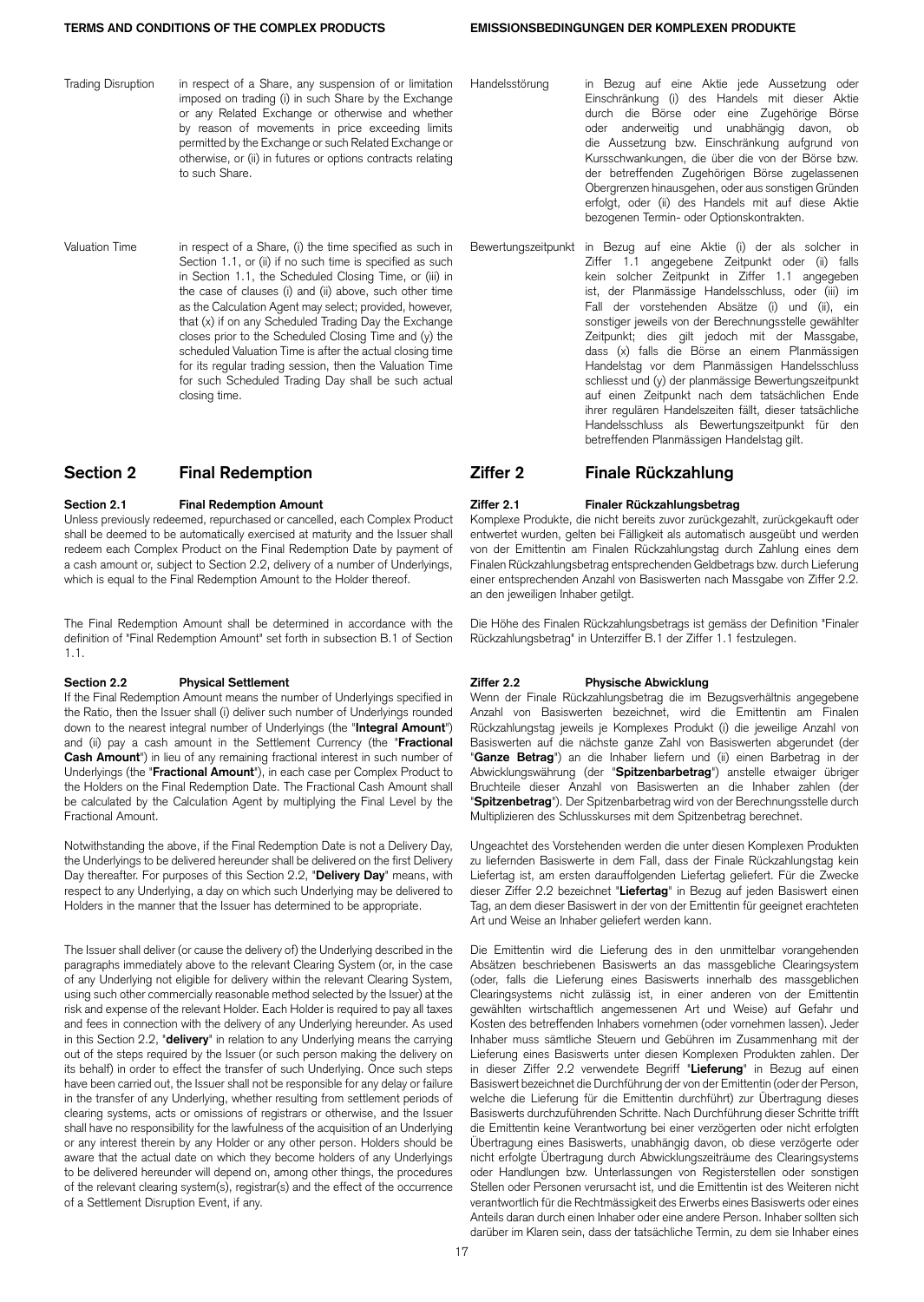The Issuer shall not be under (i) any obligation to deliver (or cause to be delivered) to a Holder or any other person any letter, certificate, notice, circular or any other document received by the Issuer (or any person acting on its behalf) in its capacity as holder of any Underlying to be delivered hereunder, (ii) any obligation to exercise (or cause to be exercised) any right (including voting rights) attaching to any Underlying to be delivered hereunder, or (iii) any liability to any Holder or any beneficial or other owner of any Underlying delivered hereunder in respect of any loss or damage that such Holder or beneficial or other owner may sustain or suffer as a result, directly or indirectly, of such Holder or beneficial or other owner being registered at any time as the legal owner of any Underlying delivered hereunder.

Upon the occurrence of a Settlement Disruption Event with respect to any Underlying to be delivered hereunder, the Issuer shall be entitled to (i) postpone the delivery of such Underlying to the first Delivery Day after such Settlement Disruption Event on which a Settlement Disruption Event does not exist, and no Holder shall be entitled to any payment of interest or otherwise on any Complex Product as a result of any postponement pursuant to this clause (i), or (ii) effect a cash settlement pursuant to which the relevant Holder shall receive a cash settlement in the Settlement Currency equal to the fair market value of such Underlying on the Final Fixing Date, less the cost to the Issuer of unwinding any hedging arrangements related to such Underlying, as determined by the Issuer.

If Shares are to be delivered to the Holders pursuant to this Section 2.2, upon such delivery (i) the relevant Holder will be entitled to dividends or other payments on such Shares, if any, provided that the Final Redemption Date is at least one Exchange Business Day prior to the date on which such Shares are traded "ex" of such dividend or other payment, and (ii) the then valid registration rules of the Share Issuer will apply, whereby the Issuer does not offer any assurance or guarantee that the relevant Holder will be accepted as a shareholder in the share register of the Share Issuer.

| unter diesen Komplexen Produkten zu liefernden Basiswerts werden, unter      |
|------------------------------------------------------------------------------|
| anderem von den Verfahren des jeweiligen Clearingsystems bzw. der jeweiligen |
| Clearingsysteme und der jeweiligen Registerstelle(n) sowie den Auswirkungen  |
| einer etwaigen Abwicklungsstörung abhängt.                                   |

Die Emittentin (i) ist in keiner Weise verpflichtet, einem Inhaber oder einer sonstigen Person etwaige Anschreiben, Bestätigungen, Mitteilungen, Rundschreiben oder sonstige Dokumente zu übergeben (bzw. eine solche Übergabe zu veranlassen), die sie (oder eine für sie handelnde Person) in ihrer Eigenschaft als Inhaberin eines unter diesen Komplexen Produkten zu liefernden Basiswerts erhält, (ii) ist in keiner Weise verpflichtet, Rechte (einschliesslich Stimmrechten), die mit einem unter diesen Komplexen Produkten zu liefernden Basiswert verbunden sind, auszuüben (bzw. ausüben zu lassen), und (iii) unterliegt keiner Haftung gegenüber einem Inhaber oder wirtschaftlichen oder sonstigen Eigentümer eines unter diesen Komplexen Produkten gelieferten Basiswerts im Zusammenhang mit unmittelbaren oder mittelbaren Verlusten oder Schäden, die dem betreffenden Inhaber oder wirtschaftlichen oder sonstigen Eigentümer möglicherweise aufgrund des Umstandes entstehen, dass der betreffende Inhaber oder wirtschaftliche oder sonstige Eigentümer zu irgendeinem Zeitpunkt als der rechtliche Eigentümer eines unter diesen Komplexen Produkten gelieferten Basiswerts eingetragen ist.

Bei Eintritt einer Abwicklungsstörung in Bezug auf einen unter diesen Komplexen Produkten zu liefernden Basiswert ist die Emittentin berechtigt, (i) die Lieferung des betreffenden Basiswerts auf den ersten Liefertag nach dieser Abwicklungsstörung zu verschieben, an dem keine Abwicklungsstörung vorliegt, wobei keinem Inhaber aufgrund einer Verschiebung gemäss diesem Absatz (i) Zins- oder sonstige Zahlungen in Bezug auf ein Komplexes Produkt zustehen, oder (ii) eine Barabwicklung durchzuführen, wonach der betreffende Inhaber einen Barabwicklungsbetrag in der Abwicklungswährung erhält, der dem fairen Marktwert des betreffenden Basiswerts am Finalen Festlegungstag abzüglich der Kosten entspricht, die der Emittentin im Zusammenhang mit der Rückabwicklung diesbezüglicher Absicherungsgeschäfte entstanden sind, wie von der Emittentin festgestellt.

Wenn gemäss dieser Ziffer 2.2 Aktien an die Inhaber zu liefern sind, (i) hat der betreffende Inhaber nach dieser Lieferung einen Anspruch auf etwaige Dividenden oder sonstige Zahlungen auf diese Aktien, vorausgesetzt, der Finale Rückzahlungstag liegt mindestens einen Börsen-Geschäftstag vor dem Tag, an dem die betreffenden Aktien ex Dividende oder ohne die sonstige Ausschüttung gehandelt werden, und (ii) gelten nach dieser Lieferung die jeweils gültigen Registrierungsbestimmungen des Aktienemittenten, wobei die Emittentin keine Gewähr oder Garantie dafür abgibt, dass der betreffende Inhaber als Aktionär in das Aktienregister des Aktienemittenten aufgenommen wird.

| <b>Section 3</b>               | Interest and Premium Payments; Ziffer 3<br>Payout | Prämienzahlungen;<br><b>Zinsen</b><br>und<br>Zusatzzahlungen |  |
|--------------------------------|---------------------------------------------------|--------------------------------------------------------------|--|
| Section 3.1<br>Not applicable. | Interest                                          | Ziffer 3.1<br><b>Zinsen</b><br>Nicht anwendbar.              |  |
| Section 3.2<br>Not applicable. | Premium                                           | Prämien<br>Ziffer 3.2<br>Nicht anwendbar.                    |  |
| Section 3.3                    | Payout                                            | Ziffer 3.3<br>Zusatzzahlung                                  |  |

The Issuer shall pay the relevant Payout Amount, if any, per Complex Product to the Holders on the relevant Payout Date, provided that the Complex Products have not been redeemed, repurchased or cancelled prior to such date. For the avoidance of doubt, it being understood that, if the Complex Products are redeemed, repurchased or cancelled prior to any Payout Date, any accrued and unpaid portion of the relevant Payout Amount that would otherwise have been due on such Payout Date shall not be paid. The relevant Payout Amount and the Payout Date shall be determined in accordance with the definitions of "Payout Amount" and "Payout Date(s)" set forth in subsection C.3 of Section 1.1.

Unless previously redeemed, repurchased or cancelled, upon the occurrence of a Trigger Event on any Trigger Observation Date, the Issuer shall redeem each Complex Product on the relevant Trigger Redemption Date at the relevant

Die Emittentin zahlt den Zusatzbetrag an jedem Zusatzbetragszahlungstag, sofern die Komplexen Produkte nicht bereits vor dem jeweiligen Termin zurückgezahlt, zurückgekauft oder entwertet wurden. Zur Klarstellung wird festgehalten, dass im Fall einer bzw. eines vor einem Zusatzbetragszahlungstag erfolgenden Rückzahlung, Rückkaufs oder Entwertung der Komplexen

Produkte die aufgelaufenen und noch nicht gezahlten Teile des jeweiligen Zusatzbetrags, die ansonsten an diesem Zusatzbetragszahlungstag fällig gewesen wären, nicht zur Auszahlung gelangen. Der jeweilige Zusatzbetrag und Zusatzbetragszahlungstag sind gemäss den in Unterziffer C.3 der Ziffer 1.1 enthaltenen Definitionen "Zusatzbetrag" und "Zusatzbetragszahlungstag(e)" festzulegen.

### **Section 4 Early Redemption Ziffer 4 Vorzeitige Rückzahlung**

### **Trigger Redemption Trigger-Rückzahlung**

Jedes Komplexe Produkt, das nicht bereits zuvor zurückgezahlt, zurückgekauft oder entwertet wurde, wird nach Eintritt eines Triggerereignisses an einem Trigger-Beobachtungstag von der Emittentin an dem betreffenden Trigger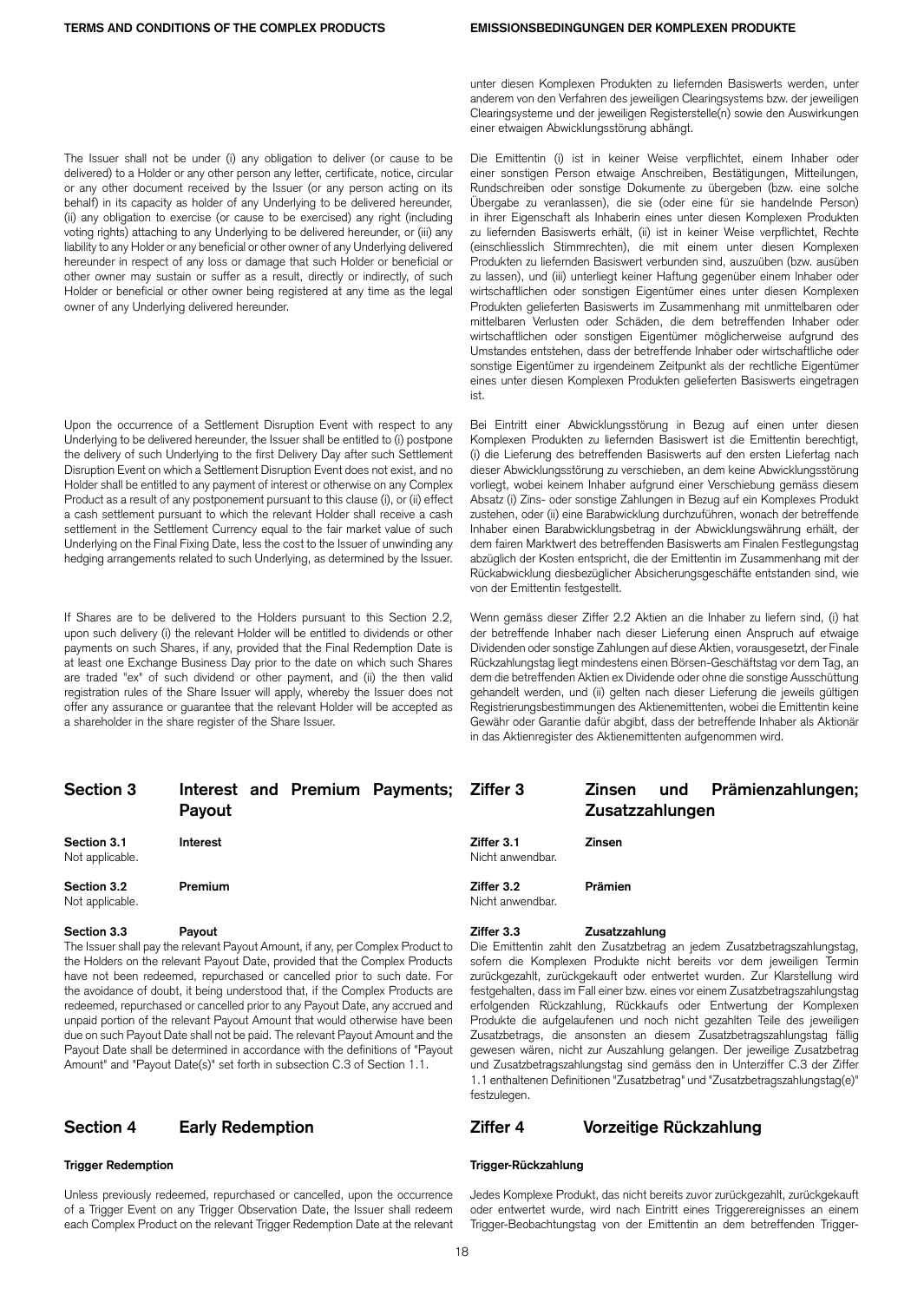Trigger Redemption Price. The occurrence of a Trigger Event and the Trigger Redemption Price shall be determined in accordance with the definitions "Trigger Event" and "Trigger Redemption Price" set forth in subsection B.2 of Section 1.1.

## **Section 5 Adjustments, Determinations and Extraordinary Termination**

### **Correction of Share Price**

With respect to a Share, in the event that (i) the Exchange subsequently corrects any published Share Price that was utilised by the Calculation Agent for purposes of determining (x) any amount payable (or other benefit to be received) under the Complex Products or (y) whether a Trigger Event has occurred or (z) whether any Payout Amount is to be paid, and (ii) such correction is published by the Exchange within one Settlement Cycle after such Share Price's original publication but in any event 2 Business Days prior to the date on which such amount (or other benefit to be received) is paid, the Calculation Agent may recalculate such amount payable (or other benefit to be received) under the Complex Products using such corrected Share Price.

### **Deferrals in case off Non-Business Days and Disrupted Days**

If a day in respect of which the Share Price is to be determined is not a Scheduled Trading Day or is a Disrupted Day, such day may be deferred for up to 8 (eight) Exchange Business Days after the original date, as determined by the Calculation Agent. If such eighth Exchange Business Day is also a Disrupted Day, the Calculation Agent shall in accordance with the principles set out in Section 15.1 below make its own determination of the relevant Share Price on such eighth Exchange Business Day (at the relevant Valuation Time to the extent possible) taking into account the prevailing market conditions at such time.

### **Adjustments upon the occurrence of an Additional Adjustment Event or an Extraordinary Event**

Upon the occurrence of an Additional Adjustment Event in respect of the Underlying or of an Extraordinary Event with respect to the Complex Products, the Calculation Agent may make such adjustment to any one or more of the terms of the Complex Products, the definition of the Underlying and the calculation or definition of the Level of the Underlying and any amount payable (or other benefit to be received) under the Complex Products as it may in its discretion determine taking into account the principles set out in Section 15.1 below. Any such adjustment shall be made in order to take account of the effect of the occurrence of such Additional Adjustment Event or Extraordinary Event, as applicable and to preserve to the extent practicable the original economic substance of the Complex Products. In making its determination, the Calculation Agent shall take into consideration any adjustments made by the Related Exchange or Exchange in connection with such Additional Adjustment Event to instruments traded on such exchange.

Upon making any such adjustment, the Calculation Agent shall give notice as soon as practicable to the Holders in accordance with Section 9 describing in brief detail the event(s) occurred, the adjustment(s) made and the date of effectiveness of such adjustment.

If upon the occurrence of an Additional Adjustment Event or upon the occurence of an Extraordinary Event, the Calculation Agent determines that it is unable to make an adjustment to take account of the effect of such event or any such adjustment would not be reasonably acceptable to the Issuer and the Holders, the Issuer is entitled to early terminate the Complex Products, in whole but not in part.

Rückzahlungstag zum jeweiligen Trigger-Rückzahlungsbetrag zurückgezahlt. Der Eintritt eines Triggerereignisses und der Trigger-Rückzahlungsbetrag sind gemäss den in Unterziffer B.2 der Ziffer 1.1 enthaltenen Definitionen "Triggerereignis" und "Trigger-Rückzahlungsbetrag" festzulegen.

## **Ziffer 5 Anpassungen, Feststellungen und Ausserordentliche Kündigung**

## **Adjustments and Determinations relating to Shares Anpassungen und Feststellungen in Bezug auf Aktien**

### **Berichtigung des Aktienkurses**

In Bezug auf eine Aktie gilt für den Fall, dass (i) die Börse nachträglich einen veröffentlichten Aktienkurs berichtigt, der von der Berechnungsstelle (x) zur Festlegung eines in Bezug auf die Komplexen Produkte zahlbaren Betrags (oder einer sonstigen darauf zu erbringenden Leistung) oder (y) zur Feststellung, ob ein Triggerereignis eingetreten ist oder (z) ob ein Zusatzbetrag zu zahlen ist, benutzt wurde und (ii) die betreffende Berichtigung von der Börse innerhalb eines Abwicklungszyklus nach der ursprünglichen Veröffentlichung des Aktienkurses, aber in jedem Fall zwei Geschäftstage vor dem Tag veröffentlicht wird, an dem dieser Betrag (oder die sonstige zu erbringende Leistung) ausgezahlt (bzw. erbracht) wird, kann die Berechnungsstelle den in Bezug auf die Komplexen Produkte zahlbaren Betrag (oder die sonstige darauf zu erbringende Leistung) unter Benutzung des betreffenden berichtigten Aktienkurses neu berechnen.

### **Verschiebungen im Fall von Nicht-Geschäftstagen und Störungstagen**

Ist ein Tag, für den der Aktienkurs festzustellen ist, kein Planmässiger Handelstag oder ein Störungstag, so kann dieser Tag, wie von der Berechnungsstelle bestimmt, um maximal 8 (acht) Börsen-Geschäftstage nach dem ursprünglichen Datum verschoben werden. Ist dieser achte Börsen-Geschäftstag ebenfalls ein Störungstag, so stellt die Berechnungsstelle in Übereinstimmung mit den in Ziffer 15.1 unten dargelegten Grundsätzen den betreffenden Aktienkurs an diesem achten Börsen-Geschäftstag (zum jeweiligen Bewertungszeitpunkt falls möglich) unter Berücksichtigung der zu diesem Zeitpunkt vorherrschenden Marktgegebenheiten selbst fest.

### **Anpassungen nach Eintritt eines Weiteren Anpassungsereignisses oder eines Aussergewöhnlichen Ereignisses**

Nach Eintritt eines Weiteren Anpassungsereignisses in Bezug auf den Basiswert oder eines Aussergewöhnlichen Ereignisses in Bezug auf die Komplexen Produkte ist die Berechnungsstelle berechtigt, Anpassungen einer oder mehrerer Bestimmungen der Komplexen Produkte, der Definition des Basiswerts und der Berechnung oder Definition des Kurses des Basiswerts und der in Bezug auf die Komplexen Produkte zahlbaren Beträge (oder aller sonstigen in Bezug auf die Komplexen Produkte zu erbringenden Leistungen) vorzunehmen, die sie nach billigem Ermessen unter Berücksichtigung der in Ziffer 15.1 unten dargelegten Grundsätze bestimmt. Eine solche Anpassung wird vorgenommen, um den Auswirkungen des Eintritts dieses Weiteren Anpassungsereignisses bzw. Aussergewöhnlichen Ereignisses Rechnung zu tragen und die ursprüngliche wirtschaftliche Substanz der Komplexen Produkte so weit wie praktisch möglich zu erhalten. Die Berechnungsstelle wird bei ihrer Feststellung sämtliche von der Zugehörigen Börse oder Börse im Zusammenhang mit diesem Weiteren Anpassungsereignis in Bezug auf an dieser Börse gehandelte Instrumente vorgenommenen Anpassungen berücksichtigen.

Im Fall der Vornahme einer solchen Anpassung wird die Berechnungsstelle dies den Inhabern so schnell wie unter Berücksichtigung der praktischen Gegebenheiten möglich gemäss Ziffer 9 mitteilen, einschliesslich einer kurzen Beschreibung des eingetretenen Ereignisses (bzw. der eingetretenen Ereignisse) und der vorgenommenen Anpassung(en) sowie der Angabe des Tags des Wirksamwerdens dieser Anpassung.

### **Extraordinary termination of Complex Products Ausserordentliche Kündigung der Komplexen Produkte**

Stellt die Berechnungsstelle nach Eintritt eines Weiteren Anpassungsereignisses oder nach Eintritt eines Aussergewöhnlichen Ereignisses fest, dass sie nicht in der Lage ist, eine Anpassung vorzunehmen, um den Auswirkungen dieses Ereignisses Rechnung zu tragen, oder dass eine solche Anpassung nicht für die Emittentin und die Inhaber zumutbar wäre, so ist die Emittentin berechtigt, die Komplexen Produkte insgesamt, jedoch nicht teilweise, vorzeitig zu kündigen.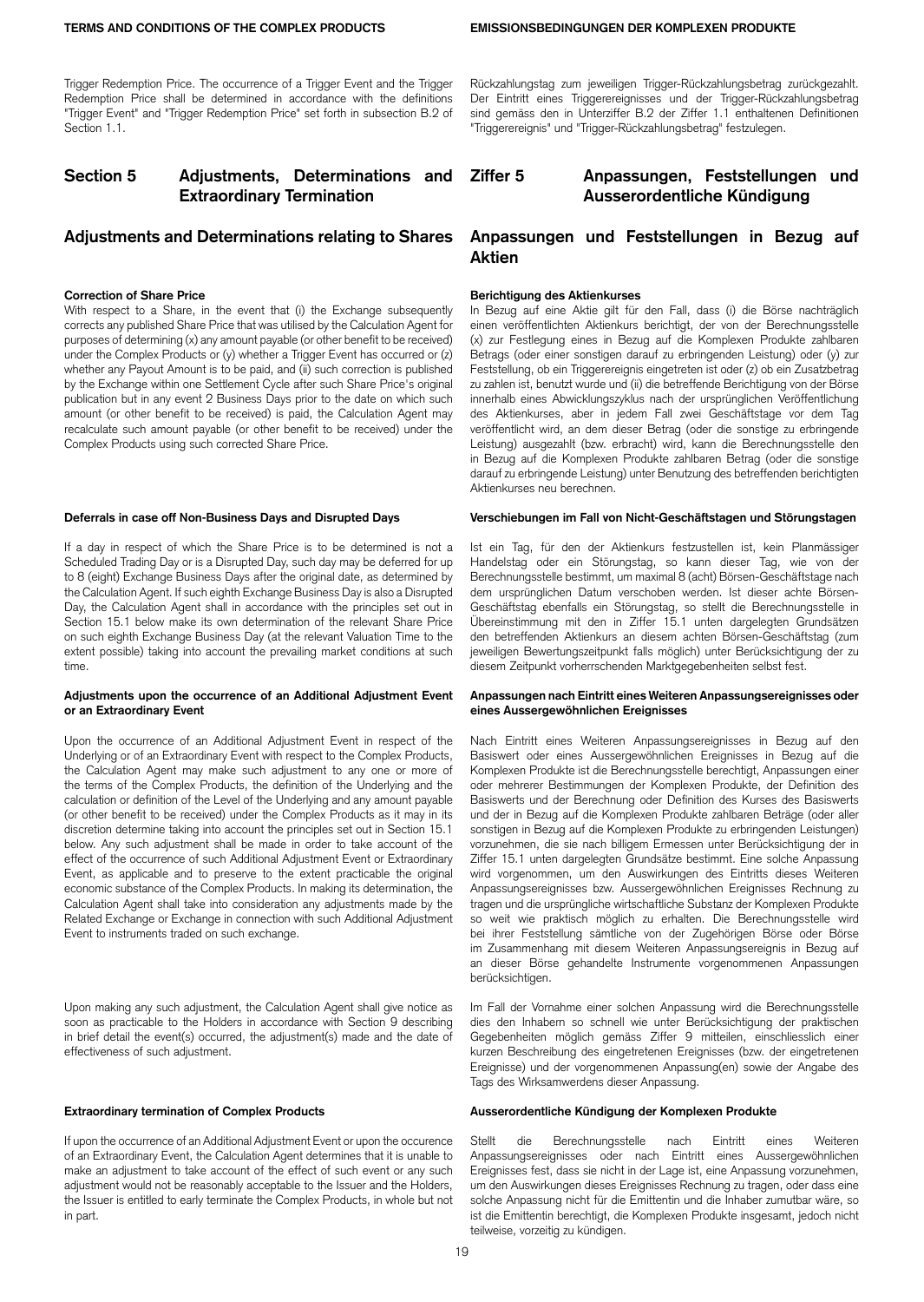The Issuer may exercise the early termination right within a period of not more than 30 (thirty) Business Days starting from the date of determining the occurrence of the event giving rise to the extraordinary termination right by giving notice thereof to Holders in accordance with Section 9. The termination notice shall, to the extent reasonably practicable to the Issuer, further specify the date of early redemption of the Complex Product and the Unscheduled Termination Amount at which the Complex Product will be redeemed. If the Issuer is unable to specify the date of early redemption of the Complex Products or the Unscheduled Termination Amount in the notice of termination, the Issuer shall give notice thereof to Holders in accordance with Section 9 as soon as practicable thereafter.

Upon the exercise of such extraordinary termination right, the Issuer shall redeem the Complex Products on the day specified in such notice at an amount per Complex Product equal to the Unscheduled Termination Amount.

The Issuer and any subsidiary or other affiliate of the Issuer may at any time purchase Complex Products at any price in the open market or by tender or private contract. Any Complex Products so purchased may be held, resold or cancelled.

## **Section 7 Presentation Period Ziffer 7 Vorlegungsfrist**

The presentation period provided in §801 (1) sentence 1 German Civil Code (BGB) is reduced to ten (10) years.

The payment of any amount and any physical delivery in respect of the Complex Products shall be carried out by the Paying Agent and the Issuer undertakes to transfer the funds and other assets required for the servicing of the Complex Products on the relevant due dates freely disposable to the Paying Agent. If such due date does not fall on a Business Day, the Issuer shall be obliged to effect transfer of such payments and other assets for value on the Business Day immediately following such due date. For any postponement of a payment or physical delivery no default interest or other compensation payments shall be payable to the Holders.

The due and punctual receipt by the Paying Agent of the payments and other performances from the Issuer for the servicing of the Complex Products shall release the Issuer from its obligations under the Complex Products to the extent of such payments and other performances.

All such payments and other performances shall be made to the Holders in accordance with the rules, regulations and operating procedures applicable to and/or issued by Clearstream Frankfurt from time to time.

All payments and other performances in relation to the Complex Products are subject to (i) any applicable fiscal or other laws, regulations and directives in the place of payment or delivery and (ii) any withholding or deduction required pursuant to (a) section 871(m) of the U.S. Internal Revenue Code of 1986 (the "**Code**", and such withholding or deduction, "**871 (m) Withholding**") or (b) an agreement described in Section 1471(b) of the Code or otherwise imposed pursuant to Sections 1471 through 1474 of the Code and any regulations or agreements thereunder or official interpretations thereof ("**FATCA**") or an intergovernmental agreement between the United States and another jurisdiction facilitating the implementation thereof (or any law implementing such an intergovernmental agreement). In addition, in determining the amount of 871(m) Withholding imposed with respect to any amounts to be paid on the Complex Products, the Issuer shall be entitled to withhold on any "dividend equivalent" (as defined for purposes of Section 871(m) of the Code) at the

Die Emittentin kann das Recht auf vorzeitige Kündigung innerhalb einer Frist von höchstens 30 (dreissig) Geschäftstagen ab dem Tag der Feststellung des Eintritts des Ereignisses, das zur ausserordentlichen Kündigung berechtigt, durch Mitteilung an die Inhaber gemäss Ziffer 9 ausüben. Soweit es der Emittentin mit vertretbarem Aufwand möglich ist, sind in der Kündigungsmitteilung auch der Tag der vorzeitigen Rückzahlung des Komplexen Produkts und der Ausserplanmässige Kündigungsbetrag, zu dem das Komplexe Produkt zurückgezahlt wird, anzugeben. Falls die Emittentin nicht in der Lage ist, den Tag der vorzeitigen Rückzahlung der Komplexen Produkte oder den Ausserplanmässigen Kündigungsbetrag in der Kündigungsmitteilung anzugeben, wird die Emittentin den Inhabern diese Information so schnell wie unter Berücksichtigung der praktischen Gegebenheiten möglich gemäss Ziffer 9 mitteilen.

Nach Ausübung dieses ausserordentlichen Kündigungsrechts wird die Emittentin die Komplexen Produkte an dem in dieser Mitteilung angegebenen Tag zu einem Betrag je Komplexes Produkt zurückzahlen, der dem Ausserplanmässigen Kündigungsbetrag entspricht.

## **Section 6 Repurchase of Complex Products Ziffer 6 Rückkauf von Komplexen Produkten**

Die Emittentin sowie jede Tochtergesellschaft der Emittentin und jedes sonstige mit der Emittentin verbundene Unternehmen sind berechtigt, jederzeit Komplexe Produkte zu einem beliebigen Preis am freien Markt, durch Übernahmeangebot oder im Rahmen eines privatrechtlichen Vertrags zu erwerben. Alle auf diese Weise erworbenen Komplexen Produkte können gehalten, weiterverkauft oder entwertet werden.

Die in § 801 Absatz 1 Satz 1 Bürgerliches Gesetzbuch (BGB) bestimmte Vorlegungsfrist wird für die Komplexen Produkte auf zehn (10) Jahre verkürzt.

## **Section 8 Payments and Physical Deliveries Ziffer 8 Zahlungen und physische Lieferungen**

Alle Zahlungen und alle physischen Lieferungen in Bezug auf die Komplexen Produkte erfolgen über die Zahlstelle, wobei sich die Emittentin verpflichtet, die für die Bedienung der Komplexen Produkte erforderlichen Beträge und anderen Vermögenswerte zum jeweiligen Fälligkeitstag in frei verfügbaren Mitteln an die Zahlstelle zu überweisen. Fällt ein solcher Fälligkeitstag auf einen Tag, der kein Geschäftstag ist, so ist die Emittentin verpflichtet, die betreffenden Beträge und anderen Vermögenswerte mit Wertstellung an dem unmittelbar auf den Fälligkeitstag folgenden Geschäftstag zu überweisen. Im Fall einer Verschiebung einer Zahlung oder einer physischen Lieferung werden keine Verzugszinsen oder andere Ausgleichszahlungen an die Inhaber fällig.

Mit dem ordnungsgemässen und pünktlichen Eingang der Zahlungen und anderen Leistungen der Emittentin bei der Zahlstelle für die Bedienung der Komplexen Produkte gelten die Verpflichtungen der Emittentin aus den Komplexen Produkten in Höhe dieser Zahlungen und anderen Leistungen als erfüllt.

Alle Zahlungen und anderen Leistungen werden an die Inhaber in Übereinstimmung mit den zum jeweiligen Zeitpunkt für Clearstream Frankfurt massgeblichen oder von Clearstream Frankfurt veröffentlichten Regeln, Vorschriften und operationellen Verfahren geleistet.

Alle Zahlungen und anderen Leistungen in Bezug auf die Komplexen Produkte erfolgen (i) vorbehaltlich der am Zahlungsort oder Lieferort geltenden steuerrechtlichen und sonstigen gesetzlichen Bestimmungen und Verordnungen und (ii) vorbehaltlich etwaiger Einbehalte oder Abzüge (a) gemäss Section 871(m) des U.S.-amerikanischen Steuergesetzes (*U.S. Internal Revenue Code of 1986*) (das "**Steuergesetz**" und ein solcher Einbehalt oder Abzug ein "**Einbehalt nach 871 (m)**") oder (b) gemäss einer in Section 1471(b) des Steuergesetzes beschriebenen Vereinbarung oder aus einem anderen Grund gemäss Sections 1471 bis 1474 des Steuergesetzes und darauf basierender Verordnungen oder Vereinbarungen oder amtlichen Auslegungen davon ("**FATCA**") eingeführt oder gemäss einer zwischenstaatlichen Vereinbarung zwischen den Vereinigten Staaten und einem anderen Staat, welche der Umsetzung dieser Vereinbarung dient (oder eines Gesetzes zur Umsetzung dieser zwischenstaatlichen Vereinbarung). Darüber hinaus ist die Emittentin bei der Feststellung der Höhe des Einbehalts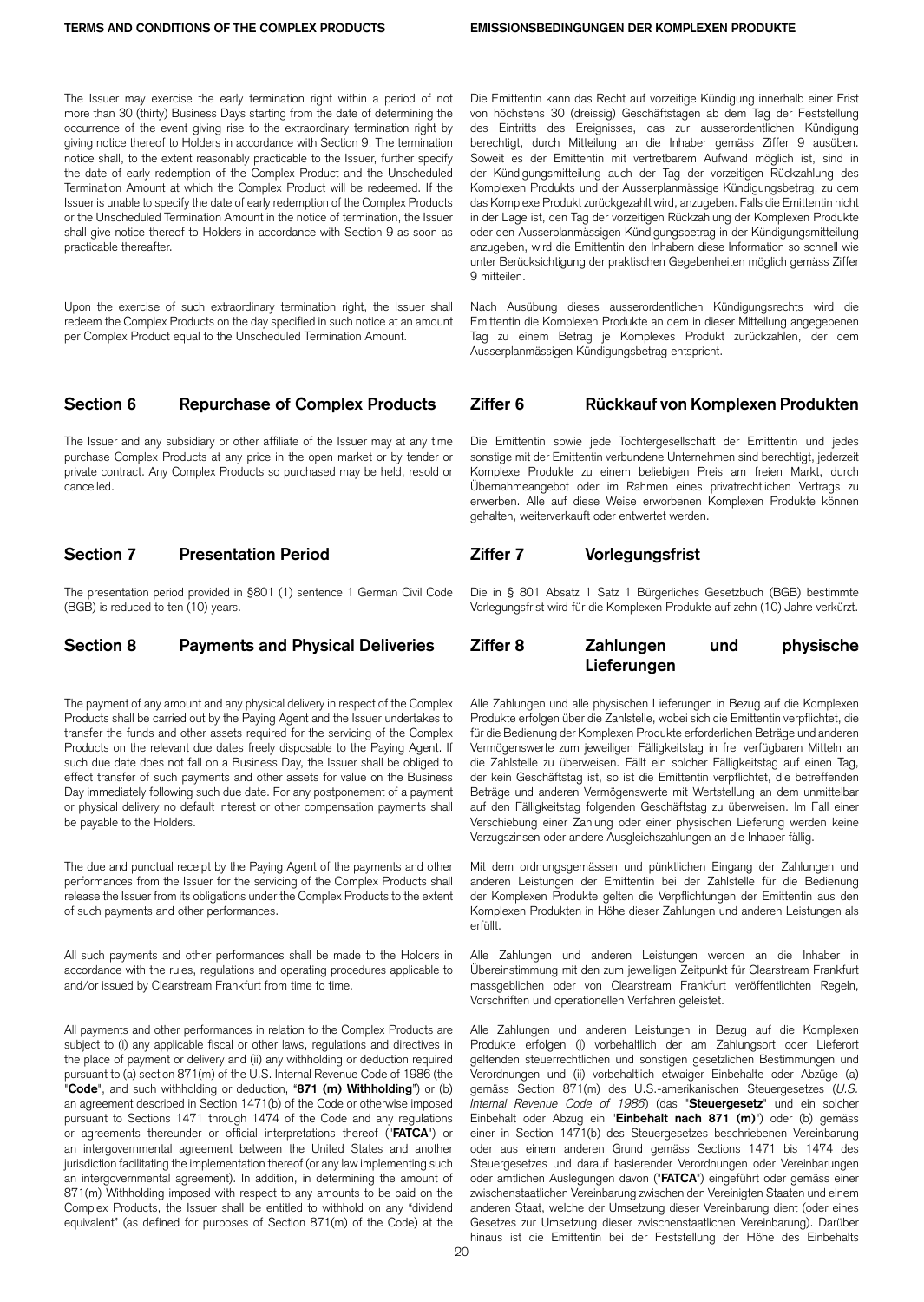highest rate applicable to such payments regardless of any exemption from, or reduction in, such withholding otherwise available under applicable law.

Notices to the Holders in relation to the Complex Products shall be valid and binding if published on www.credit-suisse.com/zertifikate, except that for Holders known to the Issuer, the Issuer may but is not required to transmit such notices directly to the Holders.

In addition, any publication required by German law will be made in the German electronic federal gazette (elektronischer Bundesanzeiger) and, if required by law, in a newspaper authorised by a stock exchange *(Börsenpflichtblatt).*

The Complex Products are issued in form of bearer notes and are represented by one or more permanent global certificates (together, the "**Permanent Global Certificate**").

The Permanent Global Certificate shall be signed by two authorised signatories of the Issuer. The Permanent Global Certificate represents the whole issue of the Complex Products and all claims of Holders arising under the Complex Products.

The Permanent Global Certificate shall be deposited with Clearstream Frankfurt until all obligations of the Issuer under the Complex Products have been fully performed. Clearstream Frankfurt shall maintain a a record of all Complex Products for the Issuer where the Complex Products shall be registered and remain recorded for their entire lifetime.

The Holders are entitled to co-ownership interests or other comparable rights in the Permanent Global Certificate, which may be transferred or disposed of in accordance with the rules and regulations of Clearstream Frankfurt and in accordance with all applicable laws.

The entitlement to demand the printing and delivery of definitive Complex Products and interest coupons is excluded.

Transfers of Complex Products in any Clearing System will be subject to the Minimum Trading Lot, if any.

Complex Products constitute direct, unconditional, unsecured and unsubordinated obligations of Credit Suisse and rank *pari passu* with all other present and future unsecured and unsubordinated obligations of Credit Suisse and without any preference among themselves, except for such preferences as are provided by any mandatory applicable provision of law. Complex Products are not covered by any compensation or insurance scheme (such as a bank deposit or protection scheme).

Obvious typing and calculation errors or similar obvious mistakes in these Terms and Conditions entitle the Issuer to a rescission vis-à-vis the Holders. The rescission must be declared by the Issuer without undue delay upon obtaining knowledge of such cause for rescission by giving notice thereof to the Holders in accordance with Section 9 of the Terms and Conditions.

nach 871(m) auf im Rahmen der Komplexen Produkte zu zahlende Beträge berechtigt, bei "dividendenäquivalenten Zahlungen" (wie für die Zwecke von Section 871(m) des Steuergesetzes definiert) einen Einbehalt zum höchsten für diese Zahlungen geltenden Satz vorzunehmen, und zwar unabhängig von einer anderweitig nach geltendem Recht möglichen Befreiung von diesem Einbehalt oder Verringerung des Einbehalts.

## **Section 9 Notices Ziffer 9 Mitteilungen**

Mitteilungen an die Inhaber in Bezug auf die Komplexen Produkte sind wirksam und verbindlich, wenn sie im Internet unter www.credit-suisse.com/ zertifikate veröffentlicht wurden, jedoch mit der Ausnahme, dass die Emittentin Mitteilungen an ihr bekannte Inhaber direkt an diese übermitteln darf, aber nicht muss.

Ferner erfolgen sämtliche nach deutschem Recht erforderlichen Veröffentlichungen im elektronischen Bundesanzeiger sowie, falls gesetzlich vorgeschrieben, in einem Börsenpflichtblatt.

## **Section 10 Form Ziffer 10 Form**

Die Komplexen Produkte werden als Inhaberschuldverschreibungen begeben und sind durch eine oder mehrere Dauerglobalurkunden (zusammen die "**Dauerglobalurkunde**") verbrieft.

Die Dauerglobalurkunde trägt die Unterschriften zweier Zeichnungsberechtigter der Emittentin. Die Dauerglobalurkunde verbrieft die gesamte Emission der Komplexen Produkte und sämtliche Ansprüche der Inhaber aus den Komplexen Produkten.

Die Dauerglobalurkunde wird bei Clearstream Frankfurt hinterlegt bis sämtliche Verpflichtungen der Emittentin aus den Komplexen Produkten erfüllt sind. Clearstream Frankfurt wird für die Emittentin ein Verzeichnis sämtlicher Komplexer Produkte führen in dem die Komplexen Produkte registriert werden und während ihrer gesamten Laufzeit verzeichnet bleiben.

Den Inhabern stehen Miteigentumsanteile oder sonstige vergleichbare Rechte an der Dauerglobalurkunde zu, die nach Massgabe der Regeln und Bestimmungen von Clearstream Frankfurt sowie in Übereinstimmung mit allen geltenden gesetzlichen Bestimmungen übertragen oder veräussert werden können.

Ein Anspruch auf Ausdruck und Auslieferung effektiver Stücke und Zinsscheine ist ausgeschlossen.

Für Übertragungen von Komplexen Produkten innerhalb eines Clearingsystems ist gegebenenfalls die Mindestzahl für den Handel zu beachten.

## **Section 11 Status Ziffer 11 Status**

Komplexe Produkte begründen direkte, unbedingte, nicht besicherte und nicht nachrangige Verbindlichkeiten der Credit Suisse, die mit allen anderen gegenwärtigen und zukünftigen nicht besicherten und nicht nachrangigen Verbindlichkeiten der Credit Suisse sowie untereinander gleichrangig sind, mit Ausnahme solcher Verbindlichkeiten, die über einen gesetzlichen Vorrang verfügen. Komplexe Produkte sind nicht durch ein Schadenausgleichsoder Versicherungssystem (wie beispielsweise ein Einlagensicherungssystem) geschützt.

## **Section 12 Amendments and Corrections Ziffer 12 Änderungen und Korrekturen**

Offensichtliche Schreib- oder Rechenfehler oder ähnliche offenbare Unrichtigkeiten in den Emissionsbedingungen berechtigen die Emittentin zur Anfechtung gegenüber den Inhabern. Die Anfechtung ist von der Emittentin unverzüglich nach Erlangung der Kenntnis von einem solchen Anfechtungsgrund durch Mitteilung gegenüber den Inhabern gemäss Ziffer 9 der Emissionsbedingungen zu erklären.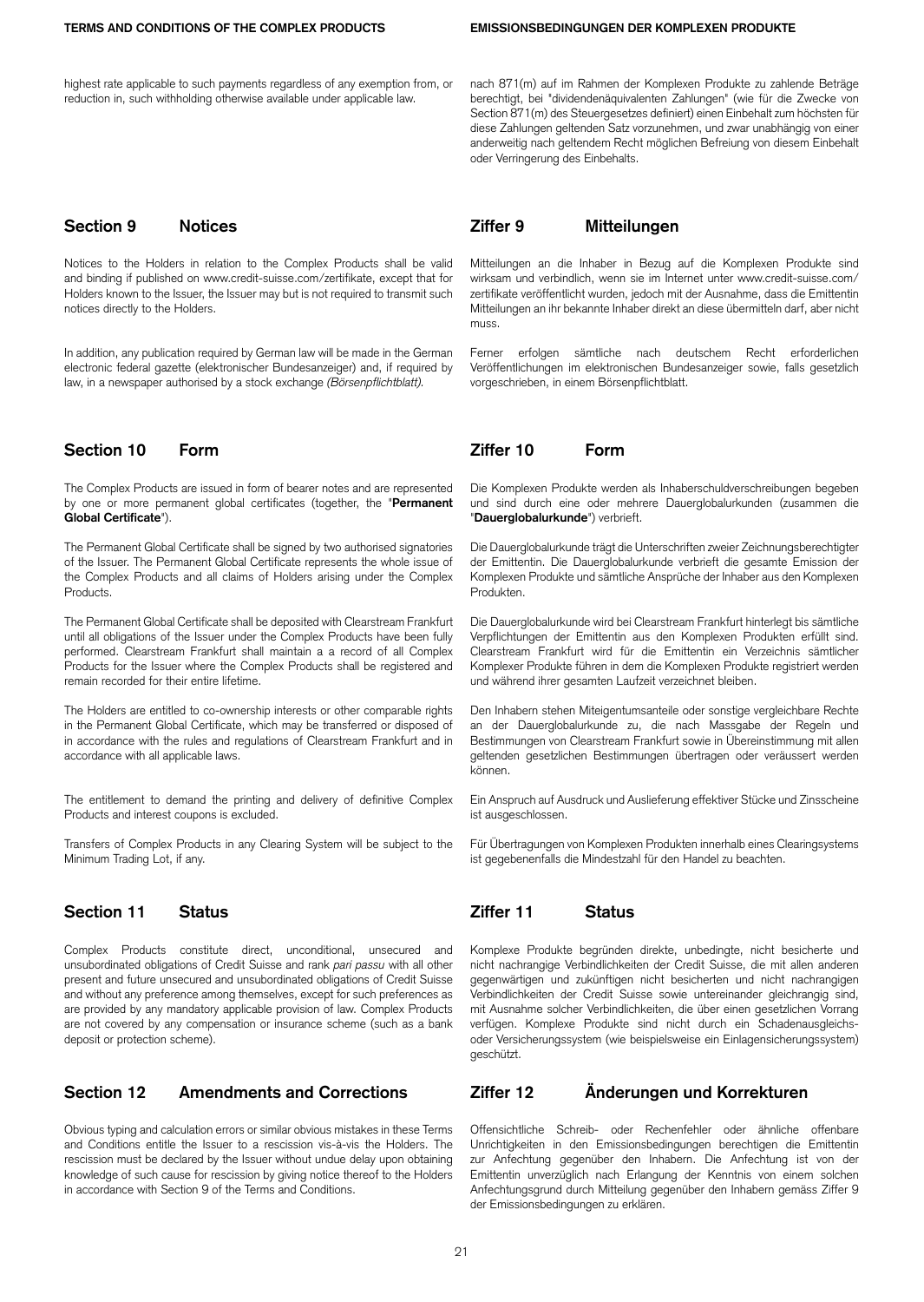Following a rescission by the Issuer in accordance with this Section 12, each Holder can instruct his depositary bank to submit a duly completed redemption declaration to the Paying Agent on a form available at the Paying Agent or by giving all information and declarations required by such form (the "**Redemption Declaration**") and demand the repayment of the Acquisition Price for the Complex Products held by it against transfer of such Complex Products to an account of the Paying Agent specified by the Paying Agent. The Issuer will at the latest 30 calendar days after receipt of the Redemption Declaration by the Paying Agent and delivery of the Complex Products to the Paying Agent make the Acquisition Price for such Complex Products available to the Paying Agent, which will transfer the Acquisition Price to the account of the Holder specified in the Redemption Declaration. With the payment of the Acquisition Price all rights deriving from the Complex Products delivered to the Paying Agent are cancelled.

The Issuer may combine the declaration of rescission pursuant to this Section 12 with an offer to continue the Complex Products under amended Terms and Conditions. The Issuer will notify Holders of such an offer and the amended provisions of the Terms and Conditions together with the declaration of rescission, both to be published in accordance with Section 9 of the Terms and Conditions. Such an offer is deemed to be accepted by a Holder if a Holder does not, within 30 calendar days after publication of the offer in accordance with Section 9 of the Terms and Conditions, demand the repayment of the Acquisition Price by submitting a duly completed Redemption Declaration via his depositary bank to the Paying Agent and transferring the Complex Products held by it to an account of the Paying Agent specified by the Paying Agent in accordance with immediately preceding paragraph. If such an offer of the Issuer is deemed to be accepted by a Holder, the legal consequences of the rescission declaration set out in the immediately preceding paragraph do not apply. The Issuer will notify Holders of the legal consequences of not submitting a Redemption Declaration in the notice.

The term "**Acquisition Price**", for purposes of this Section 12, is deemed to be the higher of (i) the actual acquisition price paid by each Holder (as stated and evidenced in the Redemption Declaration) and (ii) the weighted arithmetic mean of the trading prices of the Complex Products on the Business Day preceding the Issuer's declaration of rescission in accordance with this Section 12, as determined by the Issuer in its reasonable discretion (§ 315 BGB).

The Issuer is entitled to correct or amend incomplete or inconsistent provisions in these Terms and Conditions in its reasonable discretion (§ 315 BGB). The Issuer may only make such corrections and amendments that are reasonably acceptable for the Holder taking into account the interests of the Issuer and that in particular do not materially impair the legal and financial position of the Holder. The Issuer will notify Holders of such corrections and amendments in accordance with Section 9 of the Terms and Conditions.

If a Holder was aware of typing or calculations errors or similar errors in these Terms and Conditions when purchasing the Complex Products, the Issuer is entitled to adhere to such amended Terms and Conditions vis-à-vis such Holder without prejudice to the preceding paragraphs of this Section 12.

## **Section 13 Issuance of Additional Complex Products**

The Issuer reserves the right from time to time and without the consent of the Holders to create or issue additional tranches of products at any time, which shall be fungible with the Complex Products (*i.e.*, identical in respect of the Terms and Conditions (other than the Issue Price, the Issue Date/Payment Date and, if applicable, the first Interest Payment Date or Payout Date) and the securities identifiers) so as to be consolidated and form a single series with the existing Complex Products.

The Issuer may at any time, without the consent of the Holders, substitute for itself as principal obligor under the Complex Products any company (the "**Substitute**"), that is an Affiliate (as defined below) or another company with Nach einer Anfechtung durch die Emittentin gemäss dieser Ziffer 12 kann jeder Inhaber seine Depotbank anweisen, eine ordnungsgemäss ausgefüllte Rückzahlungserklärung bei der Zahlstelle auf einem bei der Zahlstelle erhältlichen Formular bzw. unter Angabe aller in dem Formular geforderten Angaben und Erklärungen (die "**Rückzahlungserklärung**") einzureichen und die Rückzahlung des Erwerbspreises für die von ihm gehaltenen Komplexen Produkte gegen Übertragung dieser Komplexen Produkte auf ein von der Zahlstelle bezeichnetes Konto der Zahlstelle zu verlangen. Die Emittentin wird spätestens 30 Kalendertage nach dem Zeitpunkt, an dem die Rückzahlungserklärung bei der Zahlstelle eingegangen ist und die Komplexen Produkte an die Zahlstelle übertragen wurden, der Zahlstelle den Erwerbspreis zur Verfügung stellen, die diesen auf das in der Rückzahlungserklärung angegebene Konto des Inhabers überweisen wird. Mit der Zahlung des Erwerbspreises erlöschen alle Rechte aus den bei der Zahlstelle eingereichten Komplexen Produkten.

Die Emittentin kann mit der Anfechtungserklärung nach dieser Ziffer 12 ein Angebot auf Fortführung der Komplexen Produkte zu berichtigten Emissionsbedingungen verbinden. Die Emittentin teilt den Inhabern ein solches Angebot sowie die berichtigten Bestimmungen der Emissionsbedingungen zusammen mit der Anfechtungserklärung mit, die beide gemäss Ziffer 9 der Emissionsbedingungen zu veröffentlichen sind. Ein solches Angebot der Emittentin gilt als von einem Inhaber angenommen, wenn dieser Inhaber nicht innerhalb von 30 Kalendertagen nach Veröffentlichung des Angebots gemäss Ziffer 9 der Emissionsbedingungen durch Einreichung einer ordnungsgemäss ausgefüllten Rückzahlungserklärung über seine Depotbank bei der Zahlstelle sowie durch Übertragung der von ihm gehaltenen Komplexen Produkte auf das von der Zahlstelle bezeichnete Konto der Zahlstelle gemäss dem unmittelbar vorangehenden Absatz die Rückzahlung des Erwerbspreises verlangt. Gilt ein solches Angebot der Emittentin von einem Inhaber als angenommen, treten die Rechtsfolgen der Anfechtung nach dem unmittelbar vorangehenden Absatz nicht ein. Die Emittentin wird die Inhaber in der Mitteilung auf die Rechtsfolgen einer nicht abgegebenen Rückzahlungserklärung hinweisen.

Als "**Erwerbspreis**" im Sinne dieser Ziffer 12 gilt der höhere der folgenden Beträge: (i) der von dem jeweiligen Inhaber gezahlte tatsächliche Erwerbspreis (wie in der Rückzahlungserklärung angegeben und nachgewiesen) und (ii) das von der Emittentin nach billigem Ermessen (§ 315 BGB) bestimmte gewichtete arithmetische Mittel der an dem der Erklärung der Anfechtung gemäss dieser Ziffer 12 vorhergehenden Bankgeschäftstag gehandelten Preise der Komplexen Produkte.

Widersprüchliche oder lückenhafte Bestimmungen in den Emissionsbedingungen kann die Emittentin nach billigem Ermessen (§ 315 BGB) berichtigen bzw. ergänzen. Die Emittentin darf nur solche Berichtigungen oder Ergänzungen vornehmen, die unter Berücksichtigung der Interessen der Emittentin für die Inhaber zumutbar sind und insbesondere die rechtliche und finanzielle Position der Inhaber nicht wesentlich verschlechtern. Die Emittentin wird solche Berichtigungen oder Ergänzungen den Inhabern in Übereinstimmung mit Ziffer 9 der Emissionsbedingungen mitteilen.

Waren einem Inhaber Schreib- oder Rechenfehler oder ähnliche Unrichtigkeiten in den Emissionsbedingungen beim Erwerb der Komplexen Produkte bekannt, so kann die Emittentin gegenüber diesen Inhaber ungeachtet der vorangehenden Absätze dieser Ziffer 12 an entsprechend berichtigten Emissionsbedingungen festhalten.

## **Ziffer 13 Begebung Zusätzlicher Komplexer Produkte**

Die Emittentin behält sich das Recht vor, jederzeit und ohne Zustimmung der Inhaber zusätzliche Tranchen von Produkten aufzulegen oder zu begeben, die mit den Komplexen Produkten fungibel sind (d.h. mit den gleichen Emissionsbedingungen (mit Ausnahme des Emissionspreises, des Emissionstags/Zahlungstags und, sofern anwendbar, des ersten Zinszahlungstags oder Zusatzbetragszahlungstags) und Wertpapierkennnummern ausgestattet sind), und zwar in der Weise, dass sie mit den bestehenden Komplexen Produkten zusammengefasst werden und eine einheitliche Serie bilden.

## **Section 14 Substitution of the Issuer Ziffer 14 Ersetzung der Emittentin**

Die Emittentin ist jederzeit berechtigt, ohne Zustimmung der Inhaber sich selbst als Hauptschuldnerin in Bezug auf die Komplexen Produkte durch eine andere Gesellschaft (die "**Ersatzemittentin**") zu ersetzen, wenn es sich bei dieser um ein Verbundenes Unternehmen (wie nachstehend definiert) oder um eine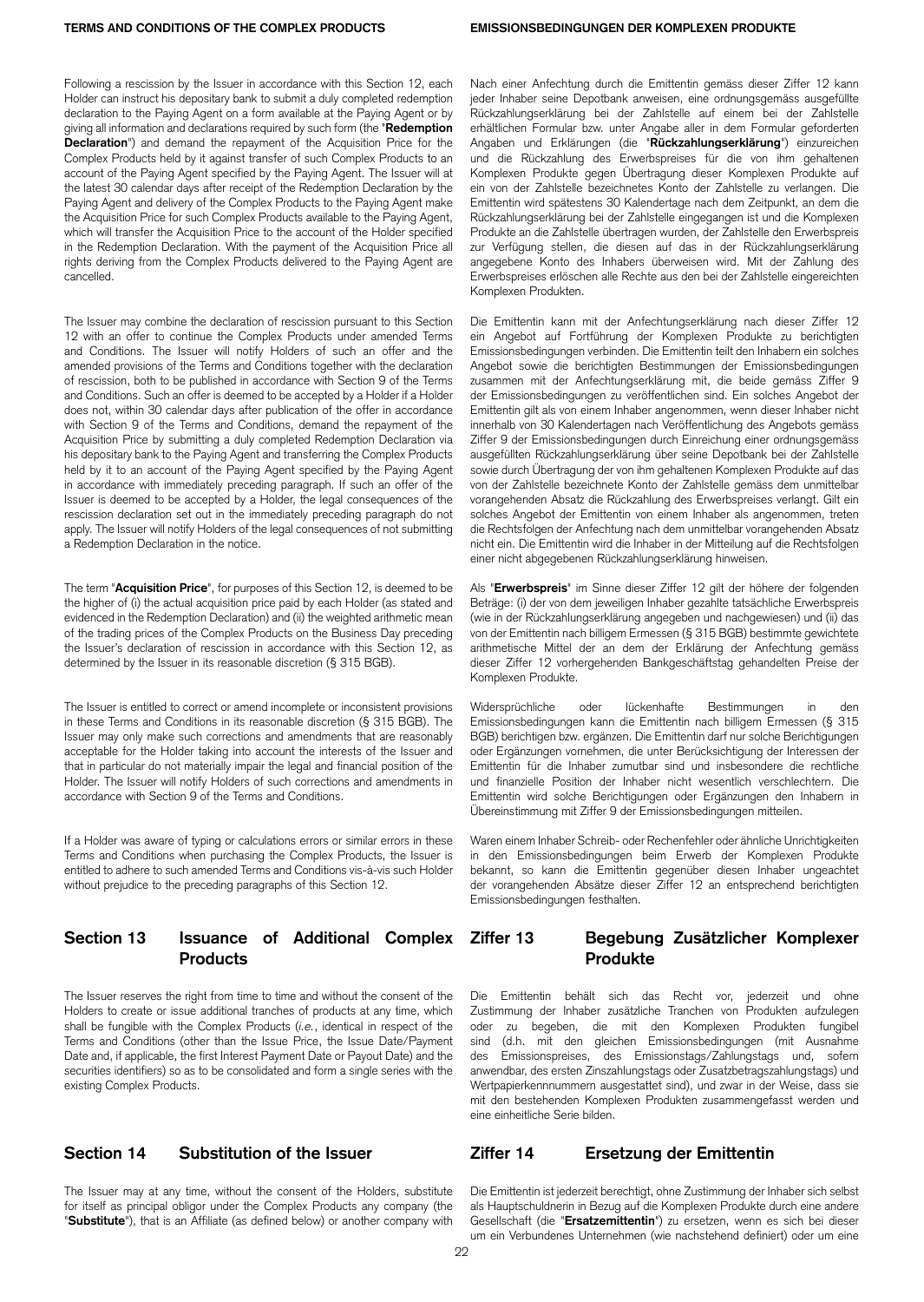which it consolidates, into which it merges or to which it sells, leases, transfers or conveys all or substantially all its property, provided that:

- (i) if the Substitute is an Affiliate, the Substitute has a long-term unsecured debt rating equal to or higher than that of the Issuer given by Moody's Deutschland GmbH (or an equivalent rating from another internationally recognized rating agency) or has the benefit of a guarantee from the Issuer or another Affiliate with such a debt rating;
- (ii) all actions, conditions and things required to be taken, fulfilled and done (including the obtaining of any necessary consents) to ensure that the Complex Products represent legal, valid and binding obligations of the Substitute have been taken, fulfilled and done and are in full force and effect; and
- (iii) the Issuer has given at least 30 days' prior notice of the date of such substitution to the Holders in accordance with Section 9.

In the event of any substitution of the Issuer, any reference in these Terms and Conditions to the Issuer shall thenceforth be construed as a reference to the Substitute.

"**Affiliate**" means any entity controlled, directly or indirectly by the Issuer, any entity that controls, directly or indirectly, the Issuer or any entity under common control with the Issuer.

The Issuer shall also have the right upon notice to Holders in accordance with Section 9 to change the office or branch through which it is acting for the purpose of the Complex Products, the date of such change to be specified in such notice, provided that no change may take place prior to the giving of such notice. In the event of any such change, any reference in these Terms and Conditions to the Issuer shall henceforth be construed as Credit Suisse AG, acting through such office or branch.

## **Section 15 Calculations and Determinations by the Calculation Agent and the Issuer; Binding Effect; Liability**

**Section 15.1 Calculations and Determinations by the Calculation Agent and the Issuer**

The Calculation Agent and/or the Issuer shall each make all calculations, determinations, and other decisions required to be made by it under the Terms and Conditions in its reasonable discretion (§315 BGB) taking into account prevailing market practices. The interests and economic position of the Issuer and Holders need to be reasonably taken into account when making such calculations, determinations or other decisions. The provisions of the preceding two sentences do not apply where the Terms and Conditions provide for a different standard or where the Calculation Agent and/or the Issuer do not have any discretion when making any specific calculation, determination or other decision.

Any such calculation, determination or other decision by the Calculation Agent and/or the Issuer shall, in the absence of manifest error, be conclusive and binding on the Calculation Agent or the Issuer (as applicable) and the Holders.

The Calculation Agent shall only become liable in connection with any calculation, determination or other decision made by it under these Terms and Conditions if and to the extent it has failed to meet the standard of care of a reputable international financial institution performing a calculation agency role. andere Gesellschaft handelt, mit der sie oder in das sie verschmolzen wird oder an die sie ihr gesamtes Vermögen oder im Wesentlichen ihr gesamtes Vermögen veräussert, vermietet oder überträgt, und unter der Voraussetzung, dass:

- (i) soweit es sich bei der Ersatzemittentin um ein Verbundenes Unternehmen handelt, die langfristigen nicht besicherten Verbindlichkeiten der Ersatzemittentin ein gleiches oder besseres Rating von Moody's Deutschland GmbH (oder ein vergleichbares Rating einer anderen international anerkannten Ratingagentur) erhalten haben wie die langfristigen nicht besicherten Verbindlichkeiten der Emittentin oder zu deren Gunsten eine Garantie der Emittentin oder eines anderen Verbundenen Unternehmens mit einem entsprechenden Rating besteht; (ii) alle Massnahmen, Bedingungen und Handlungen, die eingeleitet, erfüllt oder vorgenommen werden müssen (einschliesslich der Einholung aller
- erforderlichen Zustimmungen) um sicherzustellen, dass die Komplexen Produkte rechtmässige, wirksame und verbindliche Verpflichtungen der Ersatzemittentin darstellen, eingeleitet, erfüllt und vorgenommen wurden und uneingeschränkt wirksam und in Kraft sind; und
- (iii) die Emittentin den Inhabern den Tag dieser Ersetzung mindestens 30 Tage im Voraus gemäss Ziffer 9 mitgeteilt hat.

Im Fall einer Ersetzung der Emittentin gelten sämtliche Bezugnahmen in diesen Emissionsbedingungen auf die Emittentin von diesem Zeitpunkt an als Bezugnahmen auf die Ersatzemittentin.

"**Verbundenes Unternehmen**" bezeichnet jedes Unternehmen, das unmittelbar oder mittelbar von der Emittentin beherrscht wird, das die Emittentin unmittelbar oder mittelbar beherrscht oder das unmittelbar oder mittelbar zusammen mit der Emittentin beherrscht wird.

Die Emittentin ist ferner berechtigt, die Geschäftsstelle oder Zweigniederlassung, über die sie für die Zwecke der Komplexen Produkte tätig ist, durch Mitteilung an die Inhaber gemäss Ziffer 9 zu ändern, wobei in dieser Mitteilung der Tag dieser Änderung anzugeben ist und keine Änderung ohne eine entsprechende vorherige Mitteilung vorgenommen werden kann. Im Fall einer solchen Änderung sind alle Bezugnahmen in diesen Emissionsbedingungen auf die Emittentin daher als Bezugnahmen auf Credit Suisse AG, handelnd durch eine solche Geschäftsstelle oder Zweigniederlassung, zu verstehen.

**Ziffer 15 Berechnungen und Feststellungen durch die Berechnungsstelle und die Emittentin, Bindungswirkung; Haftung**

**Ziffer 15.1 Berechnungen und Feststellungen durch die Berechnungsstelle und die Emittentin**

Die Berechnungsstelle und/oder die Emittentin nimmt jeweils sämtliche ihr gemäss diesen Emissionsbedingungen obliegenden Berechnungen, Feststellungen oder sonstigen Entscheidungen nach billigem Ermessen (§315 BGB) unter Berücksichtigung der vorherrschenden Marktpraxis vor. Die Interessen und wirtschaftliche Position der Emittentin und der Inhaber sind bei solchen Berechnungen, Feststellungen oder sonstigen Entscheidungen angemessen zu berücksichtigen. Die Regelungen in den vorangegangenen zwei Sätzen gelten nicht, soweit die Emissionsbedingungen einen anderen Entscheidungsmassstab vorsehen oder der Berechnungsstelle und/oder der Emittentin bei einer konkreten Berechnung, Feststellung oder sonstigen Entscheidung kein Entscheidungsspielraum verbleibt.

### **Section 15.2 Binding Effect Ziffer 15.2 Bindungswirkung**

Jede durch die Berechnungsstelle und/oder die Emittentin vorgenommene Berechnung, Feststellung oder sonstige Entscheidung ist, sofern kein offensichtlicher Irrtum vorliegt, für die Berechnungsstelle oder die Emittentin (wie jeweils zutreffend) und die Inhaber bindend.

### **Section 15.3 Liability Ziffer 15.3 Haftung**

Die Berechnungsstelle haftet im Zusammenhang mit der Vornahme oder Nichtvornahme von Berechnungen, Feststellungen oder sonstigen Entscheidungen nach diesen Emissionsbedingungen nur, wenn und soweit sie diejenige Sorgfalt verletzt, die anerkannte Finanzinstitutionen bei der Ausübung von Berechnungsstellenfunktionen anwenden.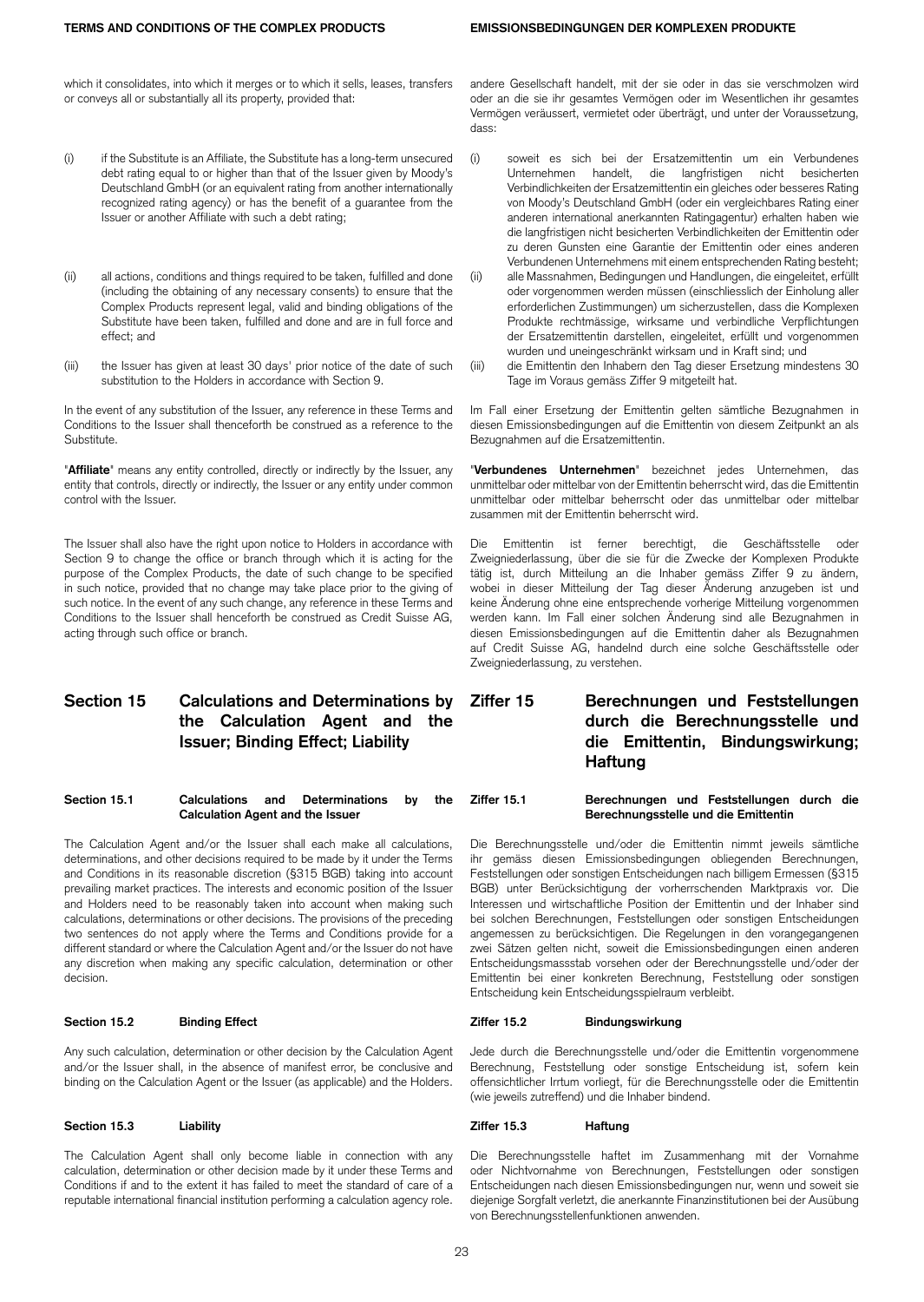## **Section 16 Paying Agent(s) and Calculation Agent as Agents**

The Paying Agent(s) and the Calculation Agent act solely as agents of the Issuer and do not have any obligations towards or relationship of agency or trust to any Holder.

## **Section 17 Taxation Ziffer 17 Steuern**

The Issuer is not liable to pay, and the relevant Holder shall pay, any tax, duty, charges, withholding or other payment which may arise as a result of, or in connection with, the ownership, transfer, redemption or enforcement of any Complex Products, including, without limitation, the payment of any amount or physical delivery thereunder. The Issuer shall have the right to withhold or deduct from any amount payable or deliverable to the Holder an amount in respect of (a) the payment of any such taxes, duties, charges, withholdings or other payments or (b) effecting reimbursement to the Issuer for any payment by it of any tax, duty, charge, withholding or other payment referred to in this Section 17.

## **Section 18 Applicable Law, Jurisdiction, Partial Invalidity and Place of Performance**

The Complex Products, as to form and content, and all rights and obligations of the Holder and the Issuer, shall be governed by German law.

### **Section 18.2 Jurisdiction Ziffer 18.2 Gerichtsstand**

The non-exclusive place of jurisdiction for any action or other legal proceedings arising out of or in connection with the Complex Products ("**Proceedings**") shall be Frankfurt a.M., Germany. German courts shall have exclusive jurisdiction over lost or destroyed Complex Products.

If any provision of these Terms and Conditions is or becomes invalid or unenforceable, in whole or in part, such invalidity or unenforceability shall not affect the remainder of these Terms and Conditions. In such case, the invalid or unenforceable provision shall be replaced by way of supplementary interpretation of these Terms and Conditions, by a provision which is closest to the economic purpose of the Terms and Conditions taking into account the interests of the Holders and the Issuer.

### **Section 18.4 Place of Performance Ziffer 18.4 Erfüllungsort**

Place of performance is Frankfurt a.M., Germany. The extendion of the entity of the Frankfurt a.M., Deutschland.

## **Section 19 Language Ziffer 19 Sprache**

These Terms and Conditions are written in the German language and provided with an English language translation. The German text shall be controlling and binding. The English language translation of these Terms and Conditions is provided for convenience only.

## **Ziffer 16 Zahlstelle(n) und Berechnungsstelle als Beauftragte**

Die Zahlstelle(n) und die Berechnungsstelle handeln ausschliesslich als Beauftragte der Emittentin und übernehmen keinerlei Verpflichtungen gegenüber den Inhabern; es wird kein Auftrags- oder Treuhandverhältnis zwischen ihnen und den Inhabern begründet.

Die Emittentin ist nicht verpflichtet, Steuern, Abgaben, Gebühren, Einbehalte oder sonstige Beträge zu zahlen, die sich aus oder im Zusammenhang mit der Inhaberschaft an den Komplexen Produkten oder deren Übertragung, Rückzahlung oder Durchsetzung ergeben können, einschliesslich, jedoch ohne Beschränkung hierauf, der Zahlung von Beträgen oder von physischen Lieferungen in Bezug auf die Komplexen Produkte; diese Zahlungen sind von dem Inhaber zu leisten. Die Emittentin ist berechtigt, von sämtlichen Zahlungen oder Lieferungen an den Inhaber diejenigen Beträge abzuziehen oder einzubehalten, die (a) für die Zahlung dieser Steuern, Abgaben, Gebühren, Einbehalte oder sonstigen Beträge oder (b) für die Rückerstattung von durch die Emittentin gezahlten Steuern, Abgaben, Gebühren, Einbehalten oder sonstigen in dieser Ziffer 17 genannten Beträgen an die Emittentin erforderlich sind.

## **Ziffer 18 Anwendbares Recht, Gerichtsstand, Teilweise Unwirksamkeit und Erfüllungsort**

### **Section 18.1 Applicable Law Ziffer 18.1 Anwendbares Recht**

Form und Inhalt der Komplexen Produkte sowie sämtliche Rechte und Pflichten der Inhaber und der Emittentin bestimmen sich in jeder Hinsicht nach deutschem Recht.

Nicht-ausschliesslicher Gerichtsstand für sämtliche Klagen und sonstige Verfahren aus oder im Zusammenhang mit den Komplexen Produkten ("**Rechtsstreit**") ist Frankfurt a.M., Deutschland. Die deutschen Gerichte sind ausschliesslich zuständig für die Kraftloserklärung abhanden gekommener oder vernichteter Komplexer Produkte.

### **Section 18.3 Partial Invalidity Ziffer 18.3 Teilweise Unwirksamkeit**

Sollte eine der Bestimmungen dieser Emissionsbedingungen ganz oder teilweise unwirksam oder undurchführbar sein oder werden, so wird die Wirksamkeit der übrigen Bestimmungen hiervon nicht beeinträchtigt. In einem solchen Fall ist eine solche unwirksame oder undurchführbare Bestimmung im Wege der ergänzenden Vertragsauslegung der Emissionsbedingungen durch eine Regelung zu ersetzen, die unter Berücksichtigung der Interessen der Inhaber und der Emittentin dem wirtschaftlichen Sinn und Zweck der Emissionsbedingungen am Nächsten kommt.

Diese Emissionsbedingungen sind in deutscher Sprache abgefasst. Eine Übersetzung in die englische Sprache ist beigefügt. Der deutsche Text ist bindend und massgeblich. Die englische Übersetzung dieser Emissionsbedingungen ist unverbindlich.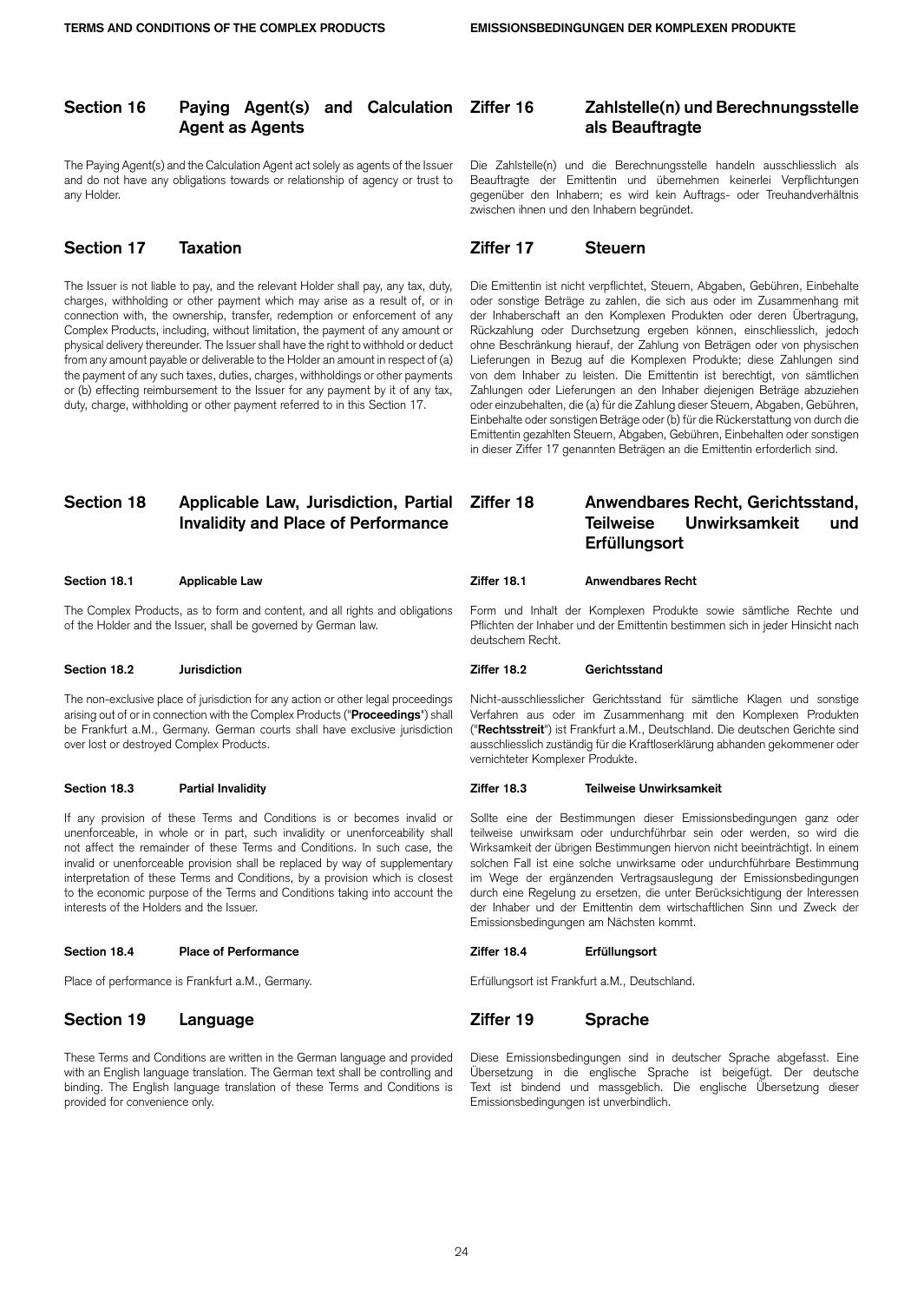Summaries are made up of disclosure requirements known as "Elements". These Elements are numbered in Sections  $A - E (A.1 - E.7)$ .

This summary contains all the Elements required to be included in a summary for securities of the type of the Complex Products and an issuer of the type of the Issuer. Because some Elements are not required to be addressed, there may be gaps in the numbering sequence of Elements.

Even though an Element may be required to be inserted in the summary because of the type of Complex Products and Issuer, it is possible that no relevant information can be given regarding the Element. In this case a short description of the Element is included in the summary with the mention of 'not applicable'.

This summary should be read as an introduction to this prospectus. Any decision to invest in any Complex Products should be based on a consideration of this prospectus as a whole, including any information incorporated by reference. Where a claim relating to information contained in this prospectus is brought before a court in a Member State of the European Economic Area, the plaintiff may, under the national legislation of the Member State where the claim is brought, be required to bear the costs of translating the prospectus before the legal proceedings are initiated. Civil liability attaches only to the Issuer who has assumed responsibility for this summary, including any translation hereof, and who is the initiator of this prospectus, but only if it is misleading, inaccurate or inconsistent when read together with the other parts of this prospectus or it does not provide, when read together with the other parts of this prospectus, the required key information.

Subject to the following conditions, the Issuer consents to the use of the Base Prospectus (under which the offer of the Complex Products takes place) and the applicable Final Terms in connection with a subsequent resale or final placement of the Complex Products by all financial intermediaries (general consent) during the period of validity of the Base Prospectus.

The subsequent resale or final placement of the Complex Products is limited to the period of validity of the Base Prospectus.

**In the event that an offer of Complex Products is being made by a financial intermediary such financial intermediary shall provide information on the terms and conditions of the offer to potential investors at the time the offer is made.**

The commercial name of Credit Suisse AG is "Credit Suisse". Der kommerzielle Name der Credit Suisse AG lautet "Credit Suisse".

Credit Suisse is incorporated under Swiss law as a corporation (*Aktiengesellschaft*) in Zurich, Switzerland and operates under Swiss law.

Not Applicable - There are no known trends, uncertainties, demands, commitments or events that are reasonably likely to have a material effect on the prospects of the Issuer for its current financial year.

## **ISSUE SPECIFIC SUMMARY EMISSIONSSPEZIFISCHE ZUSAMMENFASSUNG**

Zusammenfassungen bestehen aus den geforderten Angaben, den sogenannten "Punkten". Diese Punkte werden in den Abschnitten A – E (A.1 – E.7) nummeriert aufgeführt.

Diese Zusammenfassung enthält alle Punkte, die in eine Zusammenfassung für Wertpapiere derselben Art wie die Komplexen Produkte und Emittenten derselben Art wie die Emittentin aufzunehmen sind. Da einige Punkte nicht aufgenommen werden müssen, kann es Lücken in der Reihenfolge der Nummerierung der Punkte geben.

Auch wenn ein Punkt aufgrund der Art der Komplexen Produkte und der Emittentin in die Zusammenfassung aufzunehmen ist, besteht die Möglichkeit, dass zu diesem Punkt keine relevanten Angaben gemacht werden können. In diesem Fall wird eine kurze Beschreibung des Punktes mit dem Hinweis "entfällt" aufgenommen.

### **Section A - Introduction and warnings Abschnitt A - Einleitung und Warnhinweise**

### **A.1: Introduction and warnings A.1: Einleitung und Warnhinweise**

Diese Zusammenfassung ist als Einführung zu diesem Prospekt zu verstehen. Jede Entscheidung zur Anlage in die Komplexen Produkte sollte auf die Prüfung des gesamten Prospekts, einschliesslich der durch Verweis einbezogenen Informationen, gestützt werden. Für den Fall, dass vor einem Gericht in einem Mitgliedsstaat des Europäischen Wirtschaftsraums Ansprüche aufgrund der in diesem Prospekt enthaltenen Informationen geltend gemacht werden, könnte der Kläger in Anwendung der einzelstaatlichen Rechtsvorschriften des Mitgliedstaates die Kosten für die Übersetzung des Prospekts vor Prozessbeginn zu tragen haben. Die Emittentin, die die Verantwortung für diese Zusammenfassung einschliesslich etwaiger Übersetzungen hiervon übernommen hat und von der der Erlass des Prospekts ausgeht, kann haftbar gemacht werden, jedoch nur für den Fall, dass die Zusammenfassung irreführend, unrichtig oder widersprüchlich ist, wenn sie zusammen mit anderen Teilen dieses Prospekts gelesen wird, oder sie, wenn sie zusammen mit den anderen Teilen des Prospekts gelesen wird, nicht alle erforderlichen Schlüsselinformationen vermittelt.

### **A.2: Consent to the use of the prospectus A.2: Zustimmung zur Nutzung des Prospekts**

Vorbehaltlich der nachfolgenden Bedingungen stimmt die Emittentin der Verwendung des Basisprospekts (unter dem das Angebot der Komplexen Produkte erfolgt) und der anwendbaren Endgültigen Bedingungen während der Gültigkeitsdauer des Basisprospekts durch sämtliche Finanzintermediäre im Zusammenhang mit einer späteren Weiterveräusserung oder endgültigen Platzierung der Komplexen Produkte zu (generelle Zustimmung).

Die spätere Weiterveräusserung oder endgültige Platzierung von Komplexen Produkten ist auf die Gültigkeitsdauer des Basisprospekts begrenzt.

**Für den Fall, dass ein Finanzintermediär ein Angebot von Komplexen Produkten macht, hat dieser Finanzintermediär potenziellen Anlegern zum Zeitpunkt des Angebots Informationen über die Bedingungen des Angebots zur Verfügung zu stellen.**

### **Section B - Issuer Abschnitt B - Emittentin**

### **B.1: Legal and commercial name of the Issuer B.1: Juristischer und kommerzieller Name der Emittentin**

Credit Suisse AG ("**Credit Suisse**"), acting through its London Branch. Die Credit Suisse AG ("**Credit Suisse**"), handelnd durch ihre Zweigniederlassung London.

### **B.2: Domicile / legal form / legislation / country of incorporation B.2: Sitz / Rechtsform / geltendes Recht / Land der Gründung der Gesellschaft**

Die Credit Suisse ist eine nach schweizerischem Recht in Zürich gegründete Aktiengesellschaft und als solche nach schweizerischem Recht tätig.

### **B.4b: Trend information B.4b: Trendinformationen**

Entfällt - Es sind keine Trends, Unsicherheiten, geltend gemachte Ansprüche, Verpflichtungen oder Vorfälle bekannt, die wahrscheinlich die Aussichten der Emittentin in ihrem laufenden Geschäftsjahr wesentlich beeinträchtigen dürften.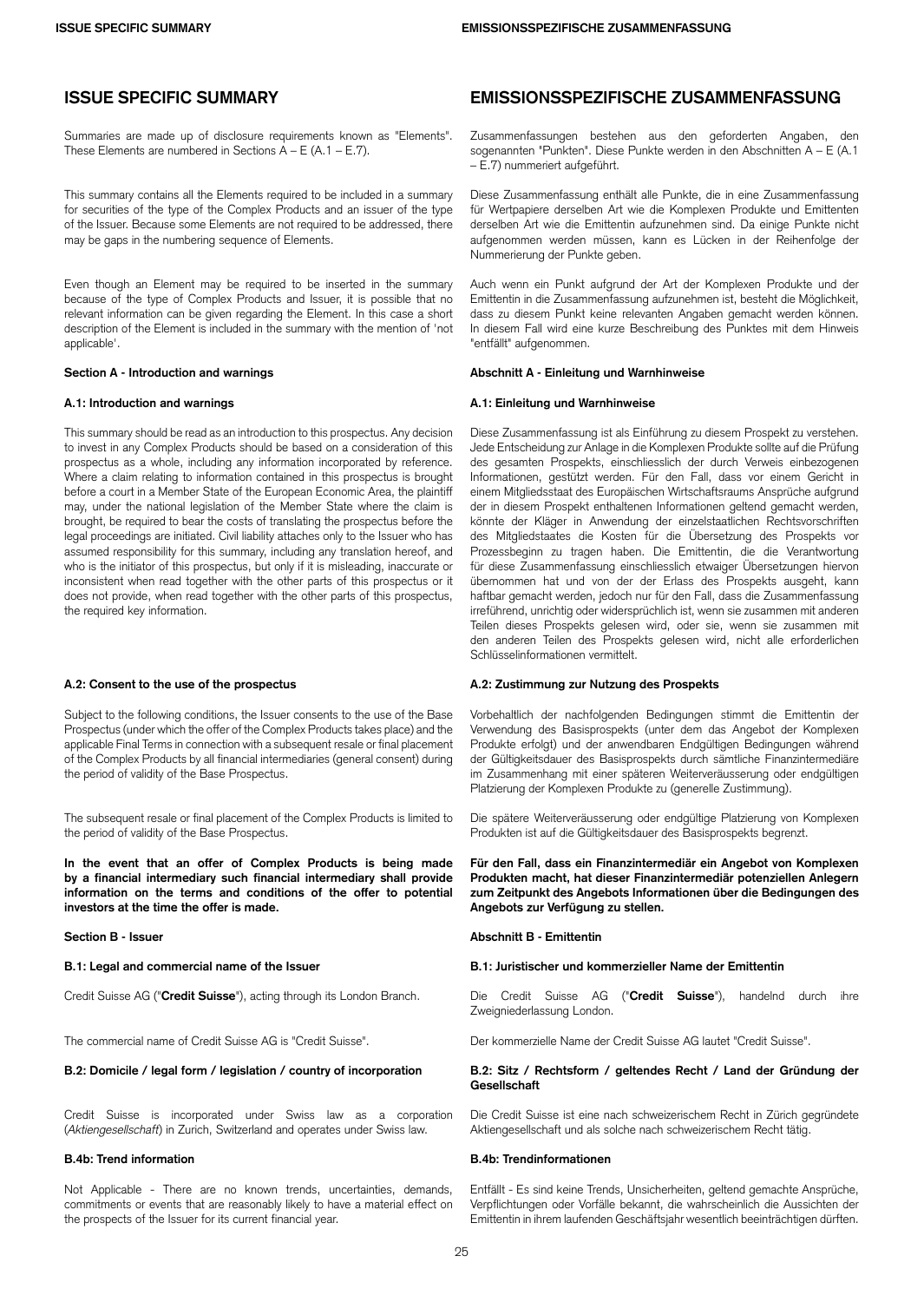### **ISSUE SPECIFIC SUMMARY EMISSIONSSPEZIFISCHE ZUSAMMENFASSUNG**

### **B.5: Description of the Group B.5: Beschreibung der Gruppe**

Credit Suisse is a Swiss bank and a wholly owned subsidiary of Credit Suisse Group AG ("**CSG";** CSG and its subsidiaries, including Credit Suisse, the "**Group**"), a global financial services company.

Not Applicable - No qualifications are contained in any audit or review report. Entfällt - Auditberichte oder Prüfberichte enthalten keine Einschränkungen.

The tables below set out summary information derived from the audited consolidated financial statements of Credit Suisse as of 31 December 2017 and 2016, and for each of the years in the three-year period ended 31 December 2017, and the unaudited condensed consolidated financial statements of Credit Suisse as of 30 September 2018 and for the three month periods ended 30 September 2018 and 2017:

Die Credit Suisse ist eine Schweizer Bank und eine 100-prozentige Tochtergesellschaft der Credit Suisse Group AG ("**CSG**"; CSG und ihre Tochtergesellschaften, einschliesslich Credit Suisse, die "**Gruppe**"), ein weltweit tätiges Finanzdienstleistungsunternehmen.

### **B.9: Profit forecast or estimate B.9: Gewinnprognose oder -schätzung**

Not Applicable - No profit forecasts or estimates have been made. 
Es wurden keine Gewinnprognosen abgegeben oder Gewinnschätzungen vorgenommen.

### **B.10: Audit report qualifications B.10: Beschränkungen im Bestätigungsvermerk**

### **B.12: Selected historical key financial information of Credit Suisse B.12: Ausgewählte wesentliche historische Finanzinformationen der Credit Suisse**

Die nachfolgenden Tabellen enthalten zusammenfassende Informationen aus der geprüften konsolidierten Jahresrechnung der Credit Suisse zum 31. Dezember 2017 und 2016 sowie für jedes Jahr der am 31. Dezember 2017 endenden Dreijahresperiode und dem ungeprüften gekürzten konsolidierten Zwischenabschluss der Credit Suisse zum 30. September 2018 und für die am 30. September 2018 und 2017 endenden Dreimonatsperioden:

### **Credit Suisse Consolidated Statement of Operations / Konsolidierte Erfolgsrechnung der Credit Suisse**

| Year ended 31 December (CHF million) /<br>per 31. Dezember (in Mio. CHF)                                                                                                        | 2017     | 2016    | 2015     |
|---------------------------------------------------------------------------------------------------------------------------------------------------------------------------------|----------|---------|----------|
| Net revenues / Nettoertrag                                                                                                                                                      | 20.965   | 20,393  | 23,811   |
| Provision for credit losses / Rückstellung für Kreditrisiken                                                                                                                    | 210      | 252     | 324      |
| Total operating expenses / Total Geschäftsaufwand                                                                                                                               | 19.202   | 22,630  | 26,136   |
| Income/(loss) before taxes / Ergebnis/(Verlust) vor Steuern                                                                                                                     | 1.553    | (2,489) | (2,649)  |
| Income tax expense / Ertragssteueraufwand                                                                                                                                       | 2.781    | 400     | 488      |
| Net income/(loss) / Reingewinn/(-verlust)                                                                                                                                       | (1,228)  | (2,889) | (3, 137) |
| Net income/(loss) attributable to noncontrolling interests /<br>den Minderheitsanteilen zurechenbarer Reingewinn/(-verlust)<br>Net income/(loss) attributable to shareholders / | 27       | (6)     | (7)      |
| den Aktionären zurechenbarer Reingewinn/(-verlust)                                                                                                                              | (1, 255) | (2,883) | (3, 130) |

| Three-month period ended 30 September (CHF million) /<br>Dreimonatsperiode per 30. September (in Mio. CHF)                  | 2018  | 2017  |
|-----------------------------------------------------------------------------------------------------------------------------|-------|-------|
| Net revenues / Nettoertrag                                                                                                  | 4.881 | 4.974 |
| Provision for credit losses / Rückstellung für Kreditrisiken                                                                | 65    | 32    |
| Total operating expenses / Total Geschäftsaufwand                                                                           | 4.263 | 4.694 |
| Income before taxes / Ergebnis vor Steuern                                                                                  | 553   | 248   |
| Income tax expense / Ertragssteueraufwand                                                                                   | 260   | 132   |
| Net income / Reingewinn                                                                                                     | 293   | 116   |
| Net income/(loss) attributable to noncontrolling interests / den<br>Minderheitsanteilen zurechenbarer Reingewinn/(-verlust) | (12)  | 5     |
| income attributable to shareholders /<br>Aktionären<br>den<br>Net<br>zurechenbarer Reingewinn                               | 305   | 111   |

**Credit Suisse Consolidated Balance Sheet / konsolidierte Bilanz der Credit Suisse**

| (CHF million) as of / (in Mio. CHF) zum     | 30 September 2018 /<br>30. September 2018 | 31 December 2017 /<br>31. Dezember 2017 | 31 December 2016 /<br>31. Dezember 2016 |
|---------------------------------------------|-------------------------------------------|-----------------------------------------|-----------------------------------------|
| Total assets / Total Aktiven                | 770.931                                   | 798.372                                 | 822.065                                 |
| Total liabilities / Total Verbindlichkeiten | 726.554                                   | 754.822                                 | 778.207                                 |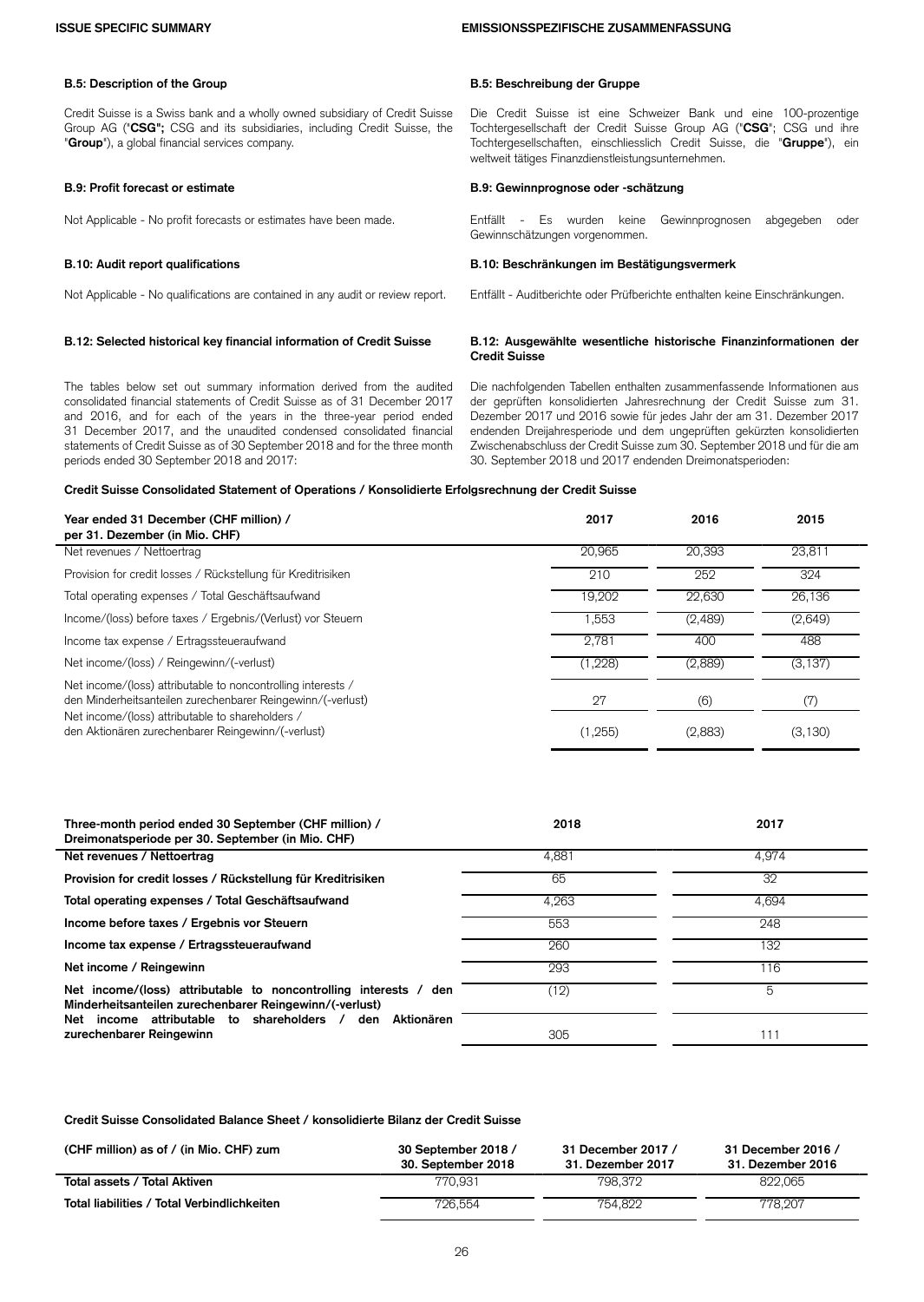### **ISSUE SPECIFIC SUMMARY EMISSIONSSPEZIFISCHE ZUSAMMENFASSUNG**

| Total shareholder's equity / Total Eigenkapital des |         |         |         |
|-----------------------------------------------------|---------|---------|---------|
| Aktionärs                                           | 43.582  | 42.670  | 42.789  |
| Noncontrolling interests / Minderheitsanteile       | 795     | 880     | 069     |
| Total equity / Total Eigenkapital                   | 44.377  | 43.550  | 43.858  |
| Total liabilities and equity / Total Passiven       | 770.931 | 798,372 | 822.065 |

Credit Suisse prepares its consolidated financial statements in accordance with accounting principles generally accepted in the United States of America ("**U.S. GAAP**"). Credit Suisse does not prepare its accounts in accordance with International Financial Reporting Standards (IFRS).

Not applicable. There has been no significant change in the financial or trading position of Credit Suisse (including its consolidated subsidiaries) since 30 September 2018.

There has been no material adverse change in the prospects of Credit Suisse (including its consolidated subsidiaries) since 31 December 2017.

Not Applicable - There are no recent events particular to the Issuer which are to a material extent relevant to the evaluation of its solvency.

Not Applicable - Credit Suisse is not dependent upon other members of its group.

### **B.15: Principal activities B.15: Haupttätigkeiten**

The principal activities of Credit Suisse are the provision of financial services in the areas of private banking, investment banking and asset management.

## **B.17: Credit ratings B.17: Ratings**

Credit Suisse has a long-term counterparty credit rating of A from S&P Global Ratings Europe Limited (Niederlassung Deutschland) ("**S&P**"), a long-term issuer default rating of A from Fitch Ratings Limited ("**Fitch**") and a long-term issuer rating of A1 from Moody's Deutschland GmbH ("**Moody's**").

Complex Products may be rated or unrated by any one or more of the rating agencies referred to above.

A security rating is not a recommendation to buy, sell or hold securities and may be subject to suspension, reduction or withdrawal at any time by the assigning rating agency.

### **C.1: Description of the securities / security identification number C.1: Beschreibung der Wertpapiere / Wertpapierkennnummer**n

Swiss Sec. No.: 44598841 ISIN: DE000CS8B9X6 WKN: CS8B9X

### **C.2: Currency C.2: Währung**

Die Credit Suisse erstellt ihre konsolidierten Jahresrechnungen in Übereinstimmung mit den in den USA allgemein anerkannten Rechnungslegungsgrundsätzen (*Accounting Principles Generally Accepted in the U.S.*, "**U.S. GAAP**"). Die Credit Suisse erstellt ihre Abschlüsse nicht in Übereinstimmung mit den International Financial Reporting Standards (IFRS).

### **Credit Suisse statements of no significant change Erklärungen der Credit Suisse, dass keine wesentliche Veränderung eingetreten ist**

Entfällt. Es ist seit dem 30. September 2018 keine wesentliche Veränderung in der Finanzlage bzw. der Handelsposition der Credit Suisse (einschliesslich ihrer konsolidierten Tochtergesellschaften) eingetreten.

Seit dem 31. Dezember 2017 ist keine wesentliche negative Veränderung in den Aussichten der Credit Suisse (einschliesslich ihrer konsolidierten Tochtergesellschaften) eingetreten.

### **B.13: Events impacting the solvency of the Issuer B.13: Ereignisse mit Auswirkungen auf die Solvenz der Emittentin**

Entfällt - Es sind in jüngster Zeit keine Ereignisse eingetreten, die für die Emittentin eine besondere Bedeutung haben und die in hohem Mass für die Bewertung ihrer Solvenz relevant sind.

### **B.14: Dependence upon other group entities B.14: Abhängigkeit von anderen Unternehmen der Gruppe**

Entfällt - Credit Suisse ist nicht von anderen Unternehmen ihrer Gruppe abhängig.

Haupttätigkeitsbereich der Credit Suisse ist die Erbringung von Finanzdienstleistungen in den Bereichen Private Banking, Investment Banking und Asset Management.

### **B.16: Owning and Controlling shareholders B.16: Haltende und beherrschende Aktionäre**

Credit Suisse is wholly owned by CSG. Die Credit Suisse befindet sich vollständig im Besitz der CSG.

Der Credit Suisse wurde von S&P Global Ratings Europe Limited (Niederlassung Deutschland) ("**S&P**") ein langfristiges Kontrahentenrating von A, von Fitch Ratings Limited ("**Fitch**") ein langfristiges Emittentenausfallrating von A und von Moody's Deutschland GmbH ("**Moody's**") ein langfristiges Emittentenrating von A1 zugewiesen.

Komplexe Produkte können von einer oder mehreren der oben angegebenen Ratingagenturen mit einem Rating versehen werden oder nicht.

Ein Wertpapierrating stellt keine Empfehlung dar, Wertpapiere zu kaufen, zu verkaufen oder zu halten und kann jederzeit von der jeweiligen Ratingagentur ausgesetzt, geändert oder zurückgenommen werden.

### **Section C - Securities Abschnitt C - Wertpapiere**

The Complex Products are issued in bearer form ("**Bearer Securities**"). Die Komplexen Produkte werden als auf den Inhaber lautende Wertpapiere begeben ("**Inhaberpapiere**").

> Valoren Nr.: 44598841 ISIN: DE000CS8B9X6 WKN: CS8B9X

The issue currency of the Complex Products is EUR. Die Emissionswährung der Komplexen Produkte lautet auf EUR.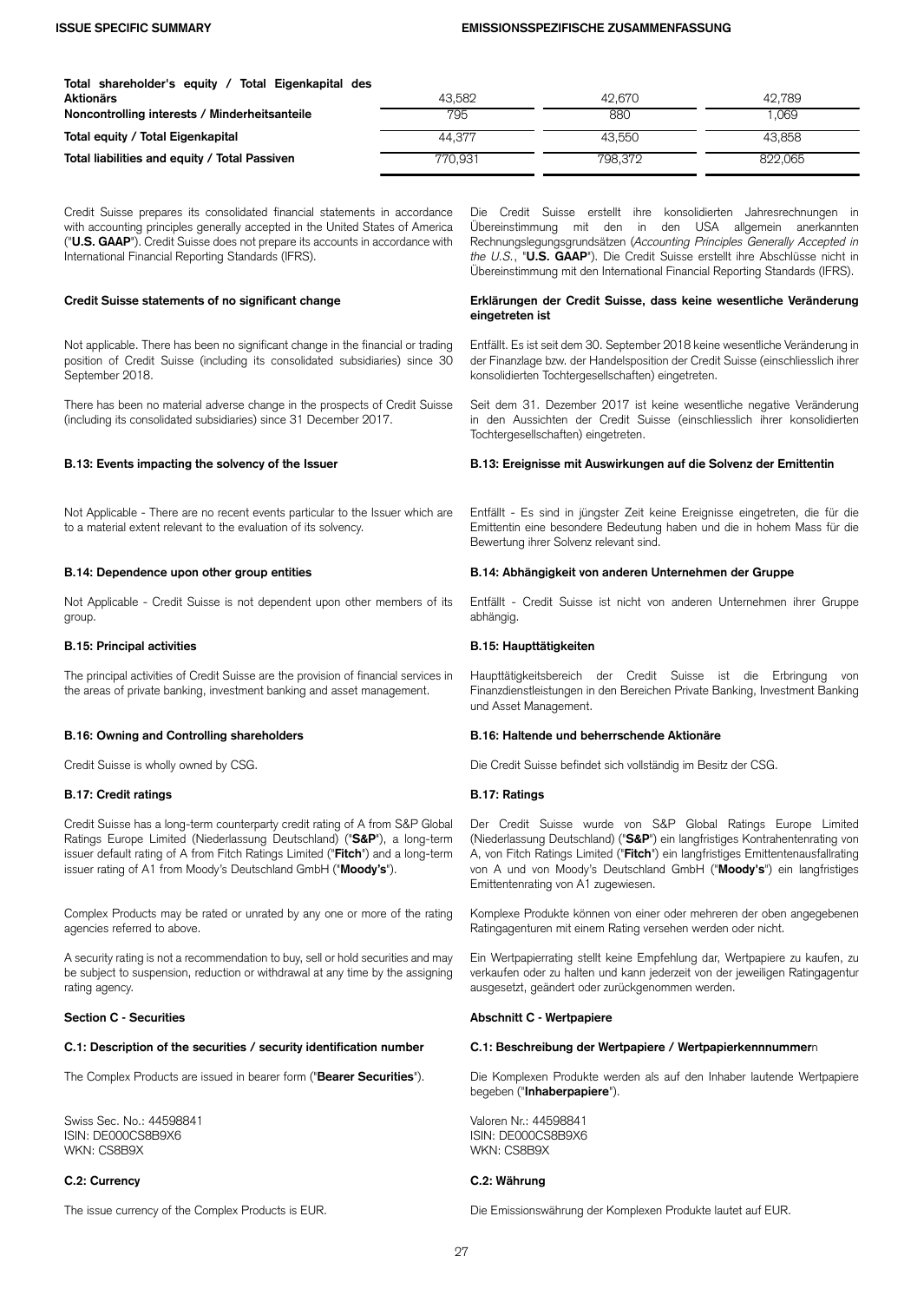### **C.5: Transferability of the Complex Products C.5: Übertragbarkeit der Komplexen Produkte**

The Complex Products are freely transferable. Die Komplexen Produkte sind frei übertragbar.

### **C.8: A description of the rights attached to the securities (including ranking and limitations to those rights)**

### **Final Redemption Amount Finaler Rückzahlungsbetrag**

Each Complex Product entitles the Holder to receive a Final Redemption Amount on the Final Redemption Date, provided that the Complex Products have not been redeemed, repurchased or cancelled prior to such date.

### **Payout Amounts Zusatzbeträge**

The Complex Product provides for the payment of Payout Amounts in the form of a Memory Payout. The payment of the Payout Amounts depends on the performance of the Underlying.

Complex Products constitute direct, unconditional, unsecured and unsubordinated obligations of Credit Suisse and rank pari passu with all other present and future unsecured and unsubordinated obligations of Credit Suisse and without any preference among themselves, except for such preferences as are provided by any mandatory applicable provision of law. Complex Products are not covered by any compensation or insurance scheme (such as a bank deposit or protection scheme).

### **Rights of the Issuer and Calculation Agent to make determinations in relation to, modify or early terminate the Complex Products**

Upon the occurrence of an Additional Adjustment Event or Extraordinary Event, the Calculation Agent or the Issuer, as applicable, has the right to, among other things, modify the terms of the Complex Products or exercise a right to early redeem the relevant Complex Products. In accordance with the applicable Terms and Conditions of the Complex Products such events principally relate to the Complex Product, the Issuer and the Underlying(s).

Upon the occurrence of an Additional Adjustment Event or an Extraordinary Event, the Calculation Agent has broad discretion to make certain modifications to the terms of the Complex Products to account for such event, including but not limited to adjusting the calculation of the relevant Level or Commodity Reference Price, as applicable, or any amount payable or other benefit to be received under the relevant Complex Products. This may include substituting another underlying or underlyings for an Underlying, irrespective of whether such substitute underlying or underlyings are then currently used for purposes of the Complex Products. Any such modification made by the Calculation Agent may have an adverse effect on the market value of or amount payable or other benefit to be received under the relevant Complex Products.

Such modification may be made without the consent of Holders of Complex Products.

Upon the occurrence of an Additional Adjustment Event or Extraordinary Event, the Issuer is further entitled to early terminate the Complex Products if the Calculation Agent determines that it is unable to make any modification to the Complex Products or any such modification would not be reasonably acceptable to the Issuer and the Holders.

If in such case the Issuer exercises the early termination right, the Complex Products will be redeemed early at the Unscheduled Termination Amount which will be determined by the Calculation Agent and which may be considerably lower than the Issue Price (or, if different, the price the relevant investor paid for such Complex Product) and/or the Final Redemption Amount that would otherwise have been paid on the Final Redemption Date, and no Payout Amounts that would otherwise have been due after the date of such early termination will be paid.

**C.8: Beschreibung der mit den Wertpapieren verbundenen Rechte (einschliesslich der Rangordnung und Beschränkungen dieser Rechte)**

Jedes Komplexe Produkt berechtigt den Inhaber, einen Finalen Rückzahlungsbetrag am Finalen Rückzahlungstag zu erhalten, vorausgesetzt, die Komplexen Produkte wurden nicht bereits zuvor zurückgezahlt, zurückgekauft oder entwertet.

Das Komplexe Produkt sieht die Zahlung von Zusatzbeträgen in Form einer Memory Zusatzzahlung vor. Die Zahlung der Zusatzbeträge ist von der Wertentwicklung des Basiswerts abhängig.

### **Status Status**

Komplexe Produkte begründen direkte, unbedingte, nicht besicherte und nicht nachrangige Verbindlichkeiten der Credit Suisse, die mit allen anderen gegenwärtigen und zukünftigen nicht besicherten und nicht nachrangigen Verbindlichkeiten der Credit Suisse sowie untereinander gleichrangig sind, mit Ausnahme solcher Verbindlichkeiten, die über einen gesetzlichen Vorrang verfügen. Komplexe Produkte sind nicht durch ein Schadenausgleichsoder Versicherungssystem (wie beispielsweise ein Einlagensicherungssystem) geschützt.

### **Rechte der Emittentin und der Berechnungsstelle, Feststellungen in Bezug auf die Komplexen Produkte zu treffen und Komplexe Produkte anzupassen oder vorzeitig zu kündigen**

Bei Eintritt eines Weiteren Anpassungsereignisses oder Aussergewöhnlichen Ereignisses sind die Berechnungsstelle oder die Emittentin jeweils berechtigt, die Bedingungen der Komplexen Produkte zu ändern oder Komplexe Produkte vorzeitig zurückzuzahlen. In Übereinstimmung mit den massgeblichen Emissionsbedingungen der Komplexen Produkte beziehen sich die Ereignisse im Wesentlichen auf das Komplexe Produkt selbst, auf die Emittentin und auf den bzw. die Basiswerte.

Bei Eintritt eines Weiteren Anpassungsereignisses oder Aussergewöhnlichen Ereignisses, verfügt die Berechnungsstelle über weite Ermessensbefugnisse bei der Vornahme bestimmter Änderungen in den Bedingungen der Komplexen Produkte, um einem solchen Ereignis Rechnung zu tragen. Hierzu gehören unter anderem die Anpassung der Berechnung des jeweiligen Kurses oder Rohstoffreferenzpreises oder eines etwaigen auf die jeweiligen Komplexen Produkte zahlbaren Betrags oder einer sonstigen darauf zu erbringenden Leistung. Dies kann die Ersetzung des Basiswerts bzw. der Basiswerte durch einen oder mehrere andere Basiswerte beinhalten, unabhängig davon, ob ein solcher Ersatzbasiswert oder solche Ersatzbasiswerte zum betreffenden Zeitpunkt gerade für die Zwecke der Komplexen Produkte verwendet werden. Jede solche durch die Berechnungsstelle vorgenommene Änderung kann sich nachteilig auf den Marktwert der betreffenden Komplexen Produkte oder auf einen auf das Komplexe Produkt zahlbaren Betrag oder eine sonstige darauf zu erbringende Leistung auswirken. Eine solche Änderung kann ohne Zustimmung der Inhaber der Komplexen Produkte erfolgen.

Bei Eintritt eines Weiteren Anpassungsereignisses oder Aussergewöhnlichen Ereignisses ist die Emittentin zusätzlich berechtigt, die Komplexen Produkte vorzeitig zu beenden, wenn die Berechnungsstelle feststellt, dass sie nicht in der Lage ist, eine Änderung der Komplexen Produkte vorzunehmen, oder dass eine solche Änderung für die Emittentin und die Inhaber nicht zumutbar wäre.

Wenn in einem solchen Fall die Emittentin das Recht auf vorzeitige Rückzahlung ausübt, werden die Komplexen Produkte vorzeitig zum Ausserplanmässigen Kündigungsbetrag zurückgezahlt, der von der Berechnungsstelle festgelegt wird und deutlich geringer sein kann als der Emissionspreis (oder, falls abweichend, der Preis, den der jeweilige Anleger für das betreffende Komplexe Produkt gezahlt hat) und/oder der Finale Rückzahlungsbetrag, der ansonsten am Finalen Rückzahlungstag gezahlt worden wäre, und die Zusatzbeträge, die ansonsten nach dem Tag der jeweiligen vorzeitigen Kündigung fällig gewesen wären, werden nicht gezahlt.

## **Taxation Besteuerung**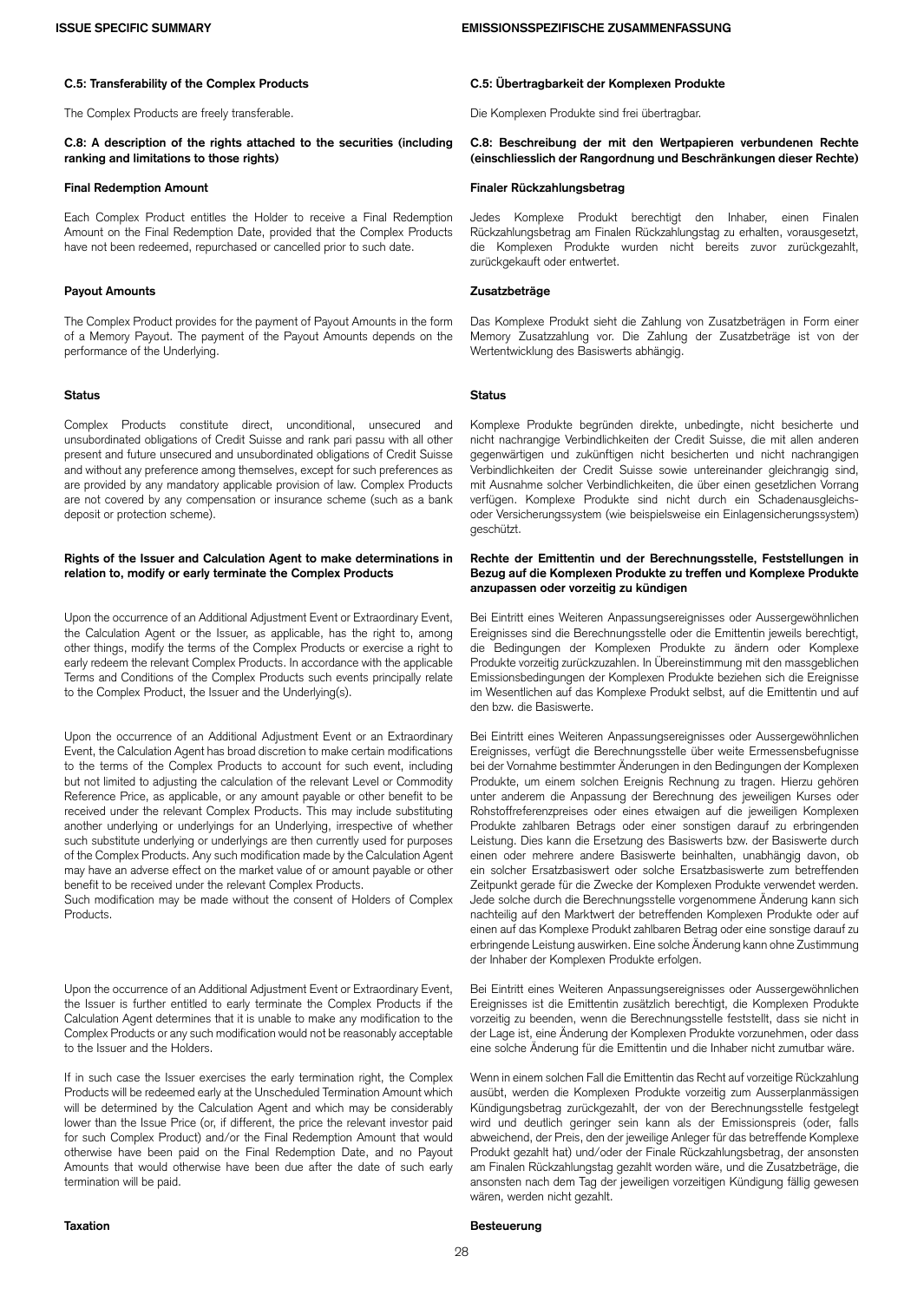All payments and physical deliveries in respect of Complex Products are subject to any applicable fiscal or other laws, regulations and directives.

The tax treatment of Complex Products depends on the individual tax situation of the relevant investor and may be subject to change.

A potential investor in Complex Products should consult his or her legal and tax advisors on the tax implications of buying, holding and selling the Complex Products taking into account such investor's particular circumstances.

The Complex Products are governed by German Law. The non-exclusive place of jurisdiction for any legal proceedings arising under the Complex Products will be Frankfurt a.M., Germany.

Application will be made to include the Complex Products to trading on the Open Market (*Freiverkehr*) of the Frankfurt Stock Exchange (Börse Frankfurt Zertifikate AG platform).

### **C.15: A description of how the value of the investment is affected by the value of the underlying instrument(s)**

Reverse Convertibles allow Holders to benefit from an enhanced return in the form of potential payment of several Payout Amounts.

The potential return on the Complex Product is limited to the positive difference between (i) the aggregate of the Payout Amounts to be potentially paid thereunder, plus the Final Redemption Amount, and (ii) the Issue Price (or, if different, the price the relevant investor paid for such Complex Product). This means that the return on the Complex Product is capped while a direct investment in the Underlying is typically not.

The Payout Amounts to be potentially paid under the Complex Product provide Holders with a security buffer against an unfavourable development of the Underlying.

On the Final Redemption Date, the Complex Product is redeemed at a cash amount equal to 100% of the Denomination if the Final Level of the Underlying is **at or above** the Strike. Therefore, the Final Redemption Amount is dependent on the performance of the Underlying. In case of an unvavourable development of the Underlying, a total loss of the amount invested in Complex products is possible.

If the Final Level of the Underlying is **below** such threshold, the Final Redemption Amount on the Final Redemption Date will be linked to the negative performance of the Underlying. Investors should therefore be prepared to suffer a substantial or total loss of their investment.

Reverse Convertibles with a Trigger Barrier allow Holders to benefit from an enhanced return in the form of an early redemption of the Reverse Convertibles at the relevant Trigger Redemption Price in addition to any potential payment of Payout Amounts.

The Complex Products provide for several Trigger Redemption Dates on which an early redemption may take place. Upon the occurrence of a Trigger Event (*i.e.* if the value of the Underlying on any Trigger Observation Date is **at or above** the relevant Trigger Barrier), such Complex Products will be redeemed early on the relevant Trigger Redemption Date at the Trigger Redemption Price. Whether or not the Complex Product is redeemed early at the Trigger Redemption Price depends on the performance of the Underlying. If the Underlying performs unfavourably and consequently no Trigger Event occurs, the Complex Products will only be redeemed on the Final Redemption Date at the Final Redemption Amount. Consequently the timing of redemption of Complex Products is uncertain.

Alle Zahlungen und physische Lieferungen auf Komplexe Produkte unterliegen den geltenden steuerrechtlichen und sonstigen gesetzlichen Bestimmungen und Richtlinien.

Die steuerliche Behandlung der Komplexen Produkte ist von der individuellen Steuersituation des jeweiligen Anlegers abhängig und kann Änderungen unterliegen.

Potenzielle Anleger in Komplexe Produkte sollten sich von ihren Rechts und Steuerberatern über die steuerlichen Folgen des Erwerbs, Besitzes und Verkaufs der Komplexen Produkte unter Berücksichtigung ihrer persönlichen Verhältnisse beraten lassen.

### **Governing Law and Jurisdiction Anwendbares Recht und Gerichtsstand**

Die Komplexen Produkte unterliegen deutschem Recht. Nichtausschliesslicher Gerichtsstand für Verfahren, die sich aus den Komplexen Produkten ergeben, ist Frankfurt a.M., Deutschland.

### **C.11: Listing / Admission to Trading / Distribution C.11: Börsennotierung / Zulassung zum Handel / Verbreitung**

Die Einbeziehung der Komplexen Produkte in den Handel im Freiverkehr der Frankfurter Wertpapierbörse (Plattform der Börse Frankfurt Zertifikate AG) wird beantragt.

### **C.15: Beschreibung, wie der Wert der Anlage durch den Wert des Basiswerts/der Basiswerte beeinflusst wird**

Reverse Convertibles ermöglichen den Inhabern eine Renditeoptimierung in Form einer potenziellen Zahlung mehrerer Zusatzbeträge.

Die potenzielle Rendite, die Anleger mit diesem Komplexen Produkt erzielen können, beschränkt sich auf die positive Differenz zwischen (i) dem Gesamtbetrag der Zusatzbeträge, die möglicherweise im Rahmen der Komplexen Produkte zu zahlen sind, zuzüglich des Finalen Rückzahlungsbetrags, und (ii) dem Emissionspreis (oder, falls abweichend, dem Preis, den der jeweilige Anleger für das betreffende Komplexe Produkt gezahlt hat). Die Rendite des Komplexen Produkts ist somit nach oben begrenzt, was bei einer Direktanlage in den Basiswert in der Regel nicht der Fall ist.

Die Zusatzbeträge, die möglicherweise im Rahmen der Komplexen Produkte zahlbar sind, bieten den Inhabern einen Sicherheitspuffer gegen eine ungünstige Wertentwicklung des Basiswerts.

Am Finalen Rückzahlungstag wird das Komplexe Produkt durch Zahlung eines Geldbetrags in einer Höhe getilgt, die 100% der Stückelung entspricht, wenn der Schlusskurs des Basiswerts den Referenzkurs **überschreitet oder** diesem **entspricht.** Der Finale Rückzahlungsbetrag ist daher von der Wertentwicklung des Basiswerts abhängig. Im Falle einer ungünstigen Wertentwicklung des Basiswerts ist ein Totalverlust des in diese Komplexen Produkte investierten Kapitals möglich.

Wenn der Schlusskurs des Basiswerts diesen Schwellenwert **unterschreitet,** ist der Finale Rückzahlungsbetrag am Finalen Rückzahlungstag an die negative Wertentwicklung des Basiswerts gekoppelt. Anleger sollten daher darauf vorbereitet sein, einen erheblichen Teil ihres eingesetzten Kapitals zu verlieren oder sogar einen Totalverlust zu erleiden.

Reverse Convertibles mit Triggerbarriere ermöglichen den Inhabern, eine Renditeoptimierung in Form einer vorzeitigen Rückzahlung der Reverse Convertibles zu dem jeweiligen Trigger-Rückzahlungsbetrag zu erzielen, nebst einer potenziellen Zahlung von Zusatzbeträgen.

Die Komplexen Produkte sehen mehrere Trigger-Rückzahlungstage vor, an denen eine vorzeitige Rückzahlung erfolgen kann. Nach Eintritt eines Triggerereignisses (d.h. wenn der Wert des Basiswerts an einem Trigger-Beobachtungstag der jeweiligen Triggerbarriere **entspricht oder** die jeweilige Triggerbarriere **überschreitet**), werden diese Komplexen Produkte an dem jeweiligen Trigger-Rückzahlungstag zu dem Trigger-Rückzahlungsbetrag vorzeitig zurückgezahlt. Ob die Komplexen Produkte vorzeitig zum Trigger-Rückzahlungsbetrag zurückgezahlt werden oder nicht, hängt von der Wertentwicklung des Basiswerts ab. Verläuft die Wertentwicklung des Basiswerts ungünstig und tritt infolgedessen kein Triggerereignis ein, so erfolgt die Rückzahlung der Komplexen Produkte erst am Finalen Rückzahlungstag zum Finalen Rückzahlungsbetrag. Der Zeitpunkt der Rückzahlung dieser Komplexen Produkte ist daher ungewiss.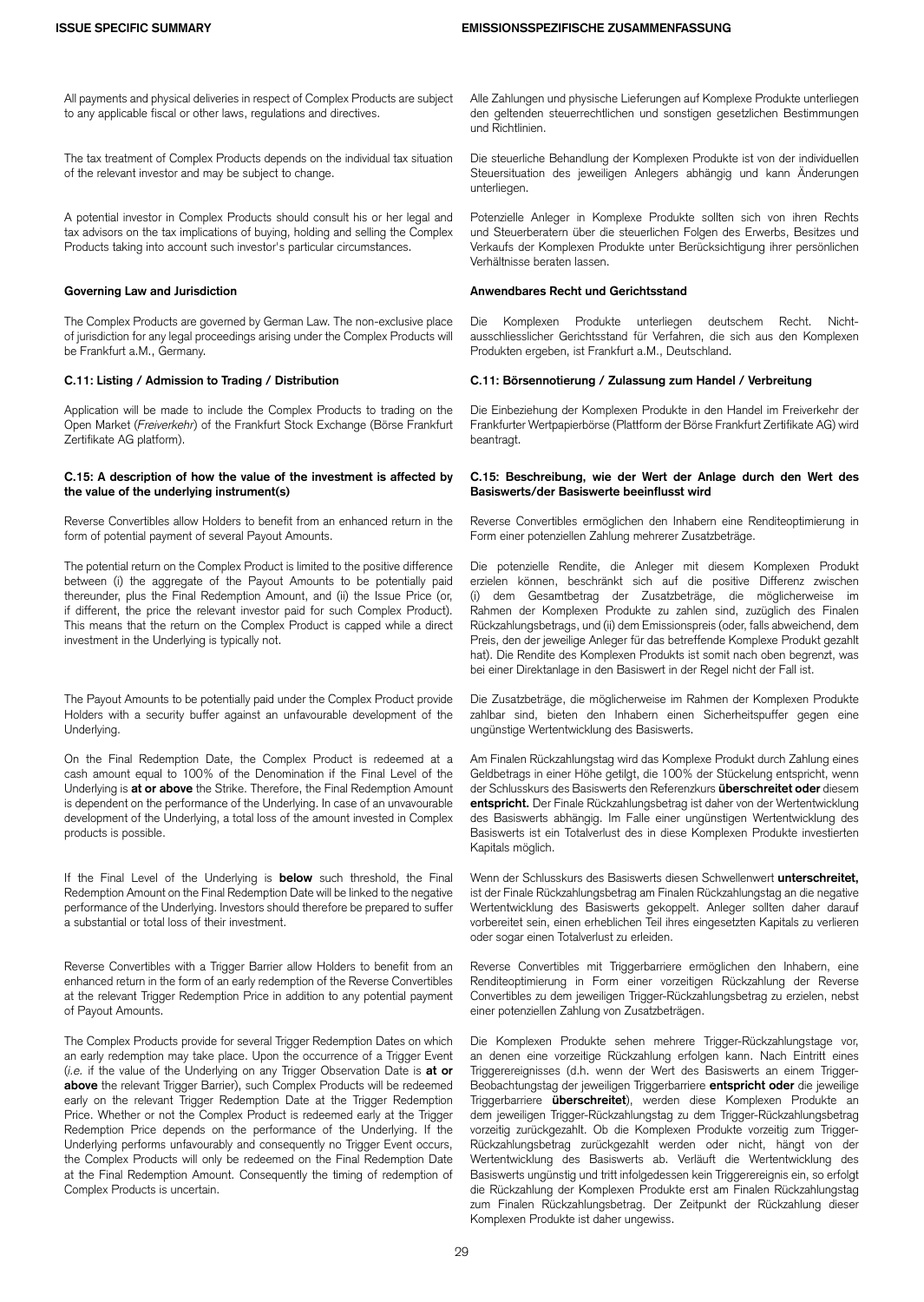The Complex Product provides for the payment of Payout Amounts in the form of a Memory Payout. The payment of the Payout Amounts depends on the performance of the Underlying.

The Issuer shall pay a Payout Amount on the relevant Payout Date if the level of the Underlying at the Valuation Time on the relevant Payout Observation Date is not below the Payout Threshold.

If such threshold is **breached** by the Underlying on a Payout Observation Date, the relevant Payout Amount will not be paid to the Holders on the relevant Payout Date. Instead, the payment of such Payout Amount will be postponed to (and be in addition to the (relevant) Payout Amount paid on) the first subsequent Payout Date with respect to which the conditions for a payment of a Payout Amount have been met. However, if the conditions for a payment of a Payout Amount are not met with respect to any Payout Date, no Payout Amount will ever be paid.

The payment of any Payout Amount is subject to the condition that the Complex Products have not been redeemed, repurchased or cancelled prior to the relevant Payout Date. For the avoidance of doubt, it being understood that, if the Complex Products are redeemed, repurchased or cancelled prior to any Payout Date, any accrued and unpaid portion of the relevant Payout Amount that would otherwise be due on such Payout Date shall not be paid.

| Final Fixing Date    | 15.01.2025, being the date on which the Final Level<br>will be fixed.                                                                                                                                                                                                                                                                                                                                                                                                                                                                                                                                                                                     | Finaler<br>Festlegungstag       | 15.01.2025; a<br>festgelegt.                                                                                                                                                                                                                                                                                  |
|----------------------|-----------------------------------------------------------------------------------------------------------------------------------------------------------------------------------------------------------------------------------------------------------------------------------------------------------------------------------------------------------------------------------------------------------------------------------------------------------------------------------------------------------------------------------------------------------------------------------------------------------------------------------------------------------|---------------------------------|---------------------------------------------------------------------------------------------------------------------------------------------------------------------------------------------------------------------------------------------------------------------------------------------------------------|
| <b>Final Level</b>   | 100% of the Level at the Valuation Time on the Final<br>Fixing Date.                                                                                                                                                                                                                                                                                                                                                                                                                                                                                                                                                                                      | Schlusskurs                     | 100% des Ku<br>Finalen Festlegu                                                                                                                                                                                                                                                                               |
| Initial Fixing Date  | 15.01.2019, being the date on which the Initial Level<br>and the Strike are fixed                                                                                                                                                                                                                                                                                                                                                                                                                                                                                                                                                                         | Anfänglicher<br>Festlegungstag  | 15.01.2019, hi<br>dem der Anfanc<br>werden.                                                                                                                                                                                                                                                                   |
| <b>Initial Level</b> | 100% of the Level at the Valuation Time on the Initial<br>Fixing Date.                                                                                                                                                                                                                                                                                                                                                                                                                                                                                                                                                                                    | Anfangskurs                     | 100% des Ku<br>Anfänglichen Fe                                                                                                                                                                                                                                                                                |
| Settlement           | <b>EUR</b>                                                                                                                                                                                                                                                                                                                                                                                                                                                                                                                                                                                                                                                | Abwicklungswährung EUR          |                                                                                                                                                                                                                                                                                                               |
| Currency<br>Level    | the Share Price.                                                                                                                                                                                                                                                                                                                                                                                                                                                                                                                                                                                                                                          | Kurs                            | der Aktienkurs.                                                                                                                                                                                                                                                                                               |
| Payout Threshold     | 79.00% of the Initial Level.                                                                                                                                                                                                                                                                                                                                                                                                                                                                                                                                                                                                                              | Zusatzbetrags-<br>schwellenwert | 79,00% des An                                                                                                                                                                                                                                                                                                 |
| Payout               | The Issuer shall pay the relevant Payout Amount<br>per Complex Product to the Holders on the relevant<br>Payout Date, provided that (i) a Payout Postponement<br>Event has not occurred with respect to the relevant<br>Payout Date and (ii) the Complex Products have not<br>been redeemed, repurchased or cancelled prior to the<br>relevant Payout Date. For the avoidance of doubt, it<br>being understood that, if the Complex Products are<br>redeemed, repurchased or cancelled prior to any Payout<br>Date, any accrued and unpaid portion of the relevant<br>Payout Amount that would otherwise be due on such<br>Payout Date shall not be paid. | Zusatzzahlungen                 | Die Emittentin<br>jedes Komplexe<br>betragszahlungs<br>kein Zusatzbetra<br>den jeweiligen<br>ist<br>und<br>(ii)<br>bereits vor dem<br>zurückgezahlt, z<br>Zur<br>Klarstellur<br>Fall einer bzw<br>zahlungstag erfo<br>Entwertung der I<br>und noch nic<br>Zusatzbetrags,<br>Zusatzbetragsza<br>zur Auszahlung |
| Payout Amount        | with respect to any Payout Date, an amount in cash<br>equal to (i) the relevant Payout Amount specified in<br>Table C.3, plus (ii) any Payout Amount that would have<br>been paid per Complex Product on any earlier Payout<br>Date but for the occurrence of a Payout Postponement                                                                                                                                                                                                                                                                                                                                                                       | Zusatzbetrag                    | in Bezug auf<br>Geldbetrag in<br>C.3 angegebe<br>Zusatzbetrag, de<br>früheren Zusat                                                                                                                                                                                                                           |

Event (it being understood that once such unpaid Payout Amount has been paid pursuant to this clause (ii), it shall not be paid on any subsequent Payout Dates pursuant

to this clause (ii)).

Das Komplexe Produkt sieht die Zahlung von Zusatzbeträgen in Form einer Memory-Zusatzzahlung vor. Die Zahlung der Zusatzbeträge ist von der Wertentwicklung des Basiswerts abhängig.

Die Emittentin zahlt einen Zusatzbetrag an dem jeweiligen<br>Zusatzbetragszahlungstag wenn der Kurs des Basiswerts zum Zusatzbetragszahlungstag, wenn der Kurs des Bewertungszeitpunkt an dem jeweiligen Zusatzbetragsbeobachtungstag den Zusatzbetragsschwellenwert nicht unterschreitet.

Wird dieser Schwellenwert an einem Zusatzbetragsbeobachtungstag von dem Basiswert **unterschritten,** gelangt der massgebliche Zusatzbetrag an dem betreffenden Zusatzbetragszahlungstag nicht zur Auszahlung an die Inhaber. Die Zahlung dieses Zusatzbetrags erfolgt an einem späteren Termin, und zwar (zusätzlich zur Zahlung des (massgeblichen) Zusatzbetrags) am ersten nachfolgenden Zusatzbetragszahlungstag, in Bezug auf den die Bedingungen für die Auszahlung des Zusatzbetrags erfüllt sind. Wenn die Bedingungen für die Auszahlung eines Zusatzbetrags jedoch in Bezug auf keinen der Zusatzbetragszahlungstage erfüllt sind, kommen keine Zusatzbeträge zur Auszahlung.

Die Zahlung eines Zusatzbetrags steht unter dem Vorbehalt, dass die Komplexen Produkte nicht bereits vor dem massgeblichen Zusatzbetragszahlungstag zurückgezahlt, zurückgekauft oder entwertet wurden. Zur Klarstellung wird festgehalten, dass im Fall einer bzw. eines vor einem Zusatzbetragszahlungstag erfolgenden Rückzahlung, Rückkaufs oder Entwertung der Komplexen Produkte die aufgelaufenen und noch nicht gezahlten Teile des ansonsten an diesem Zusatzbetragszahlungstag fälligen massgeblichen Zusatzbetrags nicht zur Auszahlung gelangen.

| Finaler<br>Festlegungstag       | 15.01.2025; an diesem Tag wird der Schlusskurs<br>festgelegt.                                                                                                |
|---------------------------------|--------------------------------------------------------------------------------------------------------------------------------------------------------------|
| Schlusskurs                     | 100% des Kurses zum Bewertungszeitpunkt am<br>Finalen Festlegungstag.                                                                                        |
| Anfänglicher<br>Festlegungstag  | 15.01.2019, hierbei handelt es sich um den Tag, an<br>dem der Anfangskurs und der Referenzkurs festgelegt<br>werden.                                         |
| Anfangskurs                     | 100% des Kurses zum Bewertungszeitpunkt am<br>Anfänglichen Festlegungstag.                                                                                   |
| Abwicklungswährung              | EUR                                                                                                                                                          |
| Kurs                            | der Aktienkurs.                                                                                                                                              |
| Zusatzbetrags-<br>schwellenwert | 79,00% des Anfangskurses.                                                                                                                                    |
| Zusatzzahlungen                 | Die Emittentin zahlt den jeweiligen Zusatzbetrag für<br>jedes Komplexe Produkt an dem jeweiligen Zusatz-<br>betragszahlungstag an dessen Inhaber, sofern (i) |

kein Zusatzbetragsverschiebungsereignis in Bezug auf den jeweiligen Zusatzbetragszahlungstag eingetreten ist und (ii) die Komplexen Produkte nicht bereits vor dem jeweiligen Zusatzbetragszahlungstag zurückgezahlt, zurückgekauft oder entwertet wurden. Zur Klarstellung wird festgehalten, dass im Fall einer bzw. eines vor einem Zusatzbetragszahlungstag erfolgenden Rückzahlung, Rückkaufs oder Entwertung der Komplexen Produkte die aufgelaufenen und noch nicht gezahlten Teile des jeweiligen Zusatzbetrags, die ansonsten an dem betreffenden Zusatzbetragszahlungs-tag fällig gewesen wären, nicht zur Auszahlung gelangen.

isatzbetrag in Bezug auf einen Zusatzbetragszahlungstag ein Geldbetrag in Höhe (i) des jeweiligen in **Tabelle C.3** angegebenen Zusatzbetrags, plus (ii) jeden Zusatzbetrag, der für jedes Komplexe Produkt an jedem früheren Zusatzbetragszahlungstag gezahlt worden wäre falls kein Zusatzbetragsverschiebungsereignis eingetreten wäre (wobei als vereinbart gilt, dass zur Auszahlung gelangte Zusatzbeträge, die gemäss dieser Ziffer (ii) gezahlt wurden, nicht an späteren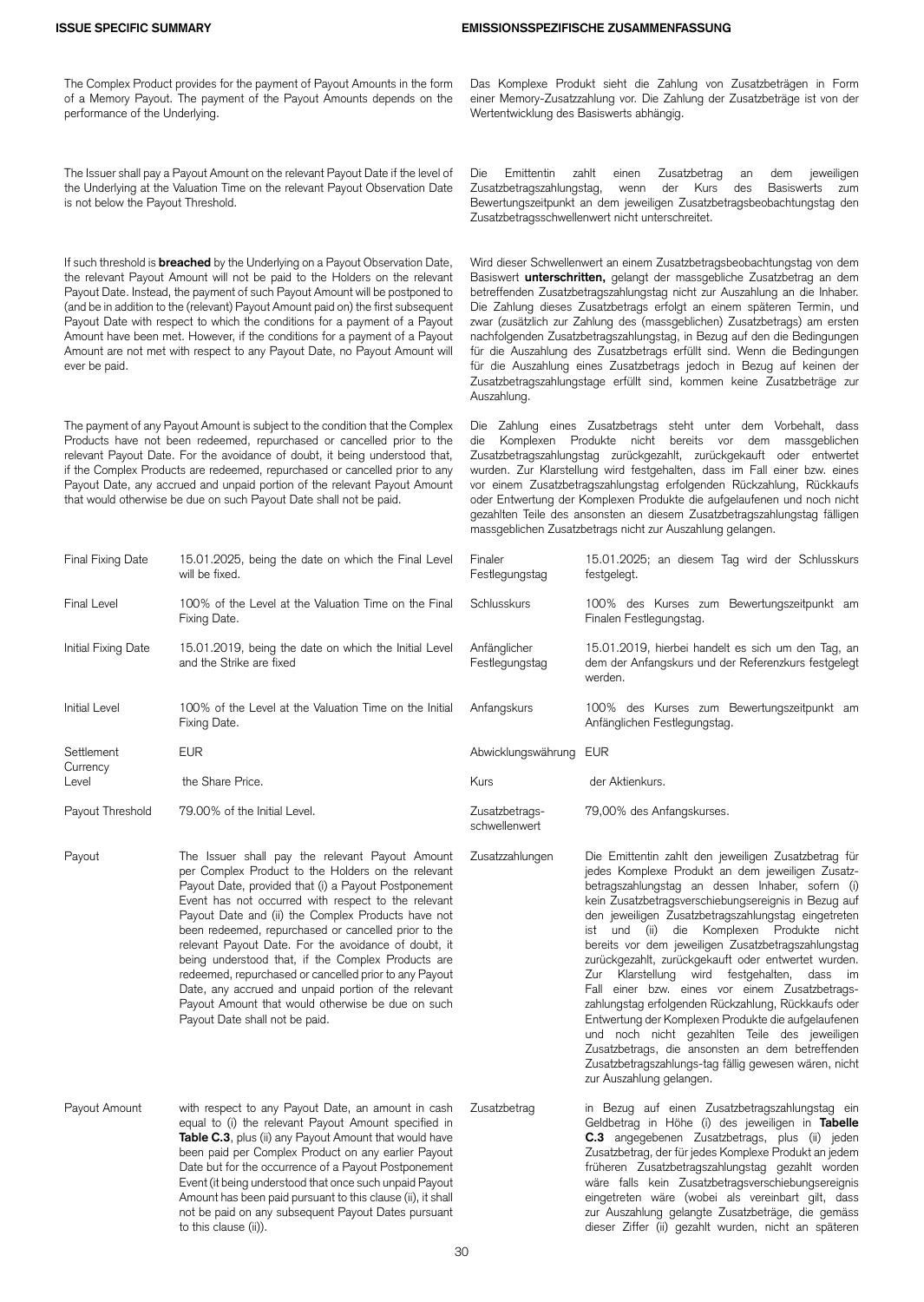## **ISSUE SPECIFIC SUMMARY EMISSIONSSPEZIFISCHE ZUSAMMENFASSUNG**

Zusatzbetragszahlungstagen gemäss dieser Ziffer (ii) erneut zur Auszahlung gelangen).

| Payout<br>Post-<br>ponement Event | if the Level at the Valuation Time on any Payout<br>Observation Date relating to the relevant Payout Date is<br><b>below</b> the Payout Threshold.                                                                                                                                                                                                                                                                     | Zusatzbetrags-                 | wenn der Kurs zum Bewertungszeitpunkt an<br>verschiebungsereignis einem Zusatzbetragsbeobachtungstag in Bezug<br>auf den jeweiligen Zusatzbetragszahlungstag den<br>Zusatzbetragsschwellenwert unterschreitet.                                                                                                                                                                                                               |
|-----------------------------------|------------------------------------------------------------------------------------------------------------------------------------------------------------------------------------------------------------------------------------------------------------------------------------------------------------------------------------------------------------------------------------------------------------------------|--------------------------------|------------------------------------------------------------------------------------------------------------------------------------------------------------------------------------------------------------------------------------------------------------------------------------------------------------------------------------------------------------------------------------------------------------------------------|
| Ratio                             | the Denomination divided by the Strike, being the<br>number of Shares per Complex Product, as determined<br>by the Calculation Agent on the Initial Fixing Date.                                                                                                                                                                                                                                                       | Bezugsverhältnis               | die Stückelung dividiert durch den Referenzkurs; dies<br>enstpricht der Anzahl der je Komplexes Produkt zu<br>liefernden Aktien, wie von der Berechnungsstelle am<br>Anfänglichen Festlegungstag ermittelt.                                                                                                                                                                                                                  |
|                                   | If the Ratio as determined pursuant to the preceding<br>paragraph does not result in an integral number, the<br>fractional part of the number will be rounded to the<br>fourth decimal place, with 0.00005 rounded upwards.                                                                                                                                                                                            |                                | Wenn das Bezugsverhältnis, wie nach<br>dem<br>vorstehenden Absatz festgestellt, nicht eine ganze<br>Zahl ergibt, wird der Bruchteil der Zahl auf die<br>vierte Nachkommastelle gerundet, wobei 0,00005<br>aufgerundet wird.                                                                                                                                                                                                  |
| <b>Strike</b>                     | 79.00% of the Initial Level.                                                                                                                                                                                                                                                                                                                                                                                           | Referenzkurs                   | 79,00% des Anfangskurses.                                                                                                                                                                                                                                                                                                                                                                                                    |
| Trigger Barrier                   | means each of the Trigger Barriers for the relevant<br>Trigger Observation Date specified in <b>Table B.2</b><br>expressed as a percentage of the Initial Level.                                                                                                                                                                                                                                                       | Triggerbarriere                | bezeichnet jede in Tabelle B.2 aufgeführte Trigger-<br>Barriere für den jeweiligen Trigger-Beobachtungstag<br>ausgedrückt in Prozent des Anfangskurses.                                                                                                                                                                                                                                                                      |
| Trigger Event                     | if the Level at the Valuation Time on any Trigger<br>Observation Date is <b>at or above</b> the Trigger Barrier.                                                                                                                                                                                                                                                                                                       | Triggerereignis                | wenn der Kurs zum Bewertungszeitpunkt an<br>einem Trigger-Beobachtungstag die Triggerbarriere<br>überschreitet oder dieser entspricht.                                                                                                                                                                                                                                                                                       |
| Trigger Observation<br>Date(s)    | with respect to any Trigger Redemption Date, the<br>relevant Trigger Observation Date(s) specified in Table<br>B.2, being the date(s) on which the Level is observed<br>for purposes of determining whether a Trigger Event<br>has occurred.                                                                                                                                                                           | Trigger-<br>Beobachtungstag(e) | in Bezug auf jeden Trigger-Rückzahlungstag der bzw.<br>die in Tabelle B.2 jeweils angegebene(n) Trigger-<br>Beobachtungstag(e); an diesem Tag bzw. diesen Tagen<br>wird der Kurs beobachtet, um festzustellen, ob ein<br>Triggerereignis eingetreten ist.                                                                                                                                                                    |
| Trigger Redemption<br>Date(s)     | 5 Business Days immeditately following the Trigger<br>Event (currently expected as specified in Table B.2),<br>being the dates on which, upon the occurrence of a<br>Trigger Event on the relevant Trigger Observation Date,<br>the Issuer will redeem each Complex Product at the<br>relevant Trigger Redemption Price (unless the Complex<br>Products are redeemed, repurchased or cancelled prior<br>to such date). | Trigger-<br>Rückzahlungstag(e) | Geschäftstage<br>unmittelbar<br>5<br>nach<br>einem<br>Triggerereignis (voraussichtlich wie in Tabelle B.2<br>angegeben); an diesen Tagen zahlt die Emittentin<br>nach Eintritt eines Triggerereignisses an dem jeweiligen<br>Trigger-Beobachtungstag alle Komplexen Produkte<br>zum jeweiligen Trigger-Rückzahlungsbetrag zurück<br>(soweit sie nicht bereits vorher zurückgezahlt,<br>zurückgekauft oder entwertet wurden). |
| Trigger Redemption<br>Price       | with respect to any Trigger Redemption Date, an<br>amount in cash equal to the relevant Trigger<br>Redemption Price specified in Table B.2, which<br>amount, upon the occurence of a Trigger Event, shall<br>be paid per Complex Product to the Holders on the<br>relevant Redemption Date.                                                                                                                            | Trigger-<br>Rückzahlungsbetrag | in Bezug auf jeden Trigger-Rückzahlungstag ein<br>Geldbetrag in Höhe des in Tabelle B.2 jeweils<br>angegebenen Tigger-Rückzahlungsbetrags, der nach<br>Eintritt eines Triggerereignisses an dem jeweiligen<br>Trigger-Rückzahlungstag für jedes Komplexe Produkt<br>an dessen Inhaber gezahlt wird.                                                                                                                          |
| <b>Valuation Time</b>             | the Scheduled Closing Time.                                                                                                                                                                                                                                                                                                                                                                                            |                                | Bewertungszeitpunkt der Planmässige Handelsschluss.                                                                                                                                                                                                                                                                                                                                                                          |

## **Table B.2 / Tabelle B.2**

| Trigger Redemption Date / Trigger<br>Rückzahlungstag | Trigger Observation Date(s) /<br>Trigger-Beobachtungstag(e) | Trigger Barrier / Triggerbarriere | Trigger Redemption Price per<br>Complex Product / Trigger<br>Rückzahlungsbetrag für jedes<br>Komplexe Produkt |
|------------------------------------------------------|-------------------------------------------------------------|-----------------------------------|---------------------------------------------------------------------------------------------------------------|
| 22.01.2020                                           | 15.01.2020                                                  | 100.00%                           | EUR 1,000.00                                                                                                  |
| 22.01.2021                                           | 15.01.2021                                                  | 95.00%                            | EUR 1,000.00                                                                                                  |
| 24.01.2022                                           | 17.01.2022                                                  | 90.00%                            | EUR 1,000.00                                                                                                  |
| 23.01.2023                                           | 16.01.2023                                                  | 85.00%                            | EUR 1,000.00                                                                                                  |
| 22.01.2024                                           | 15.01.2024                                                  | 80.00%                            | EUR 1,000.00                                                                                                  |

## **Table C.3 / Tabelle C.3**

| Payout Date / Zusatzbetragszahlungstag | Payout Observation Date(s) /    | Payout Amount / Zusatzbetrag |
|----------------------------------------|---------------------------------|------------------------------|
|                                        | Zusatzbetragsbeobachtungstag(e) |                              |
| 22.01.2020                             | 15.01.2020                      | EUR 62.00                    |
| 22.01.2021                             | 15.01.2021                      | EUR 62.00                    |
| 24.01.2022                             | 17.01.2022                      | EUR 62.00                    |
| 23.01.2023                             | 16.01.2023                      | EUR 62.00                    |
| 22.01.2024                             | 15.01.2024                      | EUR 62.00                    |
| 22.01.2025                             | 15.01.2025                      | EUR 62.00                    |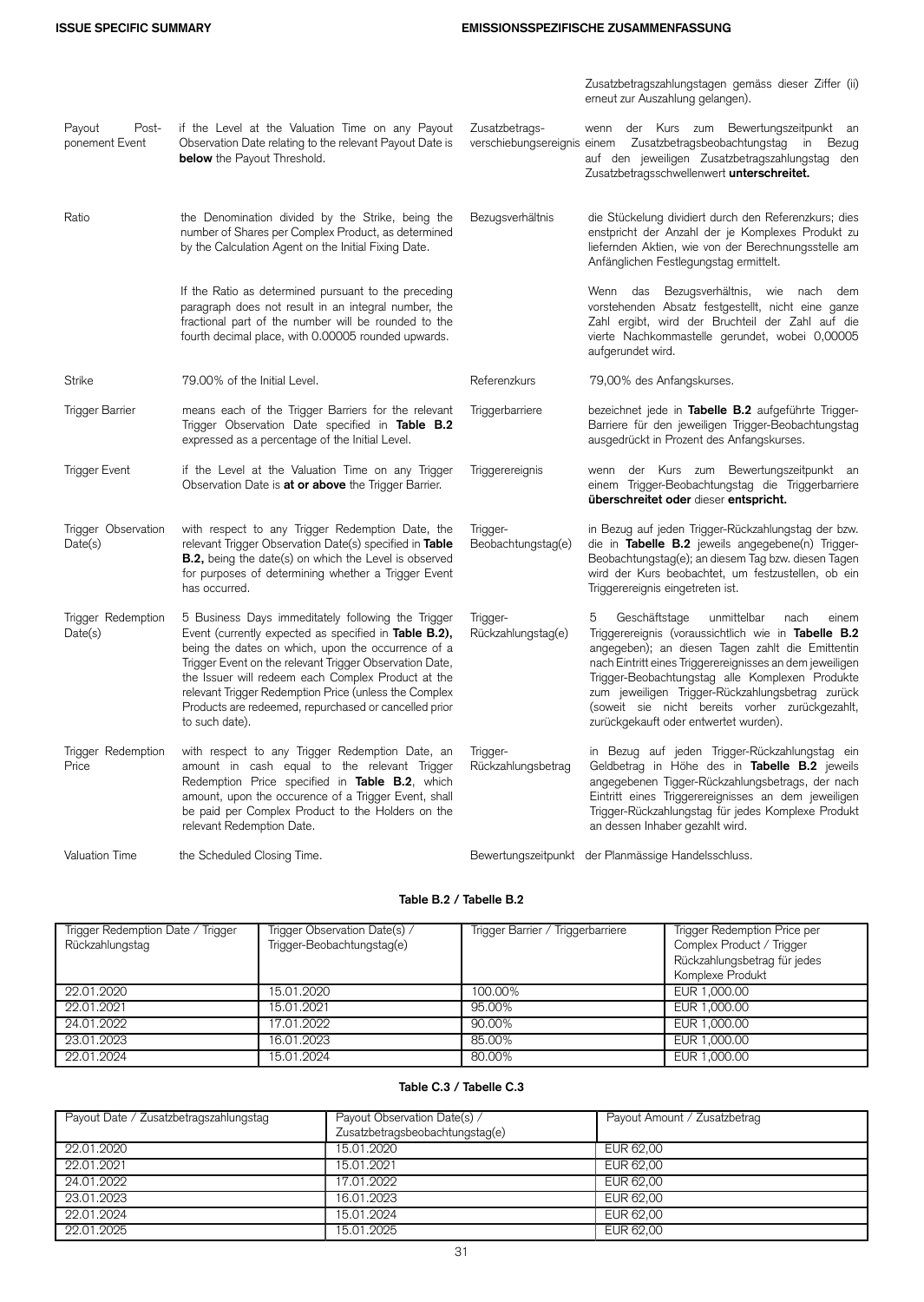### **C.16: Final Redemption Date C.16: Finaler Rückzahlungstag**

5 Business Days immediately following the Final Fixing Date (expected to be 22.01.2025), being the date on which each Complex Product will be redeemed at the Final Redemption Amount, unless previously redeemed, repurchased or cancelled.

The redemption of the Complex Products shall be centralised with the Paying Agent.

### **C.18: A description of how the return on derivative securities takes place**

Unless previously redeemed, repurchased or cancelled, Credit Suisse will redeem each Complex Product on the Final Redemption Date by payment of a cash amount or delivery of a number of Underlyings equal to the Final Redemption Amount to the Holder thereof. In lieu of any fractional amount of an Underlying Holders will receive a cash payment.

### **C.19: The exercise price or the final reference price of the Underlying(s) C.19: Ausübungspreis oder endgültiger Referenzpreis des Basiswerts**

**Final Level:** 100% of the Level at the Valuation Time on the Final Fixing Date. **Schlusskurs:** 100% des Kurses zum Bewertungszeitpunkt am Finalen

### **C.20: Description of the type of the Underlying and where information on the Underlying can be found**

Name of the Underlying: BASF SE<br>11; Name des Basiswerts: BASF SE Name of SES SESSER Security Codes: ISIN DE000BASF111; Bloomberg Ticker BAS GY Equity Security Codes: ISIN DE000BASF111; Bloomberg Ticker BAS GY Equity

In purchasing Complex Products, investors assume the risk that the Issuer may become insolvent or otherwise be unable to make all payments due in respect of the Complex Products. There is a wide range of factors which individually or together could result in the Issuer becoming unable to make all payments due in respect of the Complex Products. It is not possible to identify all such factors or to determine which factors are most likely to occur, as the Issuer may not be aware of all relevant factors and certain factors which it currently deems not to be material may become material as a result of the occurrence of events outside the control of the Issuer. The Issuer has identified a number of factors which could materially adversely affect its businesses and ability to make payments due under the Complex Products, including as follows:

Credit Suisse is exposed to a variety of risks that could adversely affect its results of operations and financial condition, including, among others, those described below. All references to Credit Suisse in the following risk factors are also related to the consolidated businesses carried on by CSG and its subsidiaries (including Credit Suisse) and therefore should also be read as references to CSG.

- Credit Suisse 's liquidity could be impaired if it is unable to access the capital markets, sell its assets, or its liquidity costs to increase.
- Credit Suisse's businesses rely significantly on its deposit base for funding.
- Changes in Credit Suisse's ratings may adversely affect its business. Änderungen der Ratings der Credit Suisse könnten ihre Tätigkeit

Market risk: Marktrisiko:

5 Geschäftstage unmittelbar nach dem Finalen Festlegungstag (voraussichtlich der 22.01.2025); an diesem Tag wird jedes Komplexe Produkt zum Finalen Rückzahlungsbetrag getilgt, sofern es nicht bereits zuvor zurückgezahlt, zurückgekauft oder entwertet wurde.

### **C.17: Settlement Procedure C.17: Beschreibung des Abrechnungsverfahrens**

Die Rückzahlung der Komplexen Produkte erfolgt zentral durch die Zahlstelle.

### **C.18: Beschreibung wie die Rückzahlung der derivativen Komponente erfolgt**

Komplexe Produkte, die nicht bereits zuvor zurückgezahlt, zurückgekauft oder entwertet wurden, werden von der Credit Suisse am Finalen Rückzahlungstag durch Zahlung eines dem Finalen Rückzahlungsbetrag entsprechenden Geldbetrags bzw. durch Lieferung einer Anzahl von Basiswerten an den jeweiligen Inhaber getilgt. Anstelle eines Bruchteilbetrags des Basiswerts erhalten die Inhaber dieser Komplexen Produkte eine Barzahlung.

# **bzw. der Basiswerte**

Festlegungstag.

### **C.20: Beschreibung der Art des Basiswerts und Angabe wo Informationen über den Basiswert erhältlich sind**

The Complex Products are linked to a Share. Die Komplexen Produkte sind gekoppelt an eine Aktie.

### **Section D - Risks Abschnitt D - Risiken**

### **D.2: Key risks regarding the Issuer D.2: Zentrale Risiken in Bezug auf die Emittentin**

Mit dem Erwerb von Komplexen Produkten gehen Anleger das Risiko ein, dass die Emittentin insolvent wird oder in sonstiger Weise nicht in der Lage ist, alle in Bezug auf die Komplexen Produkte fälligen Zahlungen zu leisten. Es gibt eine Reihe von Faktoren, die einzeln oder zusammengenommen dazu führen könnten, dass die Emittentin nicht in der Lage ist, alle in Bezug auf die Komplexen Produkte fälligen Zahlungen zu leisten. Es ist nicht möglich, alle diese Faktoren zu ermitteln oder zu bestimmen, der Eintritt welcher Faktoren am wahrscheinlichsten ist, da der Emittentin unter Umständen nicht alle relevanten Faktoren bekannt sind und bestimmte Faktoren, die sie derzeit als unwesentlich erachtet, infolge von ausserhalb ihres Einflussbereichs liegenden Ereignissen zu einem wesentlichen Faktor werden können. Die Emittentin hat eine Reihe von Faktoren ermittelt, die sich in wesentlicher Hinsicht negativ auf ihre Geschäftstätigkeit sowie ihre Fähigkeit zur Leistung von im Rahmen der Komplexen Produkte fälligen Zahlungen auswirken könnten. Hierzu zählen die folgenden Faktoren:

Die Credit Suisse ist einer Vielzahl verschiedener Risiken ausgesetzt, die sich ungünstig auf ihr Geschäftsergebnis und ihre finanzielle Lage auswirken könnten. Einige dieser Risiken sind im Folgenden beschrieben. Alle Bezugnahmen auf Credit Suisse in den folgenden Risikofaktoren stehen auch im Zusammenhang mit der konsolidierten Geschäftstätigkeit der CSG und ihrer Tochtergesellschaften (einschliesslich der Credit Suisse) und sind somit auch als Bezugnahmen auf die CSG zu verstehen.

### Liquidity risk: Liquiditätsrisiko:

- Die Liquidität der Credit Suisse könnte beeinträchtigt werden, falls sie nicht in der Lage ist, Zugang zu den Kapitalmärkten zu erhalten, ihre Vermögenswerte zu verkaufen, oder wenn ihre Liquiditätskosten steigen.
- Die Geschäftsbereiche der Credit Suisse verlassen sich zu Refinanzierungszwecken stark auf ihre Einlagen.
- beeinträchtigen.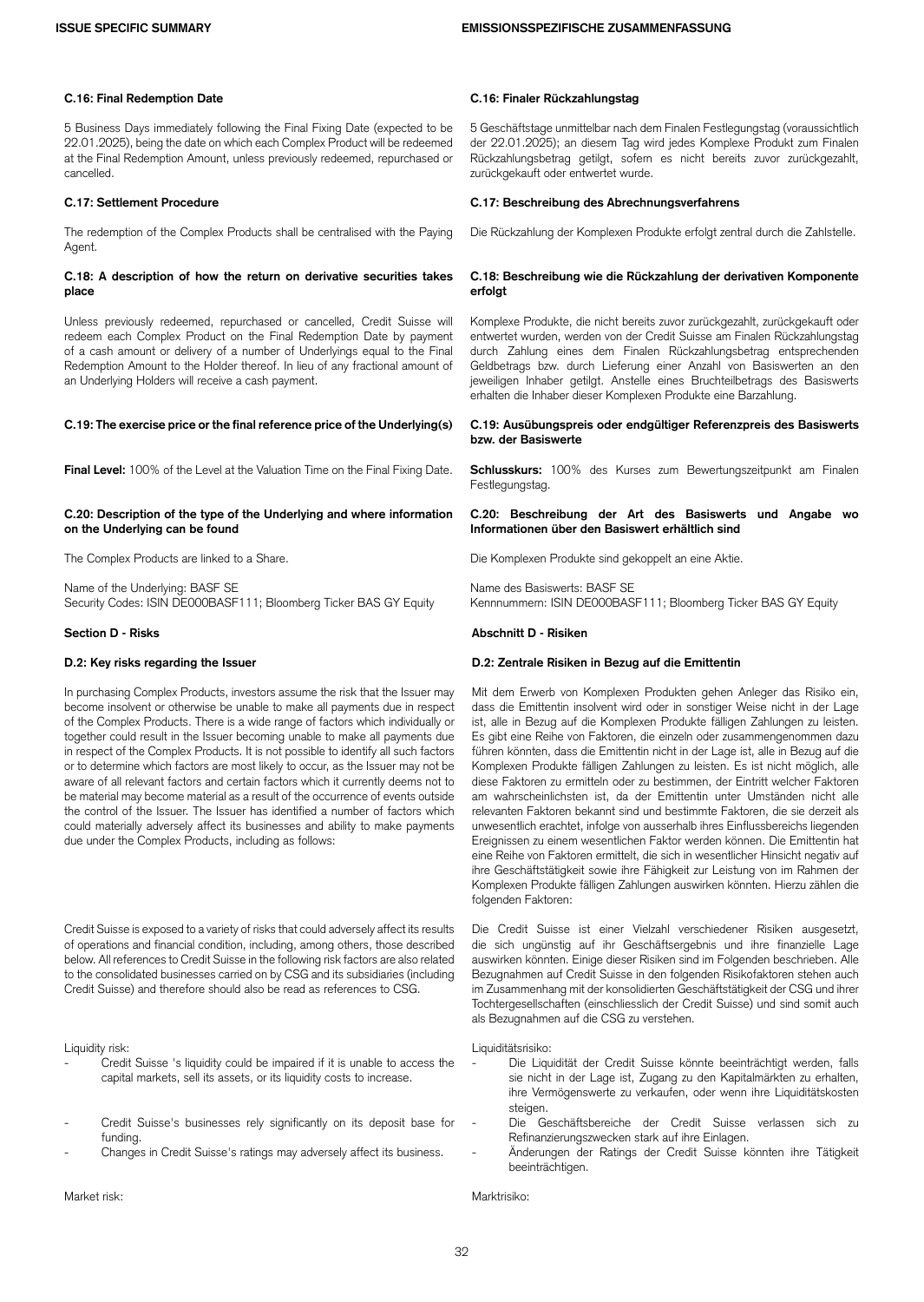- Credit Suisse may incur significant losses on its trading and investment activities due to market fluctuations and volatility.
- Credit Suisse's businesses and organisation are subject to the risk of loss from adverse market conditions and unfavourable economic, monetary, political, legal, regulatory and other developments in the countries it operates in.
- 
- Holding large and concentrated positions may expose Credit Suisse to large losses.
- 
- 

- Credit risk: Kreditrisiko:
- Defaults by one or more large financial institutions could adversely affect financial markets generally and Credit Suisse specifically.
- The information that Credit Suisse uses to manage its credit risk may be inaccurate or incomplete.

CSG and its subsidiaries, including Credit Suisse, may not achieve all of the expected benefits of CSG's strategic initiatives.

Risks from estimates and valuations: Schätzungs- und Bewertungsrisiken:

- Estimates are based upon judgment and available information, and Credit Suisse's actual results may differ materially from these estimates.
- To the extent Credit Suisse's models and processes become less predictive due to unforeseen market conditions, illiquidity or volatility, Credit Suisse's ability to make accurate estimates and valuations could be adversely affected.

If Credit Suisse is required to consolidate a special purpose entity, its assets and liabilities would be recorded on its consolidated balance sheets and it would recognise related gains and losses in its consolidated statements of operations, and this could have an adverse impact on its results of operations and capital and leverage ratios.

- Country and currency exchange risk:<br>- Country risks may increase market and credit risks Credit Suisse faces. Länderrisiken könnten die Markt- und Kreditrisiken der Credit Suisse Country risks may increase market and credit risks Credit Suisse faces.
- 
- Currency fluctuations may adversely affect Credit Suisse's results of operations.

- Credit Suisse is exposed to a wide variety of operational risks, including cybersecurity and other information technology risks.
- 
- Credit Suisse's risk management procedures and policies may not always be effective.

- Legal and regulatory risks: Rechtliche und regulatorische Risiken:
- Regulatory changes may adversely affect Credit Suisse's business and ability to execute its strategic plans.
- Swiss resolution proceedings and resolution planning requirements may affect CSG's and Credit Suisse's shareholders and creditors.
- Der Credit Suisse könnten aufgrund von Marktschwankungen und Volatilität in ihrer Handels- und Anlagetätigkeit erhebliche Verluste entstehen.
- Die Geschäftsbereiche und die Organisation der Credit Suisse sind einem Verlustrisiko ausgesetzt, das sich aus widrigen Marktbedingungen und ungünstigen wirtschaftlichen, geldpolitischen, aufsichtsrechtlichen oder sonstigen Entwicklungen in den Ländern ergibt, in denen die Credit Suisse tätig ist.
- Credit Suisse may incur significant losses in the real estate sector. Die Credit Suisse könnte erhebliche Verluste im Immobiliensektor erleiden.
	- Das Halten grosser und konzentrierter Positionen könnte die Credit Suisse anfällig für hohe Verluste machen.
- Credit Suisse's hedging strategies may not prevent losses. The State metal of Es ist möglich, dass die Hedging-Strategien der Credit Suisse Verluste nicht verhindern.
- Market risk may increase the other risks that Credit Suisse faces. The Marktrisiken könnten die übrigen Risiken, denen die Credit Suisse ausgesetzt ist, erhöhen.

- Die Credit Suisse könnte durch ihre Kreditengagements erhebliche Verluste erleiden.
- Zahlungsausfälle eines oder mehrerer grosser Finanzinstitute könnten sich ungünstig auf die Finanzmärkte im Allgemeinen und auf die Credit Suisse im Besonderen auswirken.
- Die von der Credit Suisse zur Bewirtschaftung ihres Kreditrisikos verwendeten Informationen könnten unrichtig oder unvollständig sein.

Risks relating to CSG's strategy: Risiken in Bezug auf die Strategie von CSG:

CSG und ihre Tochtergesellschaften, einschliesslich Credit Suisse, können möglicherweise die erwarteten Vorteile aus den strategischen Initiativen von CSG nicht vollumfänglich nutzen.

- Schätzungen sind Ermessenssache und beruhen auf den verfügbaren Informationen. Die tatsächlichen Resultate der Credit Suisse können wesentlich von diesen Schätzungen abweichen.
- Falls die verwendeten Modelle und Verfahren der Credit Suisse aufgrund unvorhergesehener Marktbedingungen, Illiquidität oder Volatilität an Aussagekraft verlieren, könnte die Fähigkeit der Credit Suisse zu korrekten Schätzungen und Bewertungen negativ beeinflusst werden.

### Risks relating to off-balance sheet entities: Risiken im Zusammenhang mit ausserbilanziellen Gesellschaften:

- Falls die Credit Suisse eine Zweckgesellschaft (*Special Purpose Entity*) zu konsolidieren hat, würden deren Aktiven und Verbindlichkeiten in ihrer konsolidierten Bilanz ausgewiesen, während die entsprechenden Gewinne und Verluste in ihrer konsolidierten Erfolgsrechnung erfasst würden. Dieser Vorgang könnte sich negativ auf ihr Geschäftsergebnis und ihre Eigenkapitalquote sowie das Verhältnis von Fremd- zu Eigenmitteln auswirken.

- erhöhen.
- Credit Suisse may face significant losses in emerging markets. The Suise Credit Suisse könnte erhebliche Verluste in den Emerging Markets erleiden.
	- Wechselkursschwankungen könnten sich ungünstig auf das Geschäftsergebnis der Credit Suisse auswirken.

### Operational risk: Operationelles Risiko:

- Die Credit Suisse ist einer breiten Vielfalt an operationellen Risiken einschliesslich Cybersicherheits- und anderen Informationstechnologierisiken ausgesetzt.
- Credit Suisse may suffer losses due to employee misconduct. - Die Credit Suisse könnte durch Fehlverhalten von Mitarbeitenden Verluste erleiden.
	- Es ist möglich, dass die Risikomanagementtechniken und -richtlinien der Credit Suisse nicht immer wirksam sind.

- Die Credit Suisse ist erheblichen rechtlichen Haftungsrisiken ausgesetzt.
- Regulatorische Änderungen könnten die Geschäftstätigkeit der Credit Suisse und ihre Fähigkeit zur Umsetzung strategischer Vorhaben beeinträchtigen.
- Schweizer Sanierungs- und Abwicklungsverfahren und Anforderungen an die Sanierungs- und Abwicklungsplanung können Auswirkungen auf die Aktionäre und Gläubiger der CSG und der Credit Suisse haben.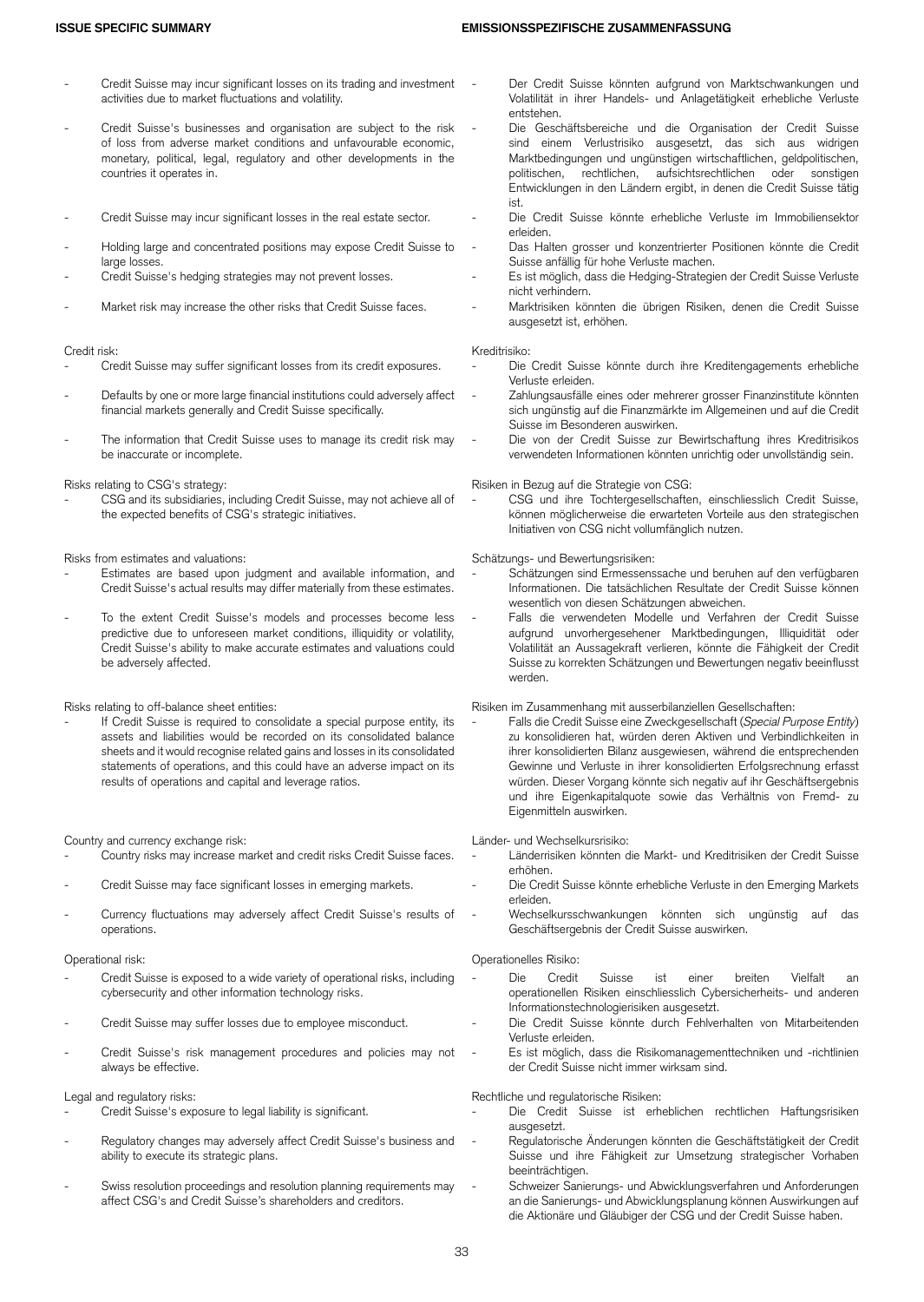- Changes in monetary policy are beyond Credit Suisse's control and difficult to predict.
- Legal restrictions on its clients may reduce the demand for Credit Suisse's services.

- Credit Suisse faces intense competition in all financial services markets and for the products and services it offers.
- Credit Suisse's competitive position could be harmed if its reputation is damaged.<br>Credit Suisse must recruit and retain highly skilled employees.
- 
- 

**Complex Products involve substantial risks and potential investors must have the knowledge and experience necessary to enable them to evaluate the risks and merits of an investment in Complex Products.** Complex Products involve substantial risks and are suitable only for investors who have the knowledge and experience in financial and business matters necessary to enable them to evaluate the risks and merits of an investment in Complex Products. Prospective investors should ensure that they understand the nature of the risks posed by, and the extent of their exposure under, the relevant Complex Products. Prospective investors should make all pertinent inquiries they deem necessary without relying on the Issuer or any of its affiliates or officers or employees. Prospective investors should consider the suitability and appropriateness of the relevant Complex Products as an investment in light of their own circumstances, investment objectives, tax position and financial condition. Prospective investors should consider carefully all the information set forth in this Document (including any information incorporated by reference herein). Prospective investors in Complex Products should consult their own legal, tax, accounting, financial and other professional advisors to assist them in determining the suitability of Complex Products for them as an investment.

**Investors in Complex Products are exposed to the performance of the Underlying(s).** Complex Products represent an investment linked to the performance of the Underlying(s) and potential investors should note that any amount payable, or other benefit to be received, under such Complex Products will generally depend upon the performance of the Underlying(s).

Potential investors in Complex Products should be familiar with the behaviour of the Underlying(s) and thoroughly understand how the performance of such Underlying(s) may affect payments (or any other benefits to be received) under, or the market value of, such Complex Products. The past performance of the Underlying(s) is not indicative of future performance. The market value of a Complex Product may be adversely affected by postponement or alternative provisions for the valuation of the Level or the Commodity Reference Price, as applicable.

**Risk of total loss**. Complex Products involve a high degree of risk, and prospective investors in Complex Products should recognise that, under certain circumstances, Complex Products may have a redemption value of zero and any payments of the Payout Amount scheduled to be made thereunder may not be made. Prospective investors in Complex Products should therefore be prepared to sustain a partial or total loss of the amount of their investment therein.

In particular, in respect of Reverse Convertibles, if the Final Level of the Underlying is **below** the Strike, the Final Redemption amount on the Final Redemption Date will be linked to the negative performance of the Underlying. Investors should therefore be prepared to suffer a substantial or total loss of their investment.

- Geldpolitische Änderungen entziehen sich der Kontrolle der Credit Suisse und lassen sich kaum voraussagen.
- Rechtliche Einschränkungen bei ihren Kunden könnten die Nachfrage nach Dienstleistungen der Credit Suisse reduzieren.

### Competition risk: Wettbewerbsrisiko:

- Die Credit Suisse ist in allen Finanzdienstleistungsmärkten mit den von ihr angebotenen Produkten und Dienstleistungen einem starken Wettbewerb ausgesetzt.
- Die Wettbewerbsfähigkeit der Credit Suisse könnte durch eine Rufschädigung beeinträchtigt werden.
- Die Credit Suisse muss gut ausgebildete Mitarbeitende rekrutieren und binden.
- Credit Suisse faces competition from new trading technologies. The Die Credit Suisse ist mit Konkurrenz durch neue Handelstechnologien konfrontiert.

### **D.6: Important risks relating to the Complex Products D.6: Zentrale Risiken in Bezug auf die Komplexen Produkte**

**Die Komplexen Produkte sind mit erheblichen Risiken verbunden, und potenzielle Anleger müssen über die notwendigen Kenntnisse und Erfahrungen verfügen, um die Chancen und Risiken einer Anlage in Komplexe Produkte bewerten zu können.** Komplexe Produkte sind mit erheblichen Risiken verbunden und nur für Anleger geeignet, die über die notwendigen Kenntnisse und Erfahrungen in Finanz- und Geschäftsangelegenheiten verfügen, um die Chancen und Risiken einer Anlage in Komplexe Produkte bewerten zu können. Potenzielle Anleger sollten sicherstellen, dass sie die Art der mit den jeweiligen Komplexen Produkten verbundenen Risiken sowie das Ausmass, in welchem sie diesen Risiken ausgesetzt sind, richtig beurteilen können. Sie sollten alle ihnen erforderlich erscheinenden Erkundigungen einziehen und sich dabei nicht auf Auskünfte der Emittentin oder deren verbundener Unternehmen, Führungskräfte oder Mitarbeiter verlassen. Sie sollten die Eignung und Angemessenheit der jeweiligen Komplexen Produkte als Anlageform vor dem Hintergrund ihrer persönlichen Verhältnisse, ihrer Anlageziele, ihrer steuerlichen Situation und ihrer Finanzlage prüfen. Sie sollten alle in diesem Dokument enthaltenen Angaben (einschliesslich aller in dieses Dokument durch Verweis einbezogenen Informationen) sorgfältig prüfen. Potenzielle Anleger in Komplexe Produkte sollten ihre persönlichen Rechts-, Steuer- und Finanzberater, Wirtschaftsprüfer und sonstigen kompetenten Berater konsultieren und mit ihrer Hilfe prüfen, ob die Komplexen Produkte für sie eine geeignete Anlageform darstellen.

**Anleger in Komplexe Produkte sind der Wertentwicklung des Basiswerts bzw. der Basiswerte ausgesetzt.** Komplexe Produkte stellen eine Anlage dar, die an die Wertentwicklung des Basiswerts bzw. der Basiswerte gekoppelt ist, und potenzielle Anleger sollten zur Kenntnis nehmen, dass etwaige auf diese Komplexen Produkte zahlbare Beträge oder sonstige darauf zu erbringende Leistungen in der Regel von der Wertentwicklung des Basiswerts bzw. der Basiswerte abhängig sind.

Potenzielle Anleger in Komplexe Produkte sollten mit der Entwicklung des Basiswerts bzw. der Basiswerte vertraut sein und ein genaues Verständnis davon besitzen, welche Auswirkungen die Wertentwicklung dieses Basiswerts bzw. dieser Basiswerte auf die Höhe der Zahlungen in Bezug auf die Komplexen Produkte (oder sonstige darauf zu erbringende Leistungen) hat bzw. welche Auswirkungen diese Wertentwicklung auf den Marktwert dieser Komplexen Produkte haben kann. Aus der historischen Wertentwicklung des Basiswerts bzw. der Basiswerte lassen sich keine Rückschlüsse auf die zukünftige Wertentwicklung ziehen. Verschiebungsregelungen und alternative Regelungen zur Bewertung des Kurses oder Rohstoffreferenzpreises können sich nachteilig auf den Marktwert eines Komplexen Produkts auswirken.

**Risiko eines Totalverlusts**. Die Komplexen Produkte sind mit einem hohen Risiko verbunden, und potenzielle Anleger in Komplexe Produkte sollten sich bewusst sein, dass der Rückzahlungsbetrag der Komplexen Produkte unter bestimmten Umständen null sein kann und dass Zahlungen des Zusatzbetrags, der auf die Komplexen Produkte planmässig zu leisten ist, möglicherweise nicht geleistet werden. Potenzielle Anleger in Komplexe Produkte sollten sich daher darauf einstellen, unter Umständen einen Teil- oder Totalverlust des angelegten Kapitals zu erleiden.

Insbesondere ist bei Reverse Convertibles zu beachten: falls der Schlusskurs des Basiswerts den Referenzkurs **unterschreitet,** ist der Finale Rückzahlungsbetrag am Finalen Rückzahlungstag an die negative Wertentwicklung des Basiswert gekoppelt. Anleger solten daher darauf vorbereitet sein, einen erheblichen Teil ihres eingesetzten Kapitals zu verlieren oder sogar einen Totalverlust zu erleiden.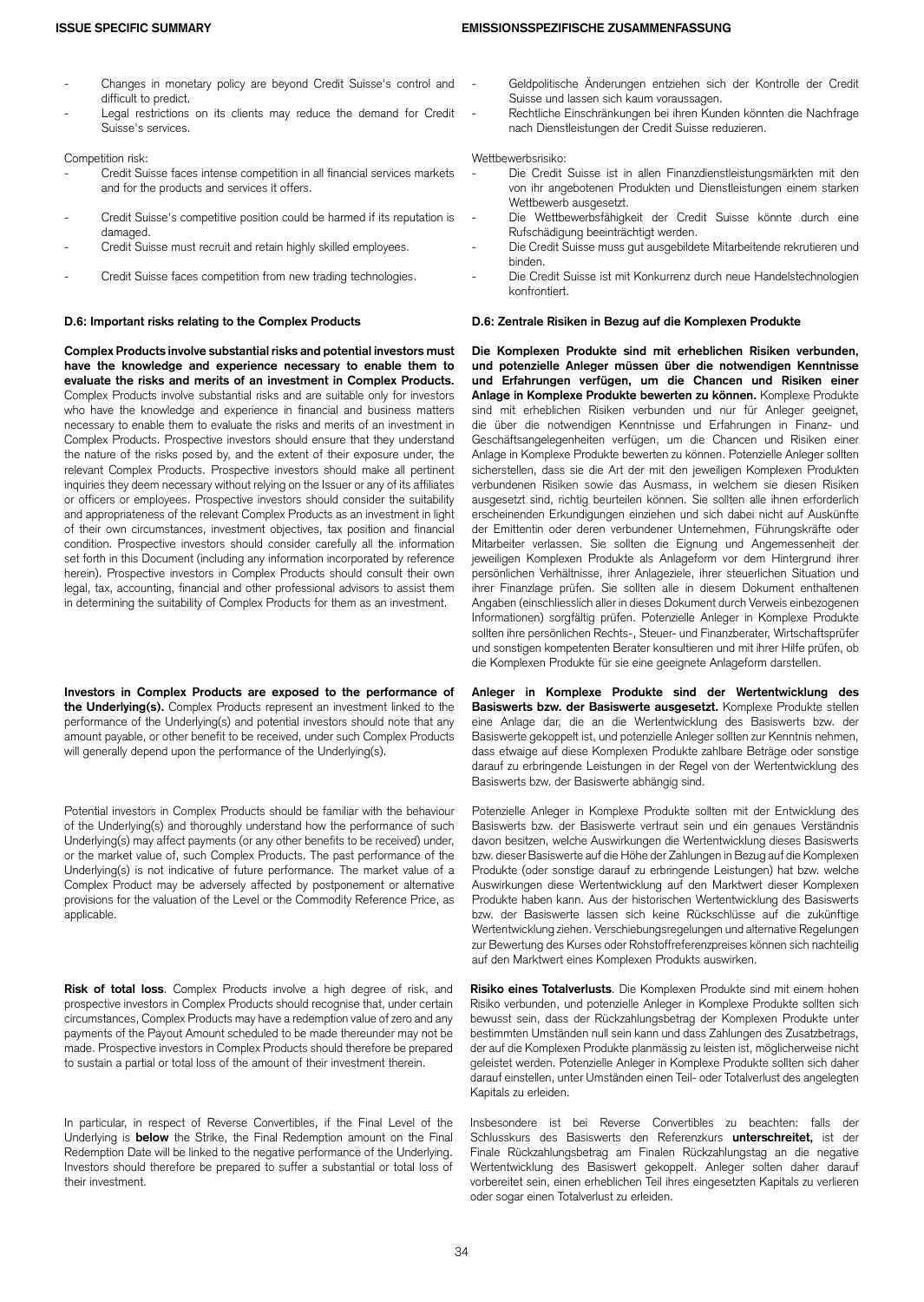**FINMA's broad statutory powers in the case of a restructuring proceeding in relation to Credit Suisse**. Rights of the holders of Complex Products may be adversely affected by the Swiss Financial Market Supervisory Authority FINMA's broad statutory powers in the case of a restructuring proceeding in relation to Credit Suisse, including its power to convert the Complex Products into equity and/or partially or fully write-down the Complex Products.

**Investors in Complex Products may be exposed to exchange rate risks**. The Underlying(s) may be denominated in a currency other than that of the Issue Currency or, if applicable, the Settlement Currency for such Complex Product, or the Underlying(s) may be denominated in a currency other than, or the Issue Currency or, if applicable, the Settlement Currency may not be, the currency of the home jurisdiction of the investor in such Complex Products. Therefore, fluctuations in exchange rates may adversely affect the market value of a Complex Product or the value of the Underlying(s).

**The profit potential of Complex Products is capped**. Investors in Complex Products should be aware that the profit potential in relation thereto is capped. Therefore, an investment in Complex Products may lead to a lower return than a direct investment in the Underlying(s).

**The market value of, and expected return on, Complex Products may be influenced by many factors, some or all of which may be unpredictable**. The market value of, and expected return on, Complex Products may be influenced by a number of factors, some or all of which may be unpredictable (and which may offset or magnify each other), such as (i) supply and demand for Complex Products, (ii) the value and volatility of the Underlying(s), (iii) economic, financial, political and regulatory or judicial events that affect Credit Suisse, the Underlying(s) or financial markets generally, (iv) interest and yield rates in the market generally, (v) the time remaining until the Final Redemption Date, (vi) if applicable, the difference between the Level or the Commodity Reference Price, as applicable, and the relevant threshold specified in the applicable Terms and Conditions, (vii) Credit Suisse's creditworthiness, and (viii) dividend payments on the Underlying(s), if any.

**The trading market for Complex Products may not be very liquid or may never develop at all**. The trading market for Complex Products may be limited, or may never develop at all, which may adversely impact the market value of such Complex Products or the ability of the Holder thereof to sell such Complex Products.

**Complex Products are unsecured obligations**. Complex Products are direct, unconditional, unsecured and unsubordinated obligations of Credit Suisse and are not covered by any compensation or insurance scheme (such as a bank deposit protection scheme). If Credit Suisse were to become insolvent, claims of investors in Complex Products would rank equally in right of payment with all other unsecured and unsubordinated obligations of Credit Suisse, except such obligations given priority by law. In such a case, investors in Complex Products may suffer a loss of all or a portion of their investment therein, irrespective of any favourable development of the other value determining factors, such as the performance of the Underlying(s).

**Broad Discretionary Authority of the Calculation Agent**. The Calculation Agent has broad discretionary authority to make various determinations and adjustments under Complex Products, any of which, even if made in good faith and in a reasonable manner, may have an adverse effect on the market value thereof or amounts payable or other benefits to be received thereunder. Any such discretion exercised by, or any calculation made by, the Calculation Agent (in the absence of manifest error) shall be binding on Credit Suisse and all Holders of the Complex Products.

**Weitreichende gesetzliche Befugnisse der Eidgenössischen Finanzmarktaufsicht (FINMA) im Falle eines Sanierungsverfahrens in Bezug auf die Credit Suisse**. Die Rechte der Inhaber von Komplexen Produkten können im Falle eines Sanierungsverfahrens in Bezug auf die Credit Suisse durch die weitreichenden gesetzlichen Befugnisse der Eidgenössischen Finanzmarktaufsicht (FINMA), einschliesslich der Befugnis zur Umwandlung der Komplexen Produkte in Eigenkapital und/oder zur teilweisen oder vollständigen Abschreibung der Komplexen Produkte, beeinträchtigt werden.

**Anleger in Komplexe Produkte können Wechselkursrisiken ausgesetzt sein**. Der Basiswert kann bzw. die Basiswerte können auf eine andere Währung lauten als die Emissionswährung bzw. die Abwicklungswährung des betreffenden Komplexen Produkts, oder der Basiswert kann bzw. die Basiswerte können auf eine andere Währung lauten als die Währung des Heimatlandes des Anlegers in die Komplexen Produkte, oder die Emissionswährung bzw. die Abwicklungswährung kann eine andere Währung sein als die Währung des Heimatlandes des Anlegers in die Komplexen Produkte. Wechselkursschwankungen können sich daher nachteilig auf den Marktwert eines Komplexen Produkts oder den Wert des Basiswerts bzw. der Basiswerte auswirken.

**Das Gewinnpotenzial der Komplexen Produkte ist begrenzt**. Anleger in Komplexe Produkte sollten sich bewusst sein, dass das Gewinnpotenzial der Komplexen Produkte nach oben begrenzt ist. Mit einer Anlage in Komplexe Produkte erzielt der Anleger daher unter Umständen eine niedrigere Rendite als mit einer Direktanlage in den Basiswert bzw. die Basiswerte.

**Der Marktwert Komplexer Produkte und die mit den Komplexen Produkten erwartete Rendite können von zahlreichen Faktoren beeinflusst werden, die insgesamt oder teilweise nicht vorhersehbar sein können**. Der Marktwert der Komplexen Produkte und die auf die Komplexen Produkte erwartete Rendite können von zahlreichen Faktoren beeinflusst werden, die insgesamt oder teilweise nicht vorhersehbar sein können (und die sich möglicherweise gegenseitig aufheben oder verstärken), wie beispielsweise (i) die Angebots- und Nachfragesituation bei den Komplexen Produkten, (ii) der Wert und die Volatilität des Basiswerts bzw. der Basiswerte, (iii) konjunkturelle, finanzielle, politische und aufsichtsrechtliche Umstände oder Ereignisse oder Gerichtsentscheidungen, die die Credit Suisse, den Basiswert bzw. die Basiswerte oder die Finanzmärkte im Allgemeinen betreffen, (iv) Marktzinssätze und -renditen allgemein, (v) die Restlaufzeit bis zum Finalen Rückzahlungstag, (vi) soweit anwendbar, die Differenz zwischen dem jeweiligen Kurs oder Rohstoffreferenzpreis und dem in den anwendbaren Emissionsbedingungen angegebenen massgeblichen Schwellenwert, (vii) die Bonität der Credit Suisse sowie (viii) etwaige Dividendenzahlungen auf den Basiswert bzw. die Basiswerte.

**Der Markt für Komplexe Produkte ist unter Umständen nicht sehr liquide oder ein solcher Markt kommt überhaupt nicht zustande**. Der Markt für Komplexe Produkte ist unter Umständen eingeschränkt oder ein solcher Markt kommt überhaupt nicht zustande, was sich nachteilig auf den Marktwert der betreffenden Komplexen Produkte bzw. die Möglichkeit für den Inhaber dieser Komplexen Produkte auswirken kann, diese Komplexen Produkte zu verkaufen.

**Die Komplexen Produkte sind unbesicherte Verbindlichkeiten**. Bei den Komplexen Produkten handelt es sich um direkte, unbedingte, nicht besicherte und nicht nachrangige Verbindlichkeiten der Credit Suisse, die nicht durch ein Schadenausgleichs- oder Versicherungssystem (wie beispielsweise ein Einlagensicherungssystem) geschützt sind. Im Fall einer Insolvenz der Credit Suisse wären die Forderungen der Anleger in Komplexe Produkte im Hinblick auf das Recht auf Zahlung gleichrangig mit allen anderen nicht besicherten und nicht nachrangigen Verbindlichkeiten der Credit Suisse, mit Ausnahme solcher Verbindlichkeiten, die über einen gesetzlichen Vorrang verfügen. In einem solchen Fall könnten Anleger in Komplexe Produkte das angelegte Kapital ganz oder teilweise verlieren, selbst wenn sich die übrigen wertbestimmenden Parameter, wie beispielsweise die Wertentwicklung des Basiswerts bzw. der Basiswerte, günstig entwickeln.

**Weitreichende Ermessensbefugnisse der Berechnungsstelle**. Die Berechnungsstelle hat weitreichende Ermessensbefugnisse, verschiedene Festlegungen und Anpassungen im Rahmen der Komplexen Produkte vorzunehmen, die sich, auch wenn sie in gutem Glauben und in angemessener Art und Weise erfolgen, nachteilig auf den Marktwert der Komplexen Produkte oder die darauf zahlbaren Beträge oder sonstige darauf zu erbringende Leistungen auswirken können. Solche Ermessensentscheidungen der Berechnungsstelle sind ebenso wie von ihr vorgenommene Berechnungen (ausser im Fall eines offensichtlichen Irrtums) für die Emittentin und alle Inhaber der betreffenden Komplexen Produkte bindend.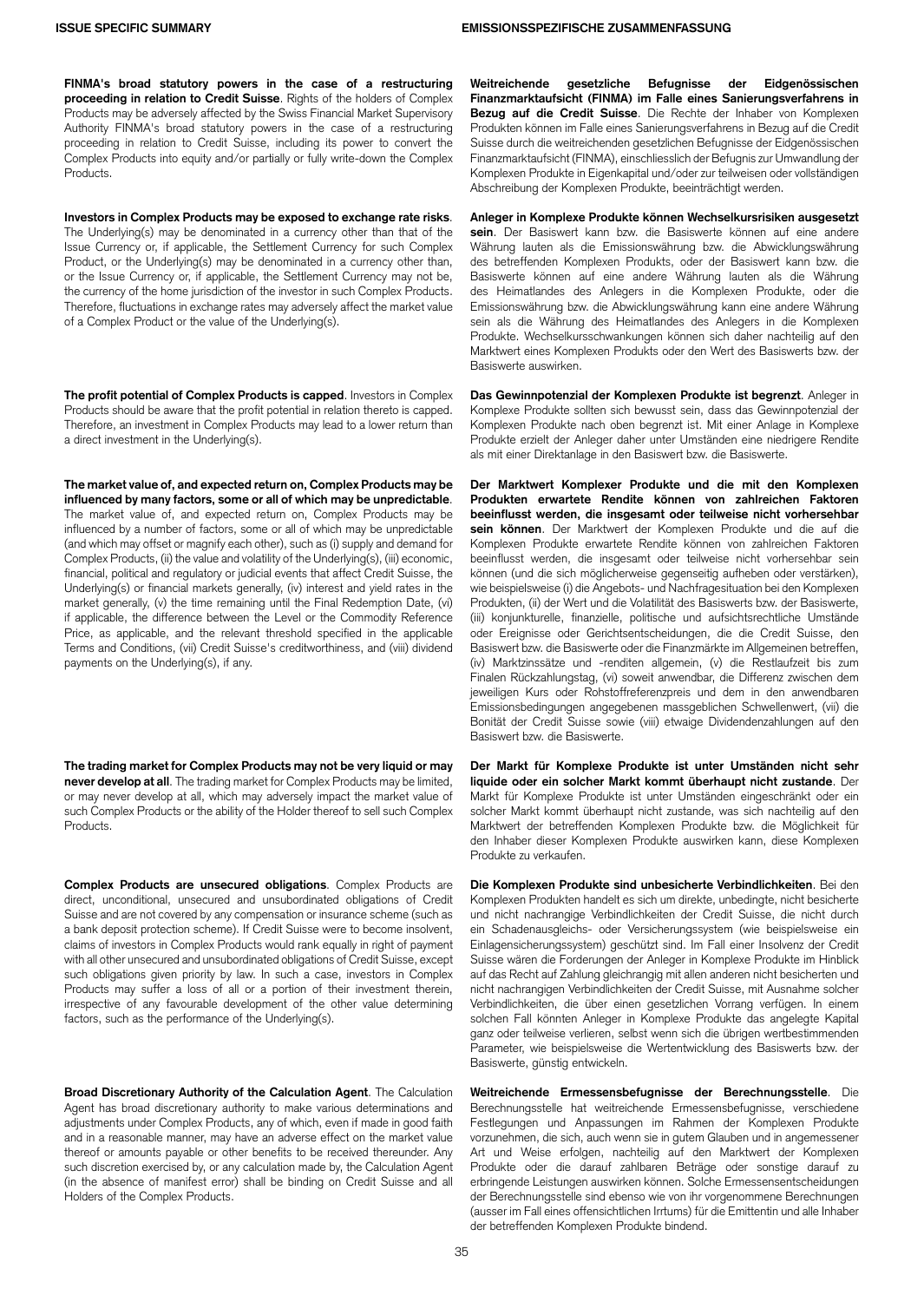The net proceeds from each issue of Complex Products will be applied by the Issuer for its general corporate purposes. The net proceeds from Complex Products issued by Credit Suisse, acting through its London Branch, will be received and applied outside Switzerland, unless use in Switzerland is permitted under the Swiss taxation laws in force from time to time without payments in respect of the Complex Products becoming subject to withholding or deduction for Swiss withholding tax as a consequence of such use of proceeds in Switzerland.

For the avoidance of doubt, the Issuer shall not be obliged to invest the net proceeds from each issue of Complex Products in the Underlying(s) and such proceeds can be freely used by the Issuer as described in the immediately preceding sub-paragraph.

Issue Size / Offer Size: 25,000 Complex Products will be offered, up to 25,000 Complex Products will be issued (may be increased / decreased at any time).

### Denomination: EUR 1,000.00 Stückelung: EUR 1.000,00

Issue Price: EUR 1,010.00 (per Complex Product) (including the Sales Fee) The price for the Complex Products, at which the Distributor is offering the Complex Products, may be lower than the Issue Price.

Subscription Period: from 14.12.2018 until 15.01.2019 (14:00 CET) Zeichnungsfrist: vom 14.12.2018 bis 15.01.2019 (14:00 Uhr MEZ)

Issue Date/Payment Date: 5 Business Days immediately following the Initial Fixing Date (currently expected to be 22.01.2019); being the date on which the Complex Products are issued and the Issue Price is paid.

Last Trading Date: 15.01.2025, being the last date on which the Complex Products may be traded.

### **E.4: A description of any interest that is material to the issue/offer including conflicting interests**

Each of the Issuer, the dealer(s) and their respective affiliates may deal with and engage generally in any kind of commercial or investment banking or other business with any Share Issuer or any of its affiliates or any other person or entities having obligations relating to any Share Issuer or any of its affiliates in the same manner as if any Complex Products linked to Shares issued by such Share Issuer did not exist, regardless of whether any such action might have an adverse effect on the value of such Complex Products.

Each of the Issuer, the dealer(s) and their respective affiliates may from time to time be engaged in transactions involving, among other things, the Underlying or the Share Issuer of the Share linked thereto, which may affect the market value or liquidity of such Complex Products and which could be deemed to be adverse to the interests of the investors in such Complex Products.

Further, Credit Suisse or one of its affiliates will be the Calculation Agent with respect to each Complex Product. In performing its duties in its capacity as Calculation Agent, Credit Suisse (or such affiliate) may have interests adverse to the interests of the investors in the relevant Complex Products, which may affect such investors' return on such Complex Products, particularly where the Calculation Agent is entitled to exercise discretion.

### **Section E - Offer Abschnitt E - Angebot**

### **E.2b: Use of proceeds E.2b: Gründe für das Angebot und Zweckbestimmung der Erlöse**

Der mit jeder Emission von Komplexen Produkten erzielte Nettoerlös wird von der Emittentin für allgemeine Unternehmenszwecke verwendet. Der mit der Begebung von Komplexen Produkten durch die Credit Suisse, handelnd durch die Niederlassung London, erzielte Nettoerlös wird ausserhalb der Schweiz erhalten und wird für Zwecke ausserhalb der Schweiz verwendet, es sei denn, die Verwendung ist nach dem jeweils geltenden Schweizer Steuerrecht erlaubt, ohne dass Zahlungen in Bezug auf die Komplexen Produkte als Konsequenz aus dieser Erlösverwendung in der Schweiz einem Einbehalt oder Abzug nach Schweizer Verrechnungssteuer unterliegen würden.

Klarstellend wird darauf hingewiesen, dass die Emittentin nicht verpflichtet ist, den Nettoerlös aus einer Emission von Komplexen Produkten in den bzw. die Basiswerte zu investieren, und dass die Emittentin in der Verwendung dieser Erlöse frei ist, wie im unmittelbar vorstehenden Unterabsatz beschrieben.

### **E.3: Terms and conditions of the offer E.3: Beschreibung der Angebotskonditionen**

Emissionsvolumen / Angebotsvolumen: Angeboten werden 25.000 Komplexe Produkte, emittiert werden bis zu 25.000 Komplexe Produkte (kann jederzeit aufgestockt / verringert werden).

Emissionspreis: EUR 1.010,00 (je Komplexes Produkt) (inklusive des Ausgabeaufschlags)

Der Preis für die Komplexen Produkte, zu dem die Vertriebsstelle die Komplexen Produkte anbietet, kann unter dem Emissionspreis liegen.

Emissionstag/Zahlungstag: 5 Geschäftstage unmittelbar nach dem Anfänglichen Festlegungstag (voraussichtlich der 22.01.2019); hierbei handelt es sich um den Tag, an dem die Komplexen Produkte emittiert werden und der Emissionspreis bezahlt wird.

Letzter Handelstag: 15.01.2025; an diesem Tag können die Komplexen Produkte letztmalig gehandelt werden.

### **E.4: Beschreibung aller Interessen, die für die Emission/das Angebot von wesentlicher Bedeutung sind, einschliesslich Interessenskonflikte**

### **Potential conflicts of interest Potenzielle Interessenkonflikte**

Die Emittentin, der/die Platzeur(e) und ihre jeweiligen verbundenen Unternehmen können mit jedem Aktienemittenten oder dessen verbundenen Unternehmen sowie jeder anderen natürlichen oder juristischen Person, die Verpflichtungen bezüglich eines Aktienemittenten oder dessen verbundener Unternehmen eingegangen ist, Transaktionen eingehen und ganz allgemein Bankgeschäfte, Investmentbanking-Geschäfte und andere Geschäfte in der Weise tätigen, als existierten die Komplexen Produkte, die an die von dem Aktienemittenten begebenen Aktien gekoppelt sind, nicht, und zwar unabhängig davon, ob sich ein solcher Vorgang nachteilig auf den Wert der betreffenden Komplexen Produkte auswirken würde.

Die Emittentin, der/die Platzeur(e) und ihre jeweiligen verbundenen Unternehmen können von Zeit zu Zeit Transaktionen eingehen, die sich unter anderem auf den Basiswert oder den Aktienemittenten der Aktie, an die die Komplexen Produkte gekoppelt sind, beziehen; diese Transaktionen können sich auf den Marktwert oder die Liquidität der betreffenden Komplexen Produkte auswirken und könnten als den Interessen der Anleger in die betreffenden Komplexen Produkte zuwiderlaufend eingestuft werden.

Darüber hinaus fungiert die Credit Suisse oder eines ihrer verbundenen Unternehmen als Berechnungsstelle für alle Komplexen Produkte. Im Rahmen der Wahrnehmung ihrer Aufgaben als Berechnungsstelle können bei der Credit Suisse (oder dem verbundenen Unternehmen) unter Umständen Interessen bestehen, die den Interessen der Anleger in die betreffenden Komplexen Produkte zuwiderlaufen. Dies kann die von den Anlegern mit den Komplexen Produkten erzielte Rendite beeinflussen, insbesondere dann, wenn der Berechnungsstelle Ermessensbefugnisse zustehen.

## **Potential conflicts of interest relating to distributors Potenzielle Interessenkonflikte in Bezug auf Vertriebsstellen**